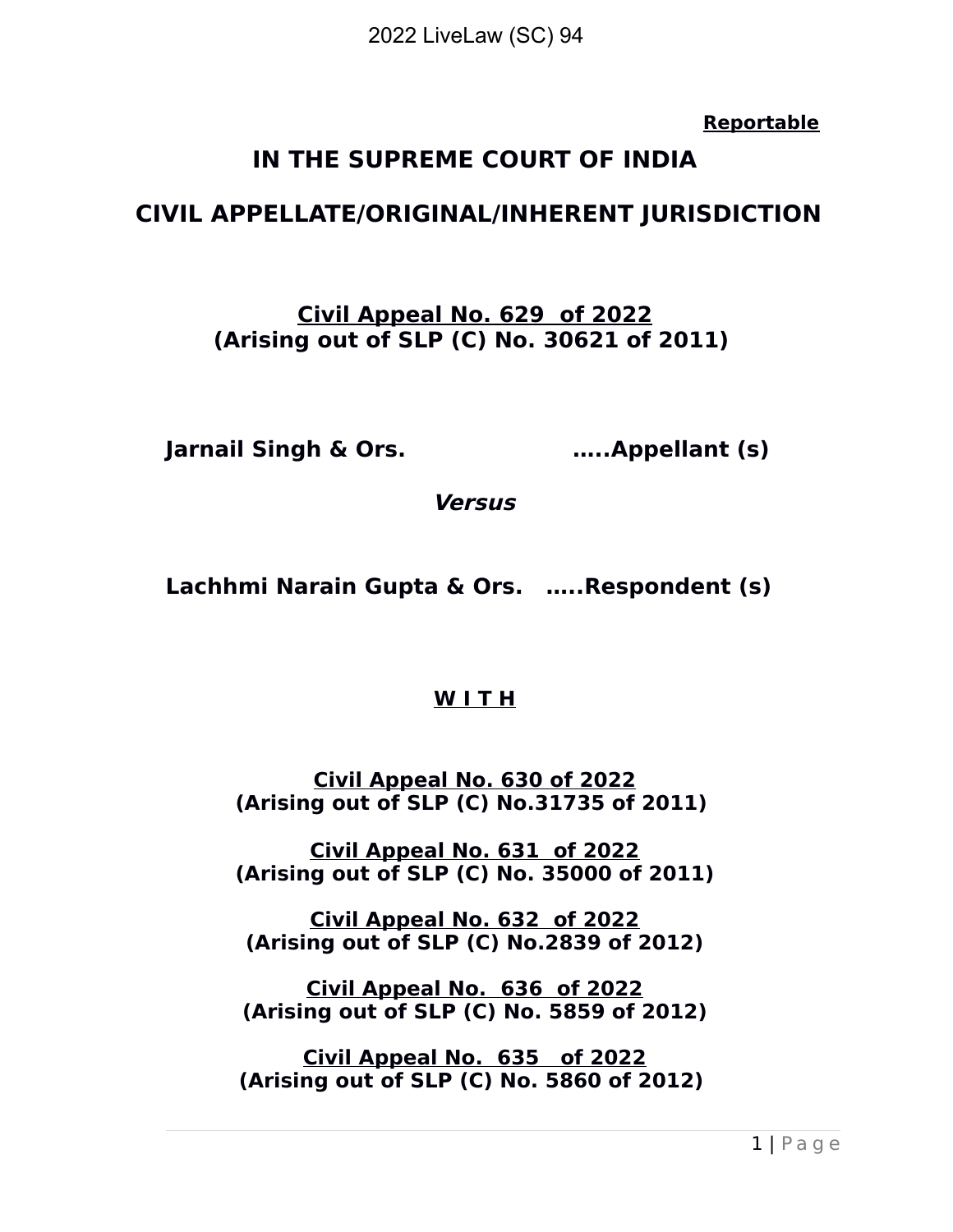**Civil Appeal No. 633 of 2022 (Arising out of SLP (C) No. 4831 of 2012)** 

**Civil Appeal No. 637 of 2022 (Arising out of SLP (C) No. 30841 of 2012)** 

**Civil Appeal No. 638 of 2022 (Arising out of SLP (C) No. 6915 of 2014)**

**Civil Appeal No. 642 of 2022 (Arising out of SLP (C) No. 23344 of 2014)** 

**Civil Appeal No. 753 of 2022 (Arising out of SLP (C) No. 1332 of 2022) (D. No. 35818 of 2017)**

**Civil Appeal No. of 2022 (Arising out of SLP (C) No. of 2022) (D. No. 30694 of 2018)**

**Civil Appeal Nos. 643-644 of 2022 (Arising out of SLP (C) Nos.23339-23340 of 2014)** 

**Civil Appeal No. 646 of 2022 (Arising out of SLP (C) No. 21343 of 2015)**

**Civil Appeal Nos. 703-704 of 2022 (Arising out of SLP (C) Nos. 14549-14550 of 2019)** 

> **Civil Appeal No. 735 of 2022 (Arising out of SLP (C) No. 845 of 2020)**

**Civil Appeal No. 645 of 2022 (Arising out of SLP (C) No. 33163 of 2014)** 

**Civil Appeal No. 713 of 2022 (Arising out of SLP (C) No. 25756 of 2019)**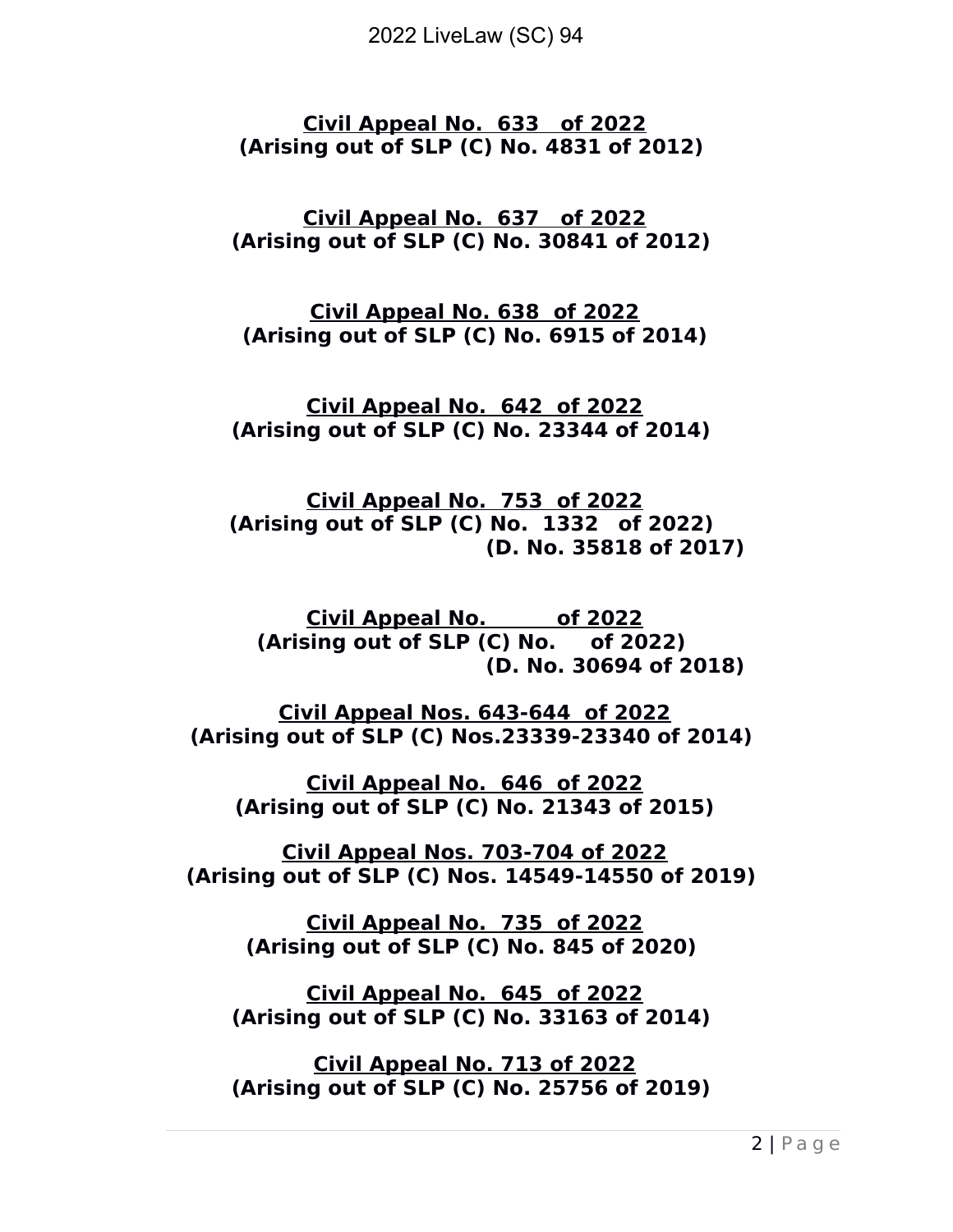**Civil Appeal No. 648 of 2022 (Arising out of SLP (C) No. 31191 of 2015)** 

**Civil Appeal Nos. 4876-4877 of 2017**

**Civil Appeal Nos. 4878-4879 of 2017**

**Civil Appeal No. 4880 of 2017**

**Civil Appeal No. 4881 of 2017**

**Civil Appeal No.4882 of 2017**

**Civil Appeal No.11817 of 2016**

**Civil Appeal No.11816 of 2016**

**Civil Appeal No. 11820 of 2016**

**Civil Appeal No. 651 of 2022 (Arising out of SLP (C) No. 31240 of 2016)** 

**Civil Appeal No. 4833 of 2017**

**Civil Appeal Nos.701-704 of 2017**

**Civil Appeal Nos. 11822-11825 of 2016**

**Civil Appeal Nos.11837-11840 of 2016**

**Civil Appeal Nos.11842-11845 of 2016**

**Civil Appeal Nos. 11829-11832 of 2016**

**Civil Appeal Nos. 11847-11850 of 2016**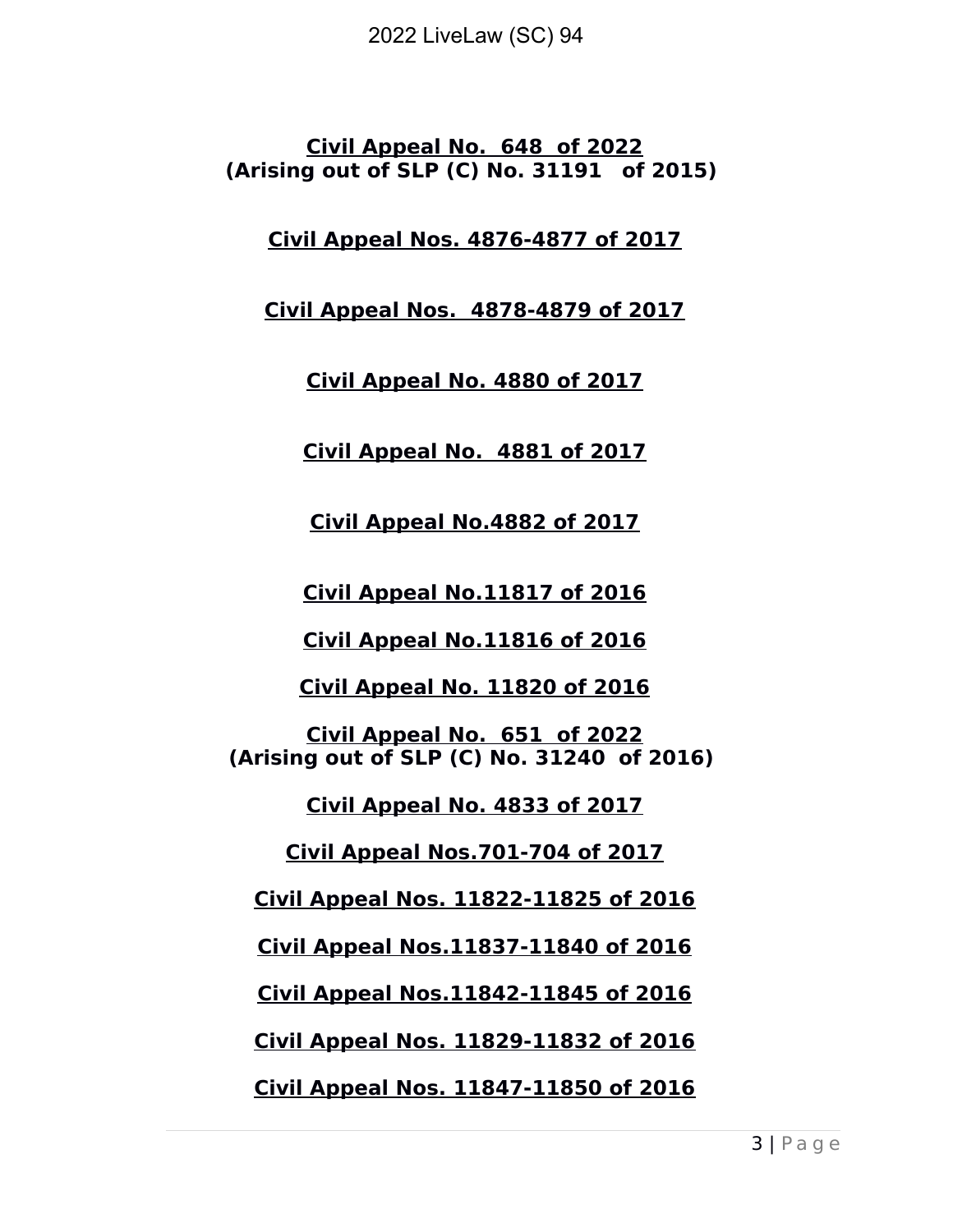## **Civil Appeal No.11828 of 2016**

**Contempt Petition (C) No.13 of 2017 In Civil Appeal Nos.4562-4564 of 2017**

**Civil Appeal No. 734 of 2022 (Arising out of SLP (C) No. 626 of 2020)** 

**Civil Appeal Nos. 724-727 of 2022 (Arising out of SLP (C) No. 28164-28167 of 2019)** 

**Civil Appeal No. 736 of 2022 (Arising out of SLP (C) No.851 of 2020)** 

#### **Contempt Petition (C) No.11 of 2017 In Civil Appeal Nos.4562-4564 of 2017**

**Civil Appeal Nos.4562-4564 of 2017**

#### **Contempt Petition (C) No.314 of 2016 In SLP (C) No.4831 of 2012**

**Civil Appeal No.5247 of 2016**

**T.P.(C) Nos. 608-609 of 2017**

**Civil Appeal No. 652 of 2022 (Arising out of SLP (C) No.10638 of 2017)** 

**Civil Appeal No. of 2022 (Arising out of SLP (C) No. of 2022) (CC No. 6821 of 2017)**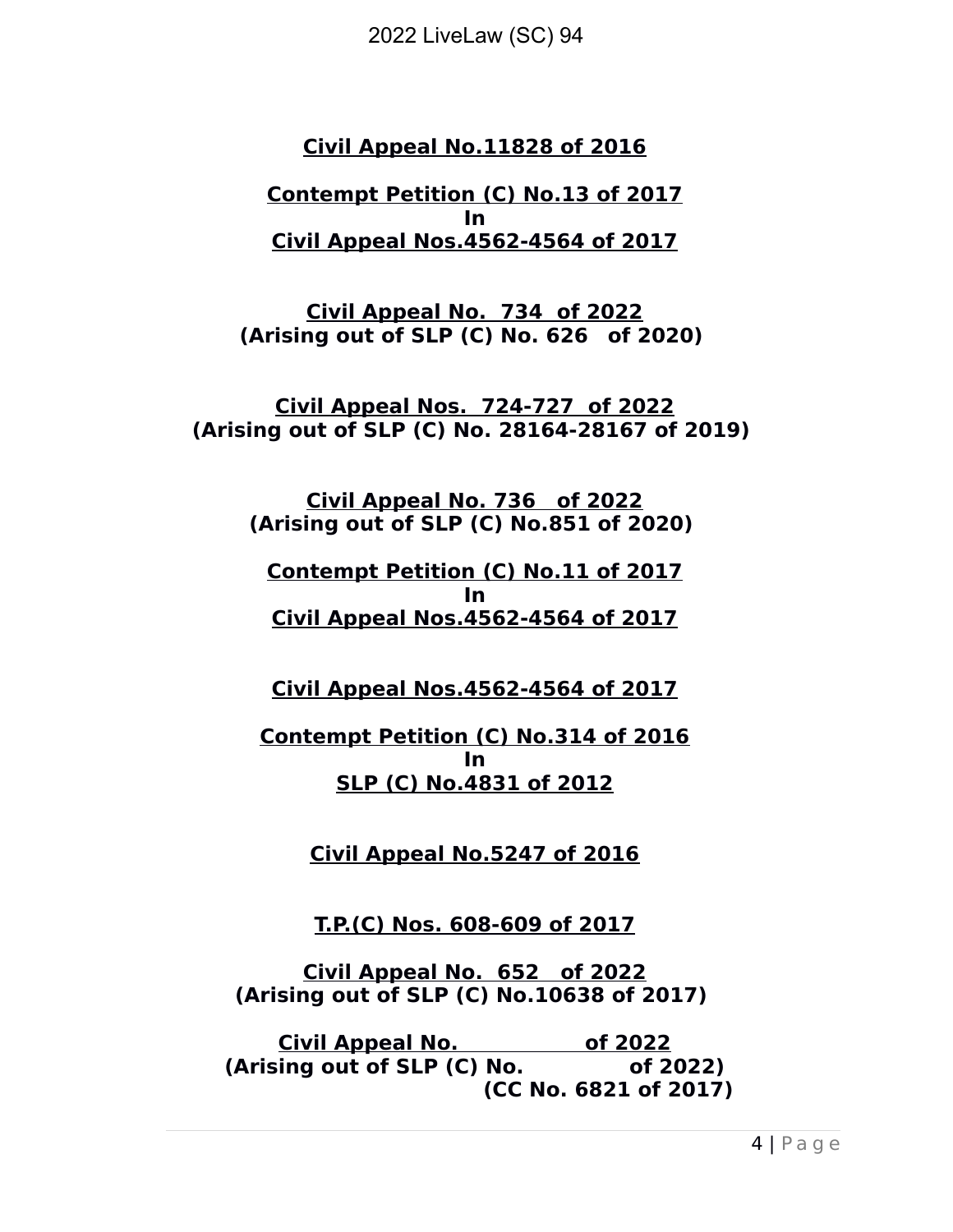**Civil Appeal No. 656 of 2022 (Arising out of SLP (C) No. 18844 of 2017)** 

**Civil Appeal Nos. 654-655 of 2022 (Arising out of SLP (C) Nos. 19422-19423 of 2017)**

**Civil Appeal No. 647 of 2022 (Arising out of SLP (C) No.25191 of 2015)** 

**Civil Appeal No. 649 of 2022 (Arising out of SLP (C) No.33688 of 2015)** 

**Civil Appeal No. 650 of 2022 (Arising out of SLP (C) No.31425 of 2016)** 

**Civil Appeal No. 653 of 2022 (Arising out of SLP (C) No.17491 of 2017)** 

**Civil Appeal No. 657 of 2022 (Arising out of SLP (C) No.24681 of 2017)** 

**Civil Appeal No. 663 of 2022 (Arising out of SLP (C) No. 32944 of 2017)** 

**Civil Appeal No. 754 of 2022 (Arising out of SLP (C) No. 1336 of 2022) (D. No. 28776 of 2017)**

**Civil Appeal No. 755 of 2022 (Arising out of SLP (C) No. 1338 of 2022) (D. No. 29066 of 2017)**

**Civil Appeal No. of 2022 (Arising out of SLP (C) No. of 2022) (D. No. 30189 of 2017)**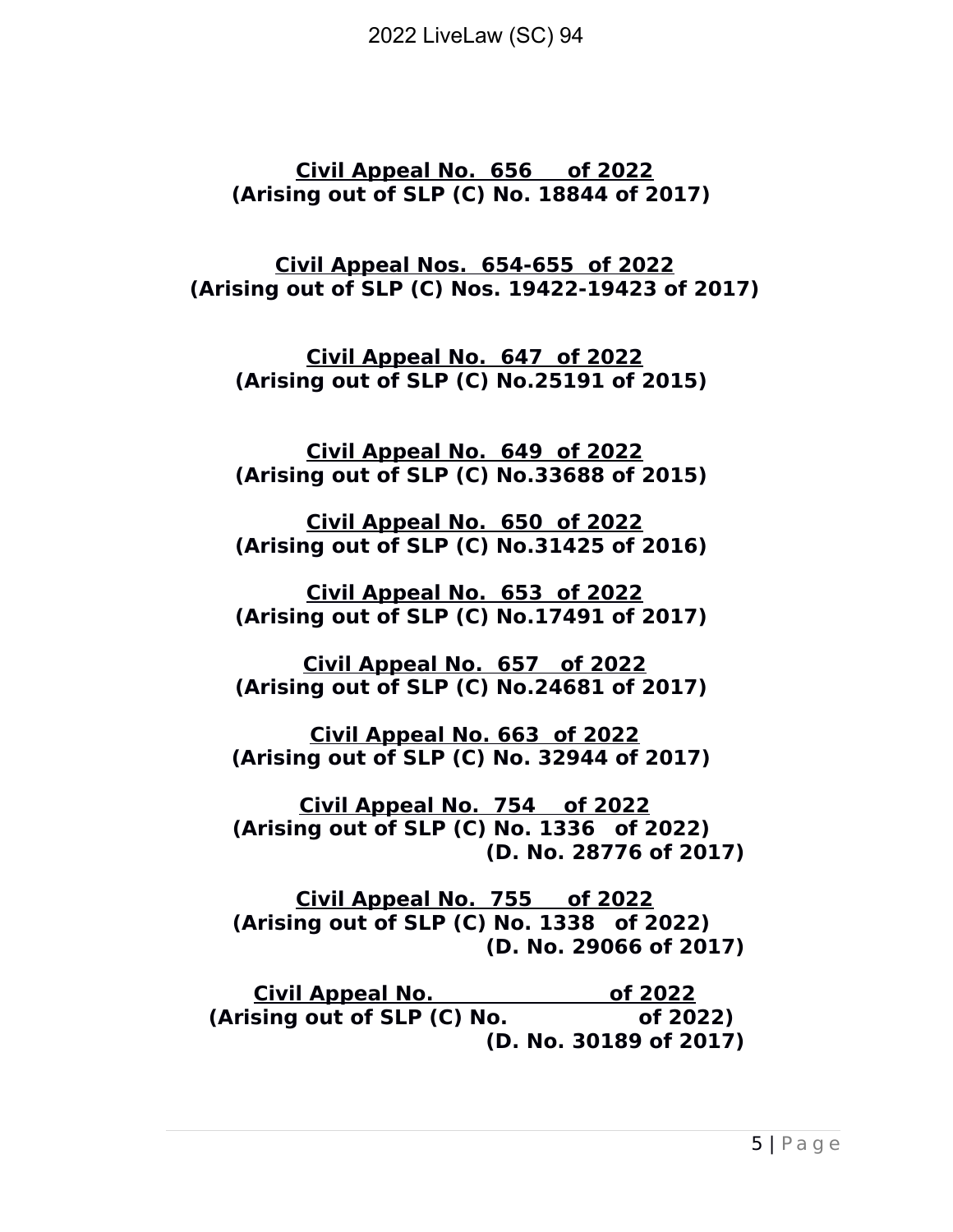**Civil Appeal No. 752 of 2022 (Arising out of SLP (C) No. 1202 of 2022) (D. No. 31145 of 2017)**

**Civil Appeal Nos. 659-660 of 2022 (Arising out of SLP (C) Nos. 28446-28447 of 2017)** 

**Civil Appeal No. 658 of 2022 (Arising out of SLP (C) No.28306 of 2017)** 

**Civil Appeal Nos. 683-694 of 2022 (Arising out of SLP (C) Nos.13993-14004 of 2019)** 

**Civil Appeal No. 661 of 2022 (Arising out of SLP (C) No. 30942 of 2017)** 

**Civil Appeal No. of 2022 (Arising out of SLP (C) No. of 2022) (D. No. 33488 of 2017)**

**Civil Appeal No.** 66 2022 **(Arising out of SLP (C) No. of 2022) (D. No. 34271 of 2017)**

**Civil Appeal No. of 2022 (Arising out of SLP (C) No. of 2022) (D. No.34520 of 2017)**

**Civil Appeal Nos. 695-702 of 2022 (Arising out of SLP (C) Nos.14105-14112 of 2019)** 

**Civil Appeal No. of 2022 (Arising out of SLP (C) No. of 2022) (D. No. 35577 of 2017)**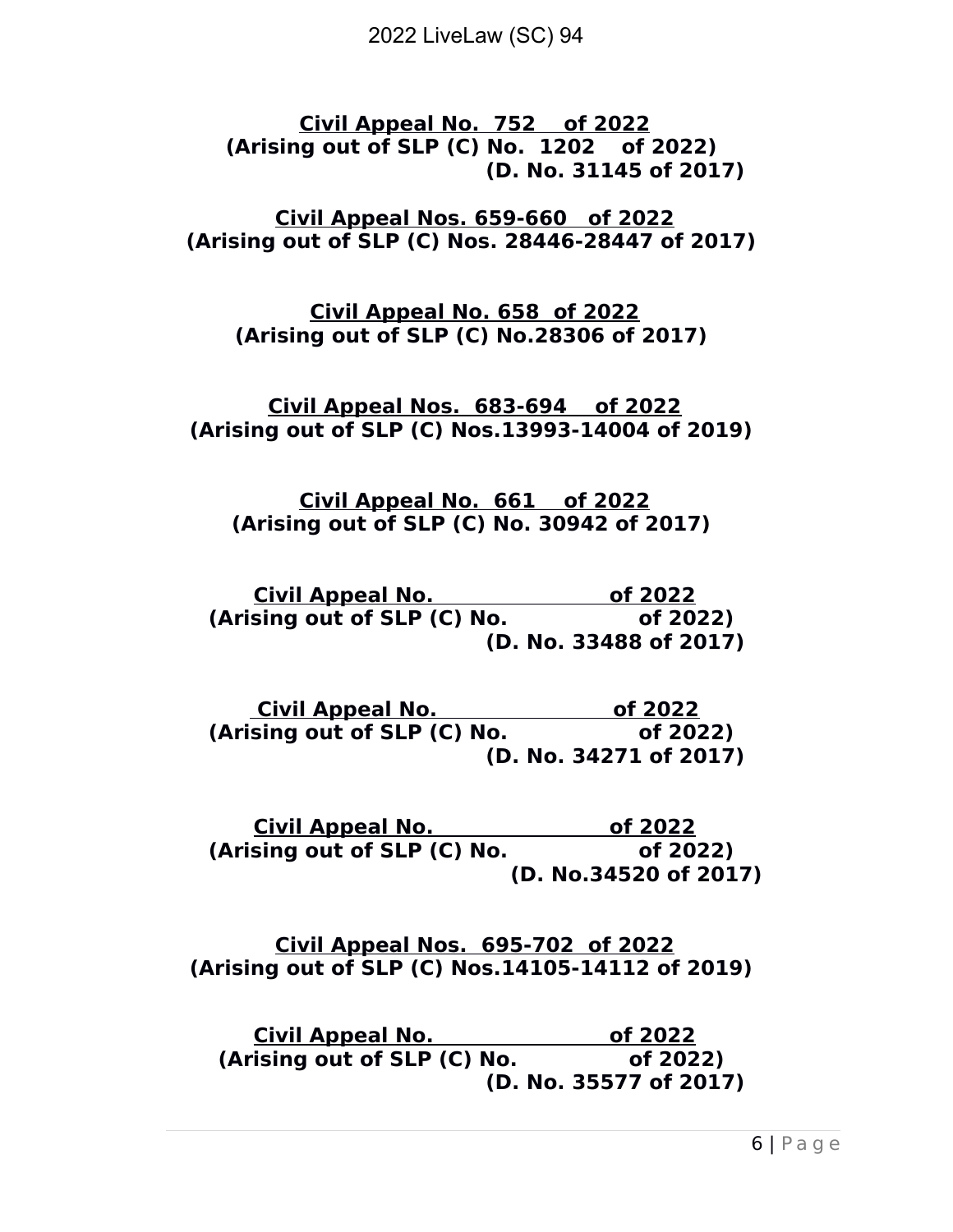**Civil Appeal No.** 66 2022 **(Arising out of SLP (C) No. of 2022) (D. No. 36305 of 2017)**

**Civil Appeal No.** 66 2022 **(Arising out of SLP (C) No. of 2022) (D. No.36377 of 2017)**

**Civil Appeal No. 662 of 2022 (Arising out of SLP (C) No.31288 of 2017)** 

**Civil Appeal No. of 2022 (Arising out of SLP (C) No. of 2022) (D. No.38895 of 2017)**

**Civil Appeal No. 677 of 2022 (Arising out of SLP (C) No. 13719 of 2019)** 

**Civil Appeal No. 678 of 2022 (Arising out of SLP (C) No. 13720 of 2019)** 

**Civil Appeal No. 670 of 2022 (Arising out of SLP (C) No. 28842 of 2018)** 

**Civil Appeal No. 671 of 2022 (Arising out of SLP (C) No. 28844 of 2018)** 

**Civil Appeal No. 679 of 2022 (Arising out of SLP (C) No.13721 of 2019)** 

**Civil Appeal No. 672 of 2022 (Arising out of SLP (C) No. 28846 of 2018)** 

**Civil Appeal No. 673 of 2022 (Arising out of SLP (C) No. 28847 of 2018)**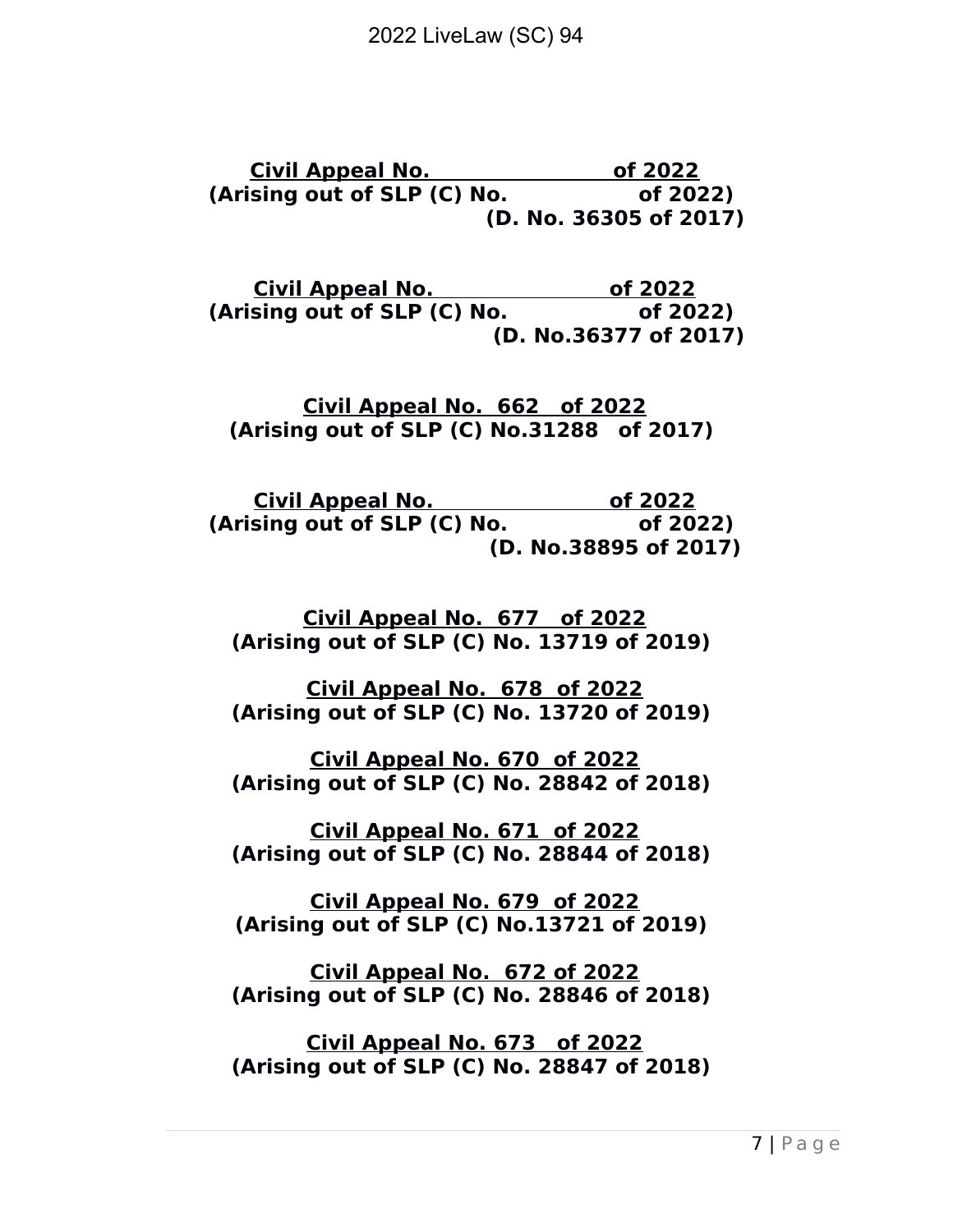**Civil Appeal No. 674 of 2022 (Arising out of SLP (C) No. 28848 of 2018)** 

**Civil Appeal Nos. 707-708 of 2022 (Arising out of SLP (C) Nos. 21309-21310 of 2019)** 

**Civil Appeal No. of 2022 (Arising out of SLP (C) No. of 2022) (D. No.28194 of 2019)**

**Civil Appeal No.** 66 2022 **(Arising out of SLP (C) No. of 2022) (D. No. 34750 of 2018)**

**Civil Appeal Nos. of 2022 (Arising out of SLP (C) Nos.27951-27959 of 2019)** 

**Civil Appeal Nos. 681-682 of 2022 (Arising out of SLP (C) Nos.13974-13975 of 2019)** 

**Civil Appeal No. of 2022 (Arising out of SLP (C) No. of 2022) (D. No.41552 of 2018)**

**Civil Appeal No. 666 of 2022 (Arising out of SLP (C) No.18925 of 2018)** 

**Civil Appeal Nos. of 2022 (Arising out of SLP (C) Nos. of 2022) (D. No.22349 of 2018)**

**Civil Appeal No. of 2022 (Arising out of SLP (C) No.22985 of 2018)** 

**Civil Appeal No. of 2022** (Arising out of SLP (C) No. **of 2022**)  **(D. No.23907 of 2018)**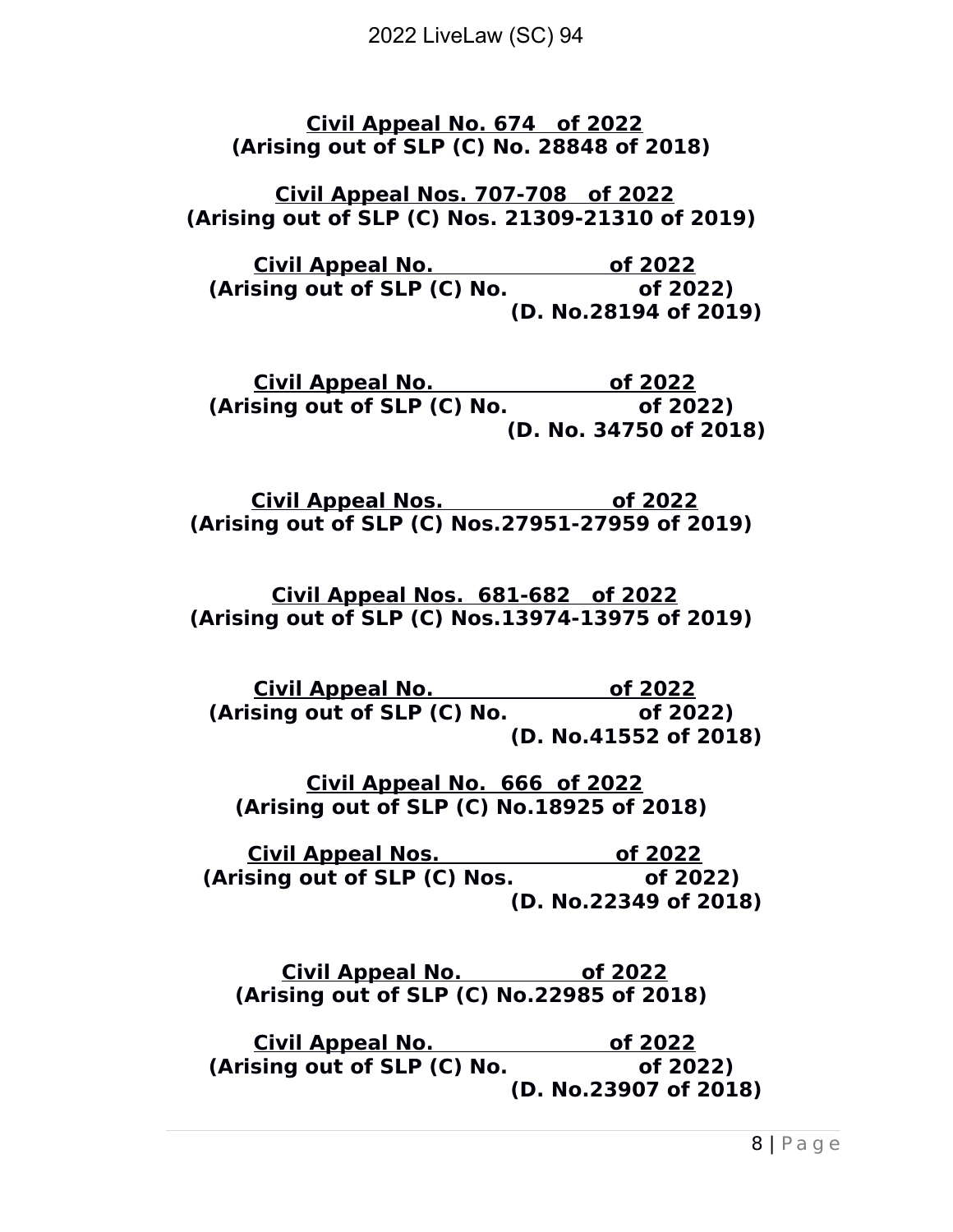**Civil Appeal Nos. of 2022 (Arising out of SLP (C) Nos.27401-27402 of 2018)** 

**Civil Appeal No. of 2022 (Arising out of SLP (C) No. of 2022) (D. No.30693 of 2018)**

**Contempt Petition (C) No.985 of 2018 In Civil Appeal No.5247 of 2016**

**Civil Appeal No. of 2022 (Arising out of SLP (C) No. of 2022) (D. No.24594 of 2018)**

**Civil Appeal No. of 2022 (Arising out of SLP (C) No.14611 of 2019)** 

**Civil Appeal No.** 66 2022 **(Arising out of SLP (C) No. of 2022) (D. No.39571 of 2018)**

**Civil Appeal Nos. of 2022 (Arising out of SLP (C) Nos.5724-5725 of 2019)** 

**Civil Appeal Nos. of 2022 (Arising out of SLP (C) Nos.10551-10553 of 2019)** 

**Civil Appeal No. of 2022 (Arising out of SLP (C) No.18314 of 2019)** 

**Civil Appeal No. of 2022 (Arising out of SLP (C) No.21364 of 2019)** 

**Civil Appeal No. of 2022 (Arising out of SLP (C) No.20777 of 2019)**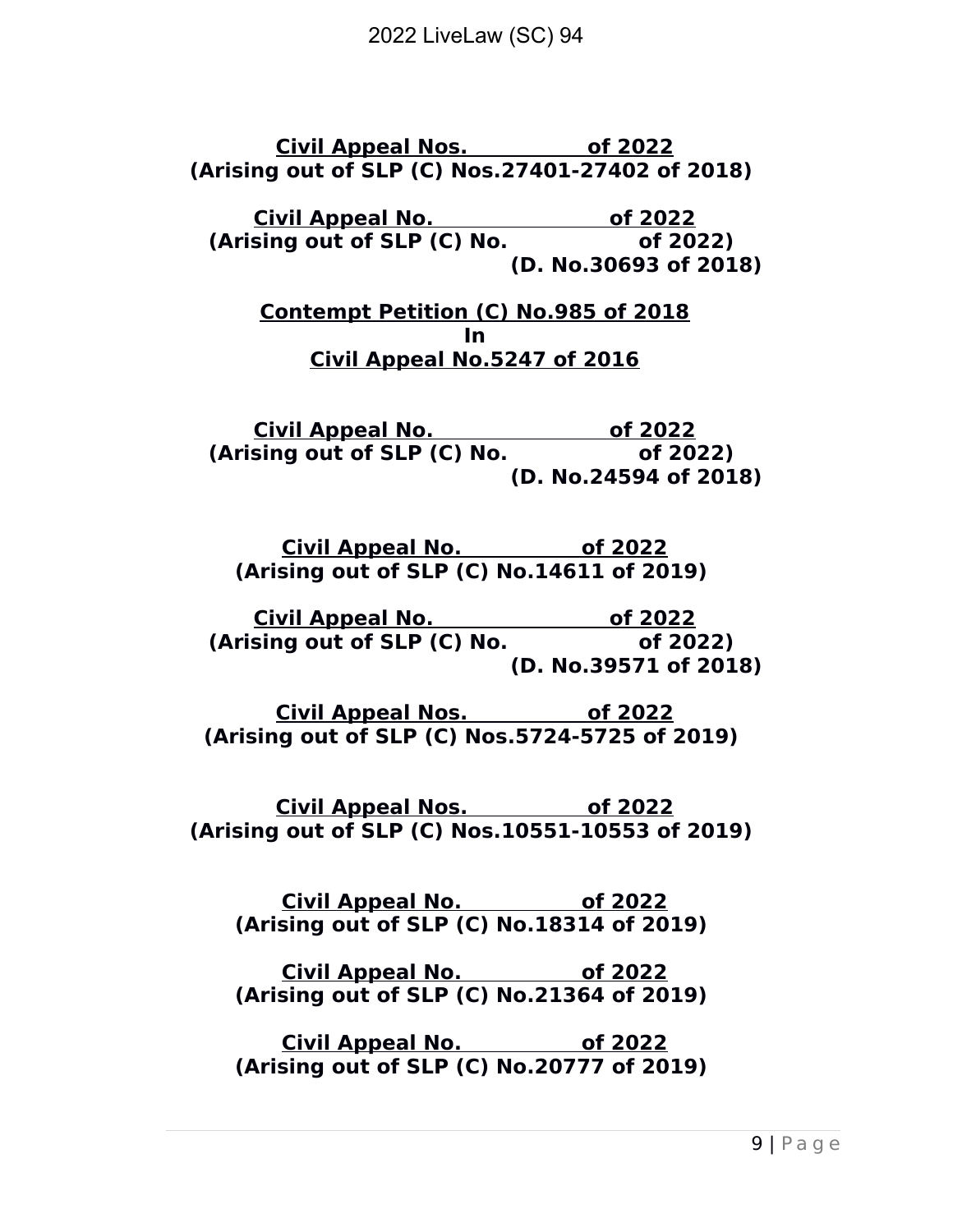**Civil Appeal No. of 2022 (Arising out of SLP (C) No.22246 of 2019)** 

#### **Contempt Petition (C) No.1067 of 2019 In SLP (C) No.30621 of 2011**

**Civil Appeal Nos. of 2022 (Arising out of SLP (C) No. 110-215 of 2020)** 

**Civil Appeal No. of 2022 (Arising out of SLP (C) No.26891 of 2019)** 

**Civil Appeal No. of 2022 (Arising out of SLP (C) No. 29159 of 2019)** 

**Civil Appeal No. of 2022 (Arising out of SLP (C) No.29152 of 2019)** 

**Civil Appeal No. of 2022 (Arising out of SLP (C) No. 571 of 2020)** 

**Civil Appeal No. of 2022 (Arising out of SLP (C) No.29150 of 2019)** 

**Writ Petition (C) No. 1371 of 2019**

**Civil Appeal No. of 2022 (Arising out of SLP (C) No.29234 of 2019)** 

**Civil Appeal No. of 2022 (Arising out of SLP (C) No. 920 of 2020)** 

**Civil Appeal No.1004 of 2020**

# **Civil Appeal No.2434 of 2019**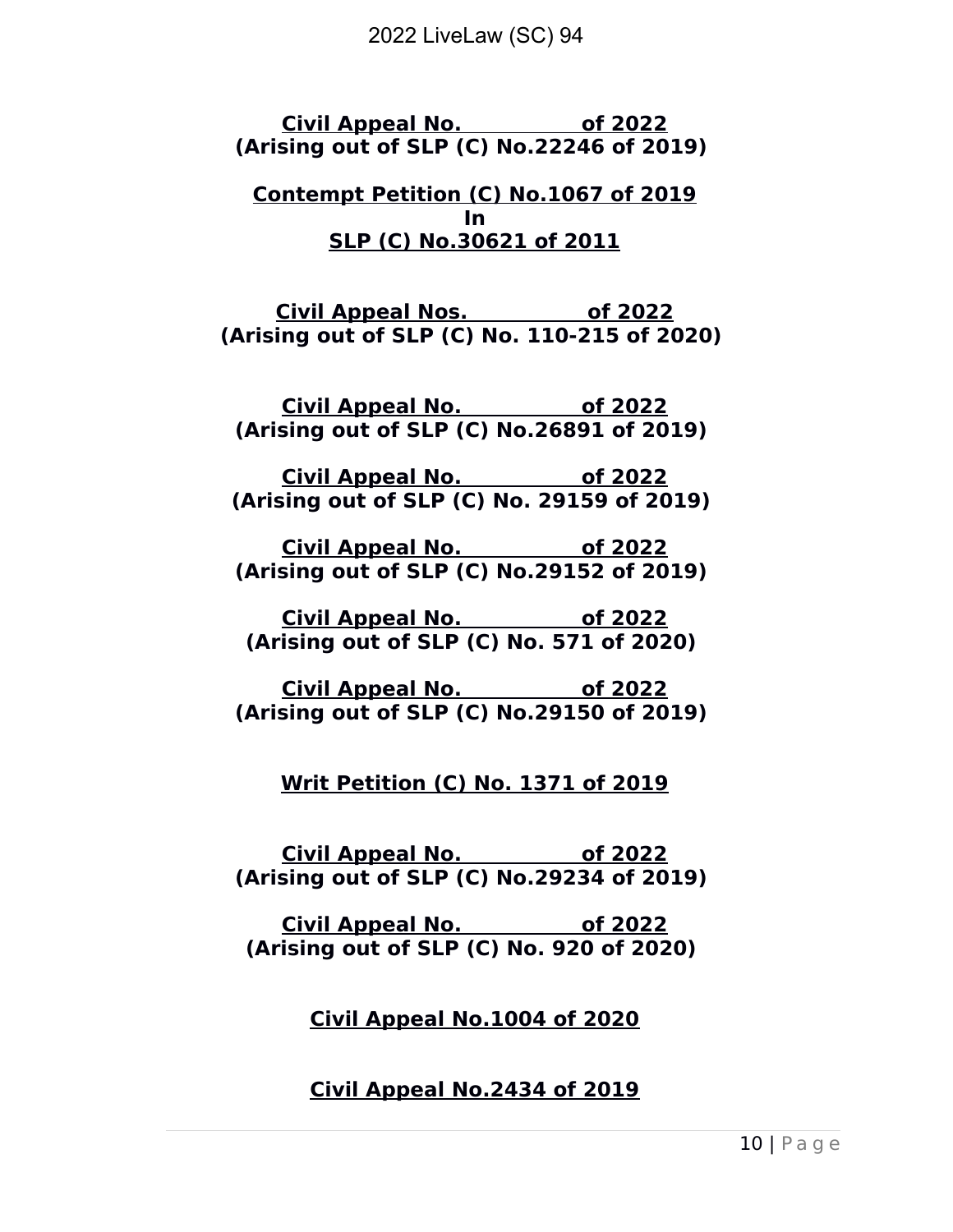**Civil Appeal No. 664 of 2022 (Arising out of SLP (C) No. 1132 of 2018)**

**Civil Appeal Nos. of 2022 (Arising out of SLP (C) Nos.2395-2396 of 2020)** 

**Civil Appeal No. of 2022 (Arising out of SLP (C) No. of 2022) (D. No.43894 of 2019)**

**Civil Appeal No. of 2022 (Arising out of SLP (C) No. 887 of 2020)** 

**Civil Appeal No. of 2022 (Arising out of SLP (C) No. 609 of 2020)** 

**Civil Appeal No. of 2022 (Arising out of SLP (C) No. 7332 of 2020)** 

**Civil Appeal No. of 2022 (Arising out of SLP (C) No. 6834 of 2020)** 

**Civil Appeal No. of 2022 (Arising out of SLP (C) No. 8066 of 2020)** 

**Civil Appeal No. of 2022 (Arising out of SLP (C) No. 8588 of 2020)** 

**Civil Appeal No. of 2022 (Arising out of SLP (C) No.15749 of 2020)** 

**Civil Appeal No. of 2022 (Arising out of SLP (C) No.15148 of 2020)** 

**Civil Appeal No. of 2022 (Arising out of SLP (C) No. 639 of 2021)**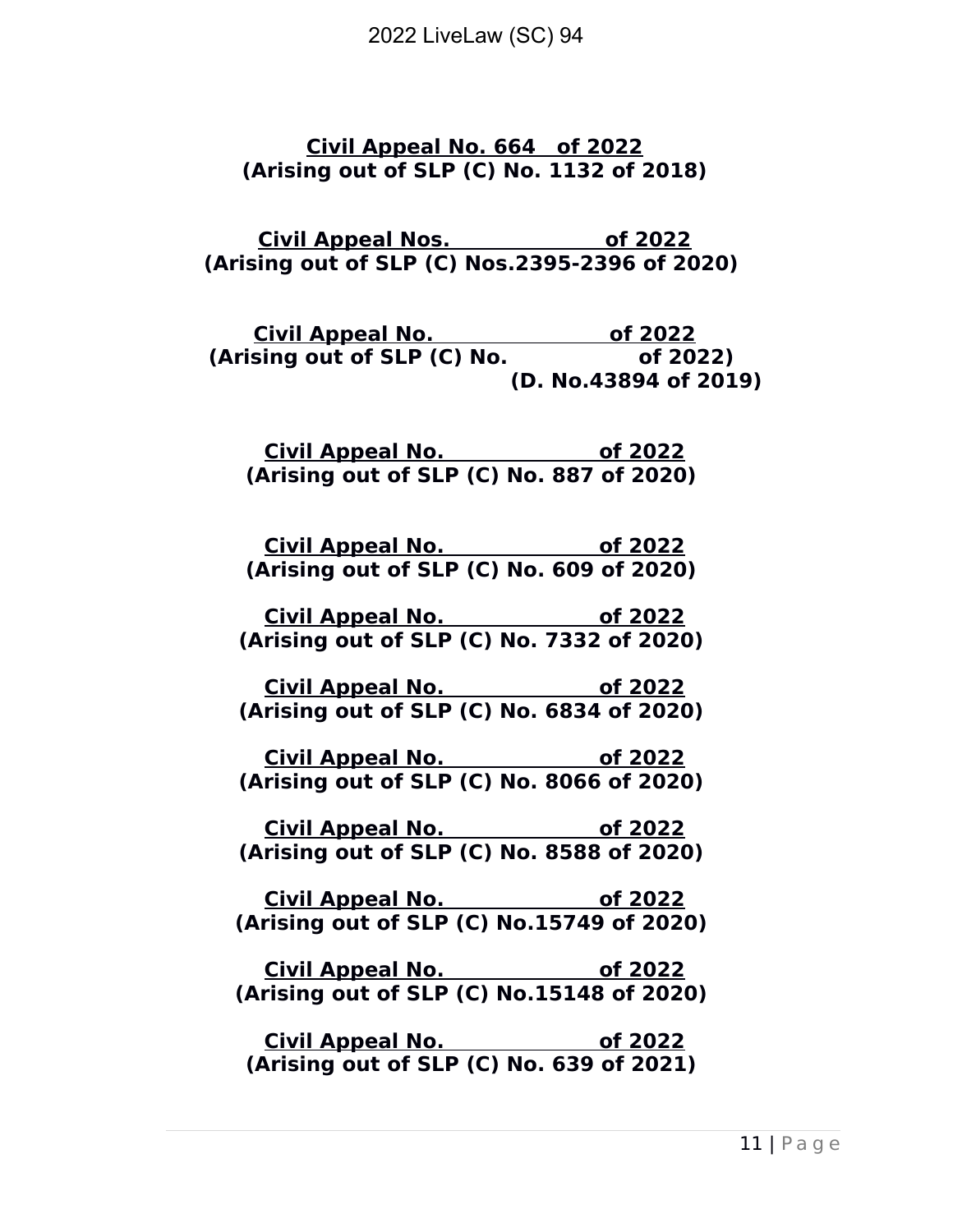**Civil Appeal No. of 2022 (Arising out of SLP (C) No.3684 of 2021)** 

**Contempt Petition (C) Nos.200-201 of 2021 In SLP (C) Nos.5724-5725 of 2019**

**Contempt Petition (C) Nos.211-212 of 2021 In Civil Appeal No.5247 of 2016**

**Writ Petition (C) No. 882 of 2021**

## **Contempt Petition (C) Nos.378-379 of 2021 In Civil Appeal Nos.11837-11840 of 2016**

# **J U D G M E N T**

# **L. NAGESWARA RAO, J.**

**1.** Leave granted.

**2.** Reservation of 27 per cent in favour of backward classes was the subject matter of dispute in **Indra Sawhney & Ors. v. Union of India & Ors. [1](#page-11-0)** . This Court was of the opinion that Article 16(4) of the Constitution of India does not provide for reservation in the matter of promotions. It was clarified that the judgment shall have

<span id="page-11-0"></span><sup>1</sup> 1992 Supp (3) SCC 217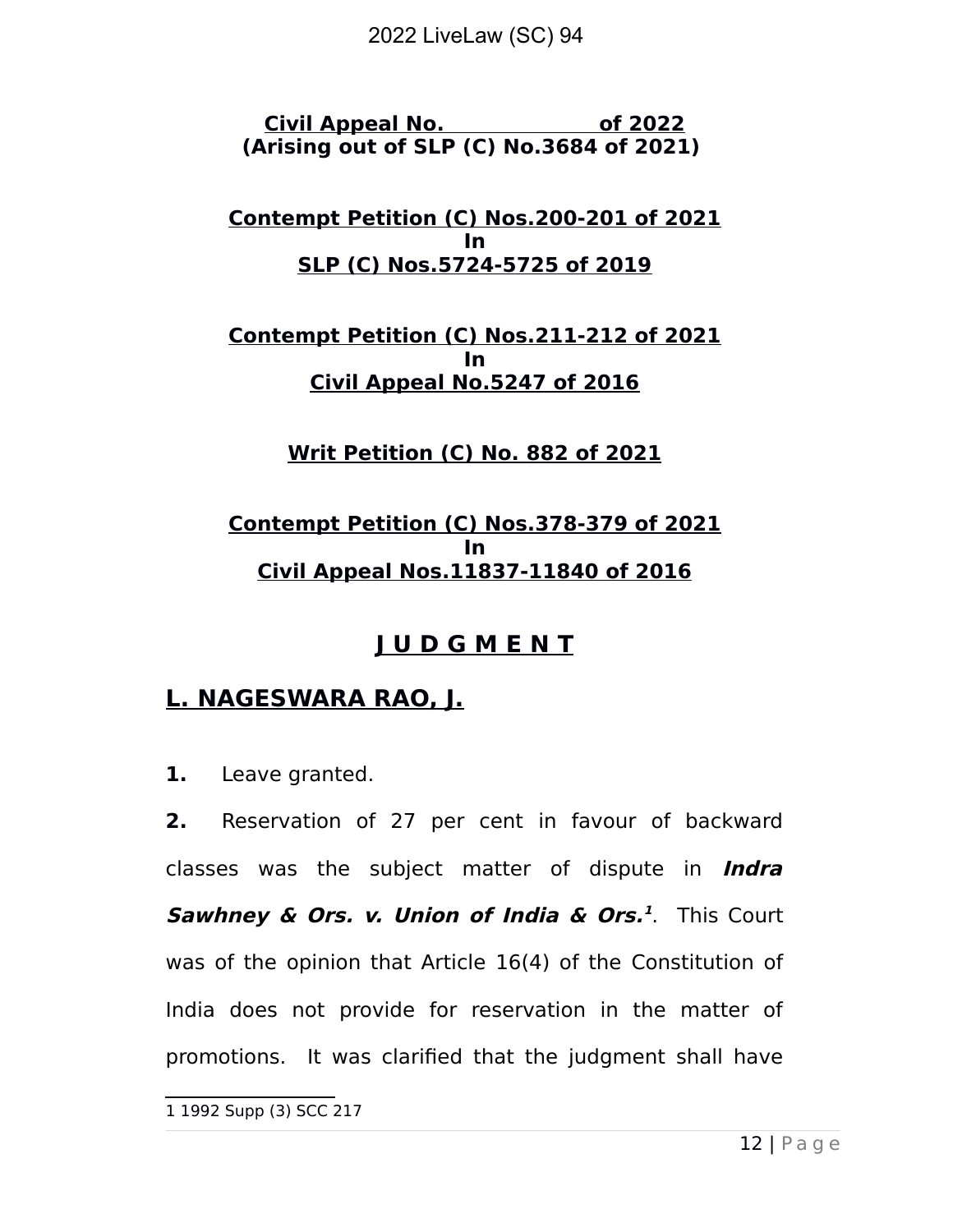prospective operation and shall not affect the promotions already made, whether made on regular or on any other basis. Reservation provided in the matter of promotions in the Central services or State services were directed to be continued for a period of five years from the date of the judgment.

**3.** By the Constitution (Seventy-seventh Amendment) Act, 1995, which came into force on 17.06.1995, Article 16 of the Constitution was amended by insertion of Article 16(4-A), which then read as below:-

"Nothing in this article shall prevent the State from making any provision for reservation in matters of promotion to any class or classes of posts in the services under the State in favour of the Scheduled Castes and the Scheduled Tribes which, in the opinion of the State, are not adequately represented in the services under the State".

**4.** The above amendment was made in view of the State's opinion that representation of the Scheduled Castes and the Scheduled Tribes ("**SCs**" and "**STs**") in services in the States had not reached the required level and that it was necessary to continue the existing dispensation by providing reservation in promotions. Therefore, the Government decided to continue the existing policy of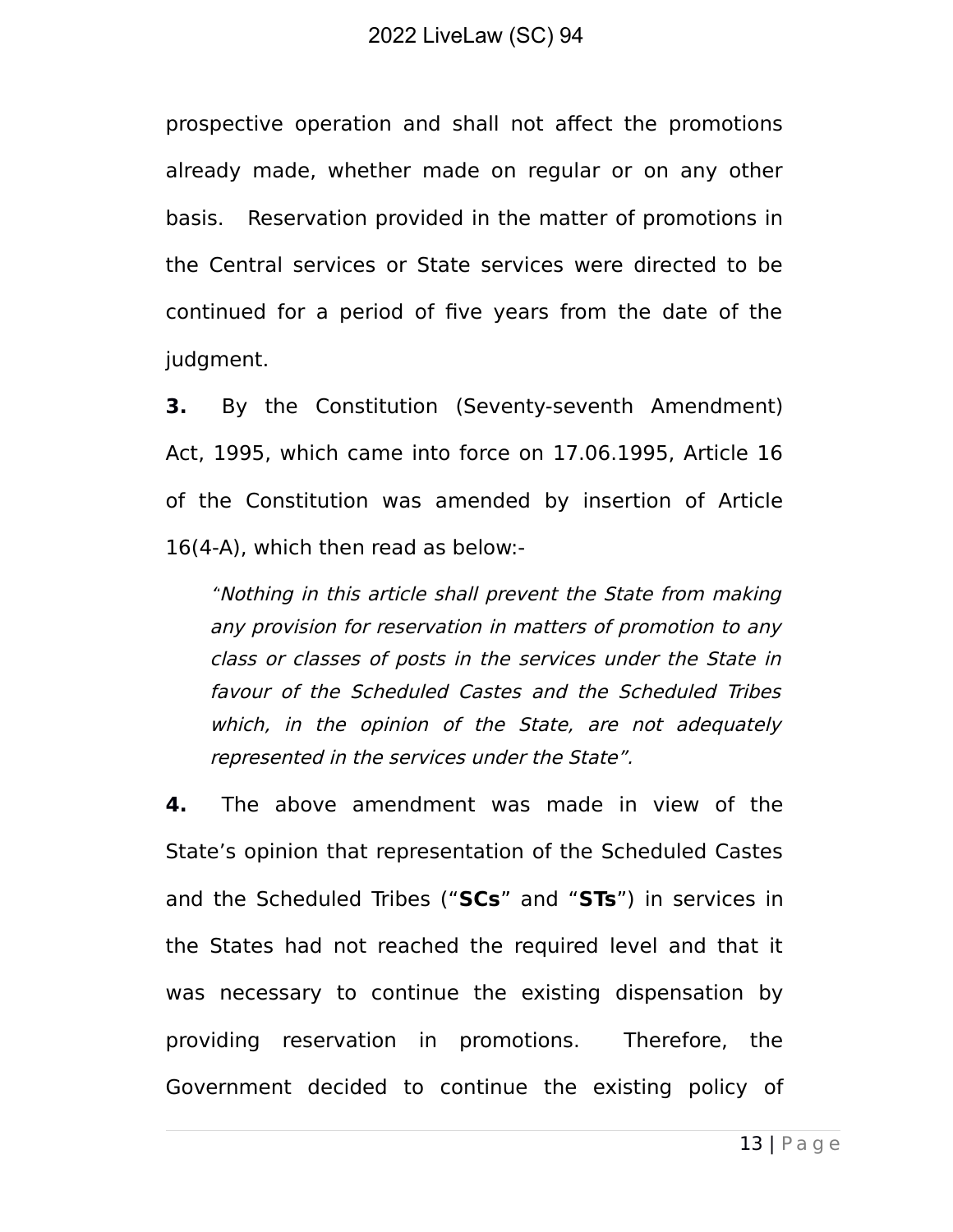reservation in promotions for the SCs and the STs, according to the Statement of Objects and Reasons of the Constitution (Seventy-seventh Amendment) Act, 1995.

**5.** In **Union of India & Ors. v. Virpal Singh Chauhan & Ors. [2](#page-13-0)** , this Court held that roster-point promotees who were given the benefit of accelerated promotion would not get consequential seniority. As the Government was of the opinion that the concept of "catch-up" rule was not in the interest of SCs and STs in the matter of seniority on promotion, Article 16(4-A) was further amended by the Constitution (Eighty-fifth Amendment) Act, 2001 to give the benefit of consequential seniority in addition to accelerated promotion. At present, Article 16(4-A) reads as follows:-

"(4-A) Nothing in this article shall prevent the State from making any provision for reservation in matters of promotion, with consequential seniority, to any class or classes of posts in the services under the State in favour of the Scheduled Castes and the Scheduled Tribes which, in the opinion of the State, are not adequately represented in the services under the State."

**6.** A number of vacancies which were reserved for SCs and STs could not be filled up due to non-availability of

<span id="page-13-0"></span><sup>2 (1995)</sup> 6 SCC 684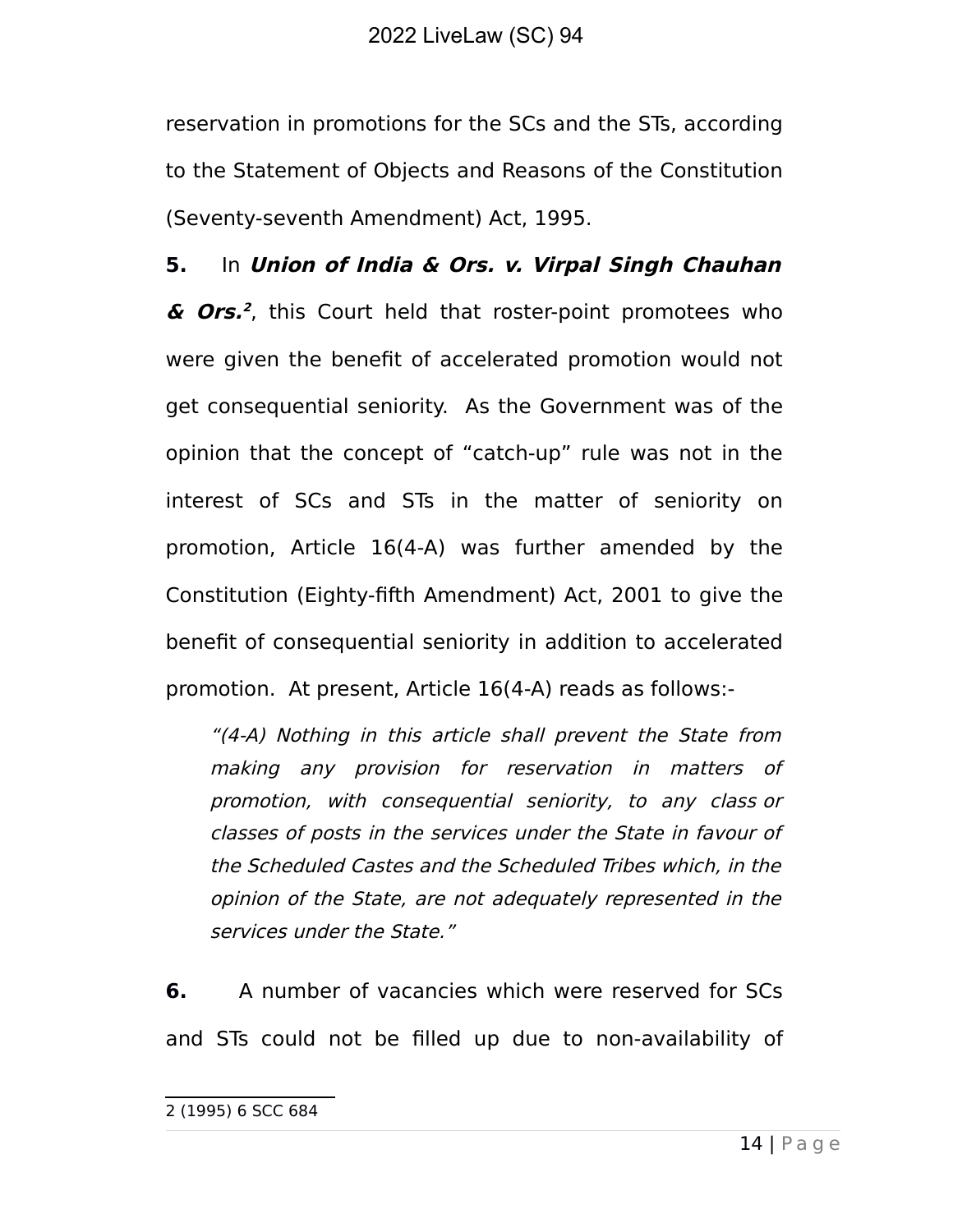candidates belonging to these categories. Such of these vacancies which were not filled up were treated as "backlog vacancies" and were carried forward. In **Indra Sawhney** (supra), this Court held that reservations contemplated in a year under Article 16(4) shall not exceed 50 per cent. In practice, backlog vacancies were not included within the ceiling of 50 per cent reservation in a year. An office memorandum was issued on 29.08.1997 making the 50 per cent limit applicable to current as well as backlog vacancies, in accordance with **Indra Sawhney** (supra). Thereafter, several representations were made to the Central Government about the injustice that would be caused to the members of SCs and STs in view of the office memorandum dated 29.08.1997, which led to a further amendment to Article 16 of the Constitution of India, by insertion of Article 16(4-B) by the Constitution (Eighty-first Amendment) Act, 2000. Article 16(4-B) reads as under: -

"(4-B) Nothing in this article shall prevent the State from considering any unfilled vacancies of <sup>a</sup> year which are reserved for being filled up in that year in accordance with any provision for reservation made under clause (4) or clause (4-A) as a separate class of vacancies to be filled up in any succeeding year or years and such class of vacancies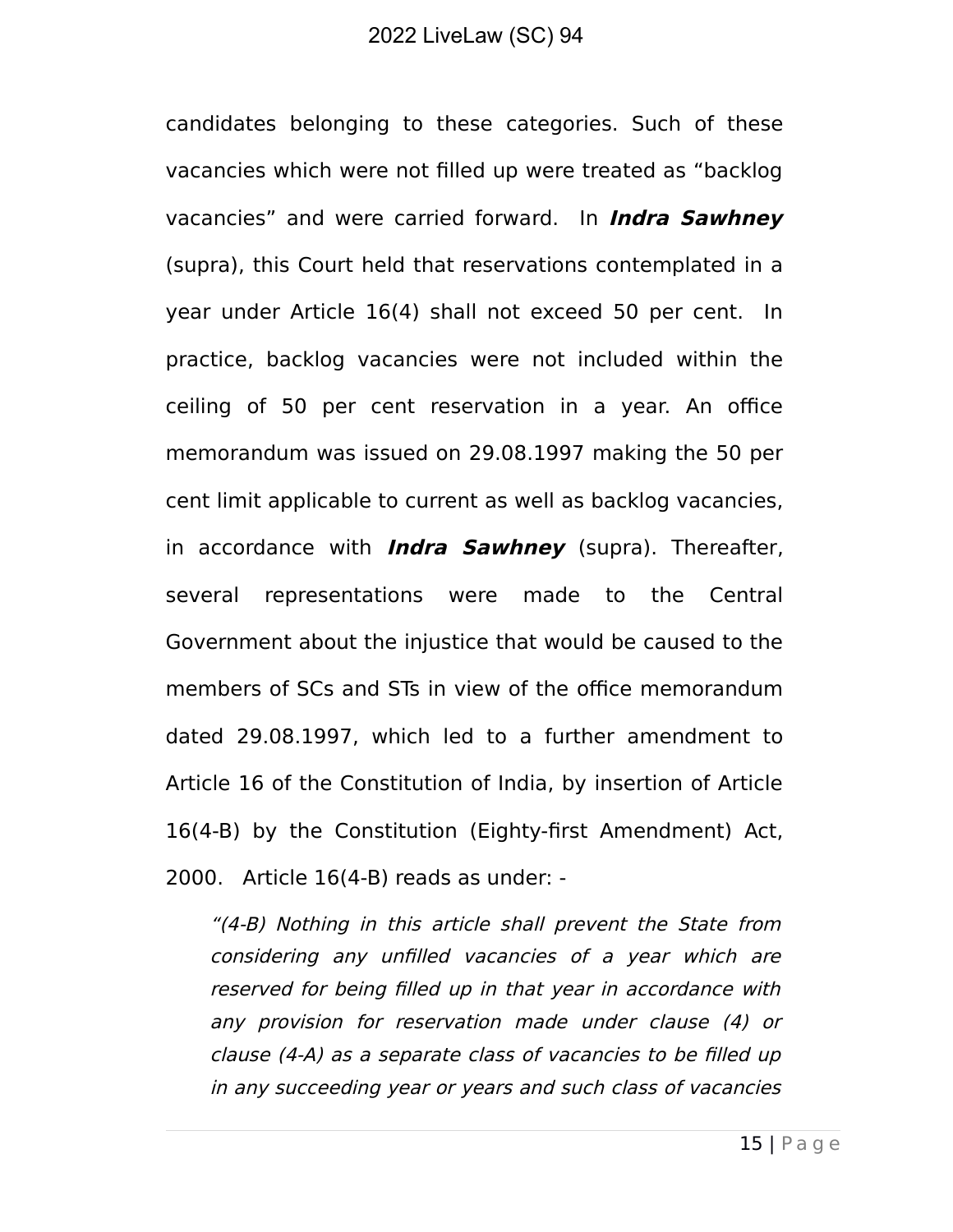shall not be considered together with the vacancies of the year in which they are being filled up for determining the ceiling of fifty per cent reservation on total number of vacancies of that year."

<span id="page-15-0"></span>**7.** The validity of the above amendments made to Article 16 (4) was considered by this Court in **M. Nagaraj & Ors. v. Union of India & Ors. [3](#page-15-0)** The key issue that was identified and decided in **M. Nagaraj** (supra) is whether any constitutional limitation mentioned in Article 16(4) and Article 335 stood obliterated by the constitutional amendments resulting in Articles 16(4-A) and 16(4-B). This Court upheld the constitutional amendments. The amendments were held to be enabling provisions. This Court observed that the State is not bound to make reservation for SCs and STs in matters of promotion. However, if it wishes to exercise its discretion, the State has to collect quantifiable data showing the backwardness of the class and inadequacy of representation of that class in public employment, in addition to compliance with Article 335 of the Constitution of India.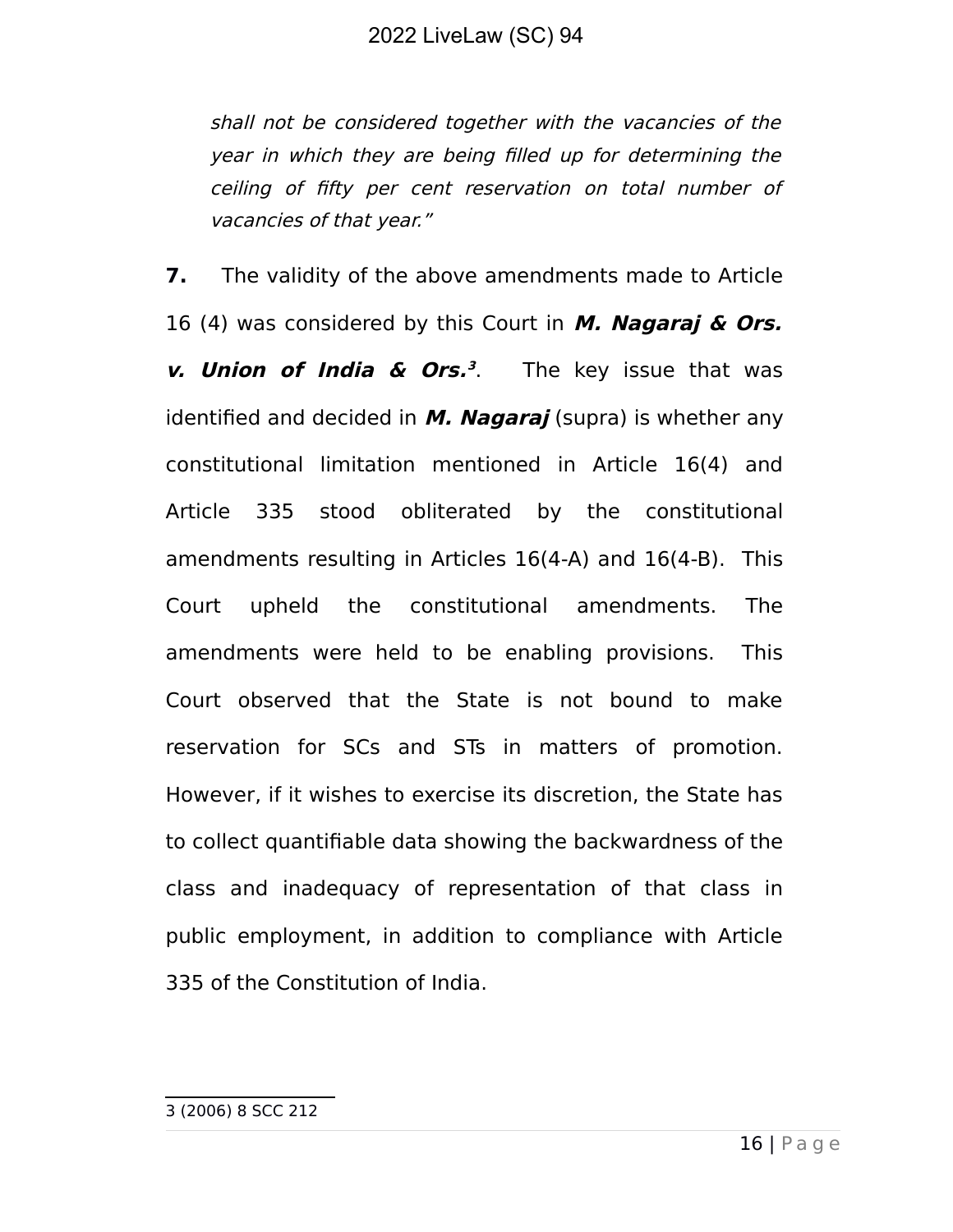**8.** This Court in **State of Tripura & Ors. v. Jayanta Chakraborty & Ors. [4](#page-16-0)** referred **M. Nagaraj** (supra) to a larger bench for reconsideration. Further, in **State of Maharashtra & Anr. v. Vijay Ghogre & Ors. [5](#page-16-1)** , this Court thought it appropriate that the request for reconsideration of the judgment in **M. Nagaraj** (supra) should be heard by a constitution bench. The request made for referring **M. Nagaraj** (supra) to a seven-judge bench was not entertained by this Court in **Jarnail Singh & Ors. v. Lachhmi Narain Gupta & Ors. [6](#page-16-2)** .However, the conclusion arrived at in **M. Nagaraj** (supra) relating to collection of quantifiable data showing backwardness of the SCs and the STs was held to be invalid as the same was contrary to a larger bench judgment of this Court in **Indra Sawhney** (supra), wherein it had been held by the Court that conditions of social and educational backwardness are presumed to be satisfied in case of SCs and STs as they are identified and grouped as such because of prior discrimination and its continuing ill effects. The Court rejected the remaining grounds of challenge to the decision

<span id="page-16-0"></span><sup>4 (2018) 1</sup> SCC 146

<span id="page-16-1"></span><sup>5</sup> (2018) 17 SCC 261

<span id="page-16-2"></span><sup>6</sup> (2018) 10 SCC 396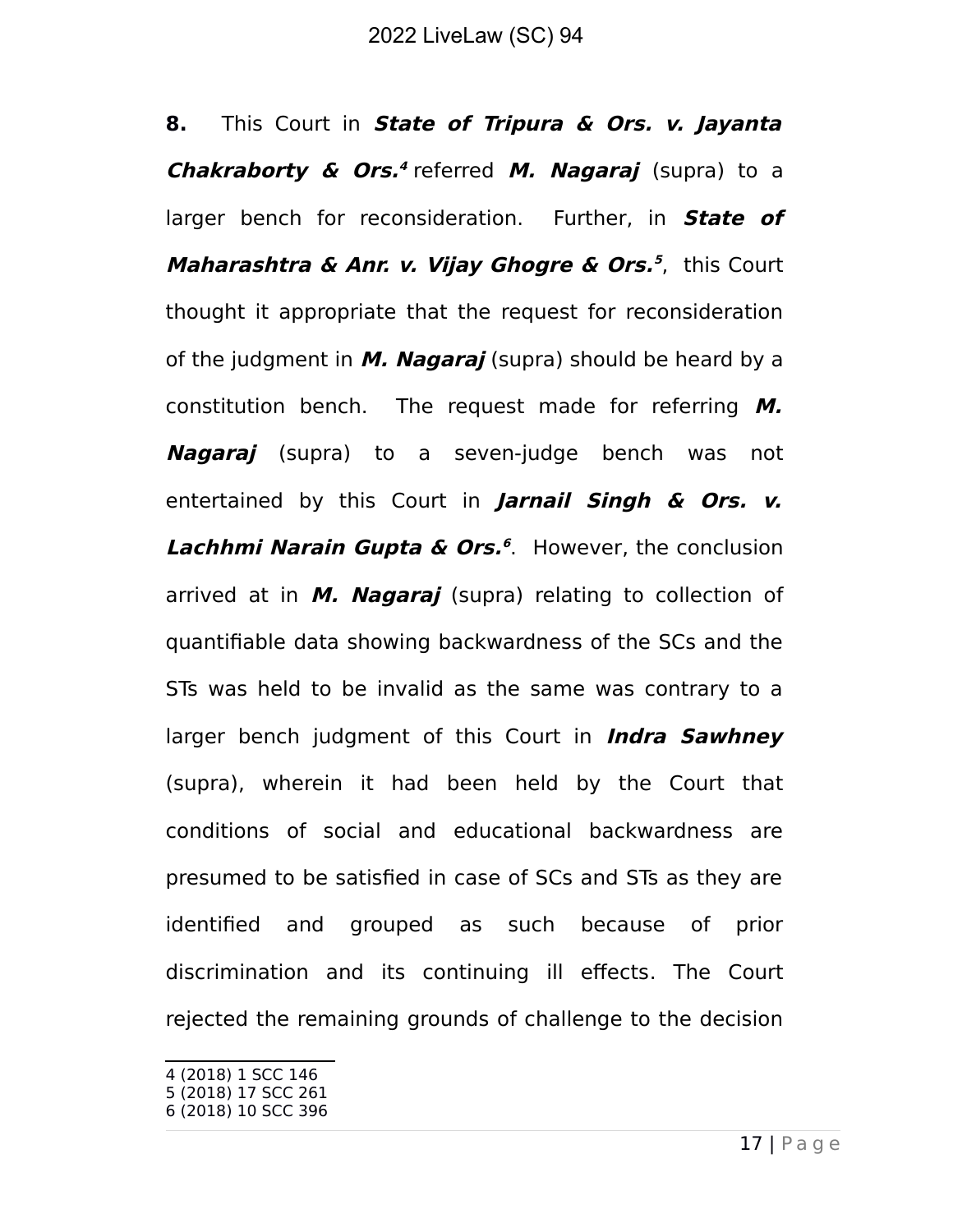in **M. Nagaraj** (supra) and reiterated that the State has to collect quantifiable data regarding inadequate representation of SCs and STs in the services of the State, if reservation is sought to be provided in promotions.

**9.** In the meanwhile, some High Courts have dealt with matters where reservation in promotions provided by the Central Government and the State Governments to SCs and STs have been assailed as being violative of the law laid down by this Court in **M. Nagaraj** (supra). The judgments of the High Courts have been challenged before this Court. In view of the broad similarities in the issues involved, all the cases were tagged together. On 18.01.2021, a direction was given to the Advocates-on-Record appearing for each State to submit a note to the learned Attorney General for India, identifying the issues involved in their respective cases. The learned Attorney General for India was requested to hold a conference with the counsel appearing in the matters to finalise the issues for determination and a list of issues with reference to each State was directed to be prepared thereafter. A note was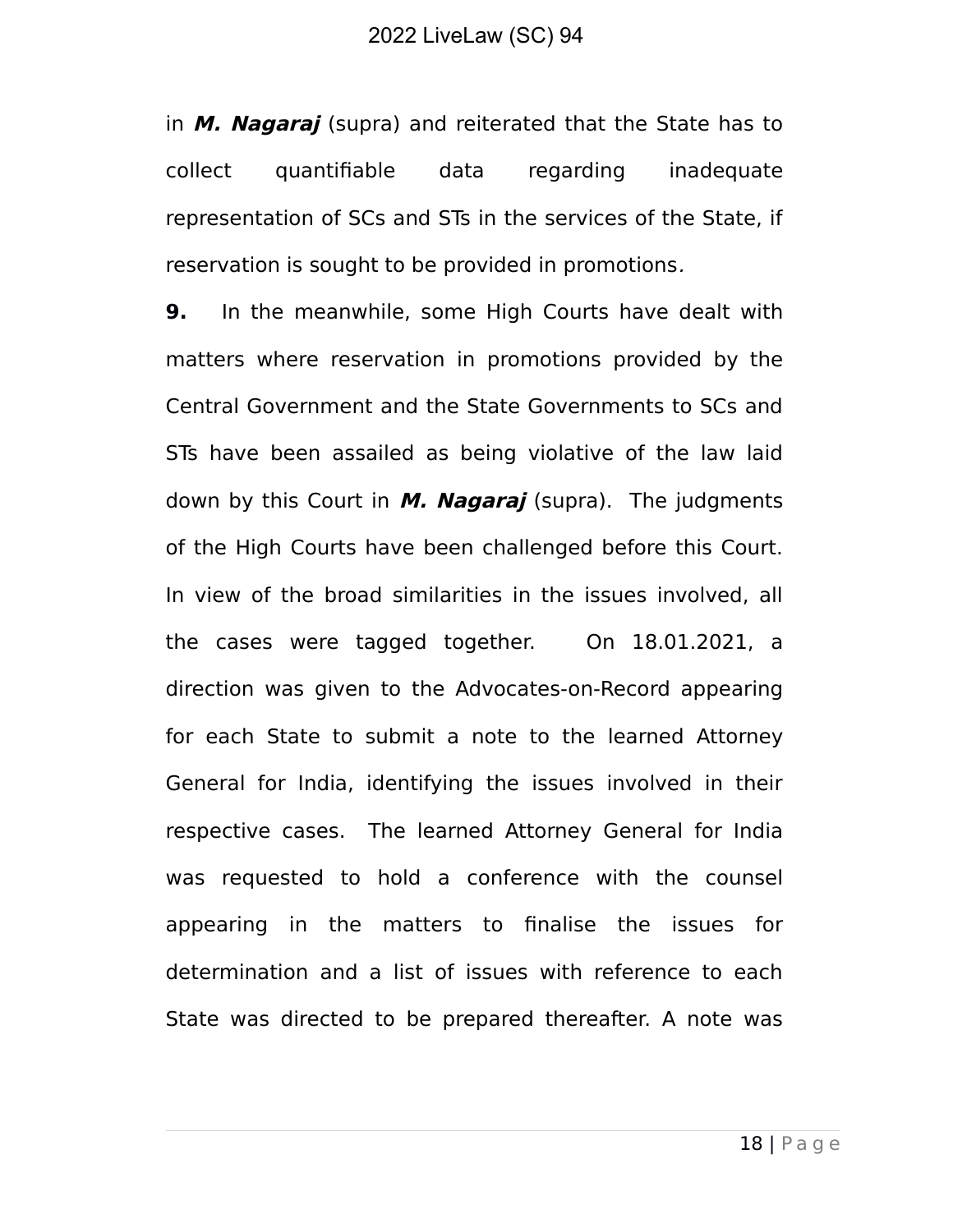submitted by the learned Attorney General formulating issues that arise for our consideration.

**10.** When the matter was listed for hearing on 14.09.2021, it was made clear that this Court would not entertain any arguments for reconsideration of the law laid down by this Court in **M. Nagaraj** (supra) as a constitution bench in **Jarnail Singh** (supra) had rejected such a request. This Court was informed that the cases in this batch of matters can be bifurcated into eleven categories. As the common issues that have been raised could be decided without reference to the facts of each case, the learned counsel appearing for the parties were requested to make submissions on the issues that had been identified by the learned Attorney General. After considering the issues identified by the learned Attorney General and other learned counsel and hearing them, the following six points are formulated for determination:-

1)What is the yardstick by which, according to **M. Nagaraj** (supra), one would arrive at quantifiable data showing inadequacy of representation of SCs and STs in public employment?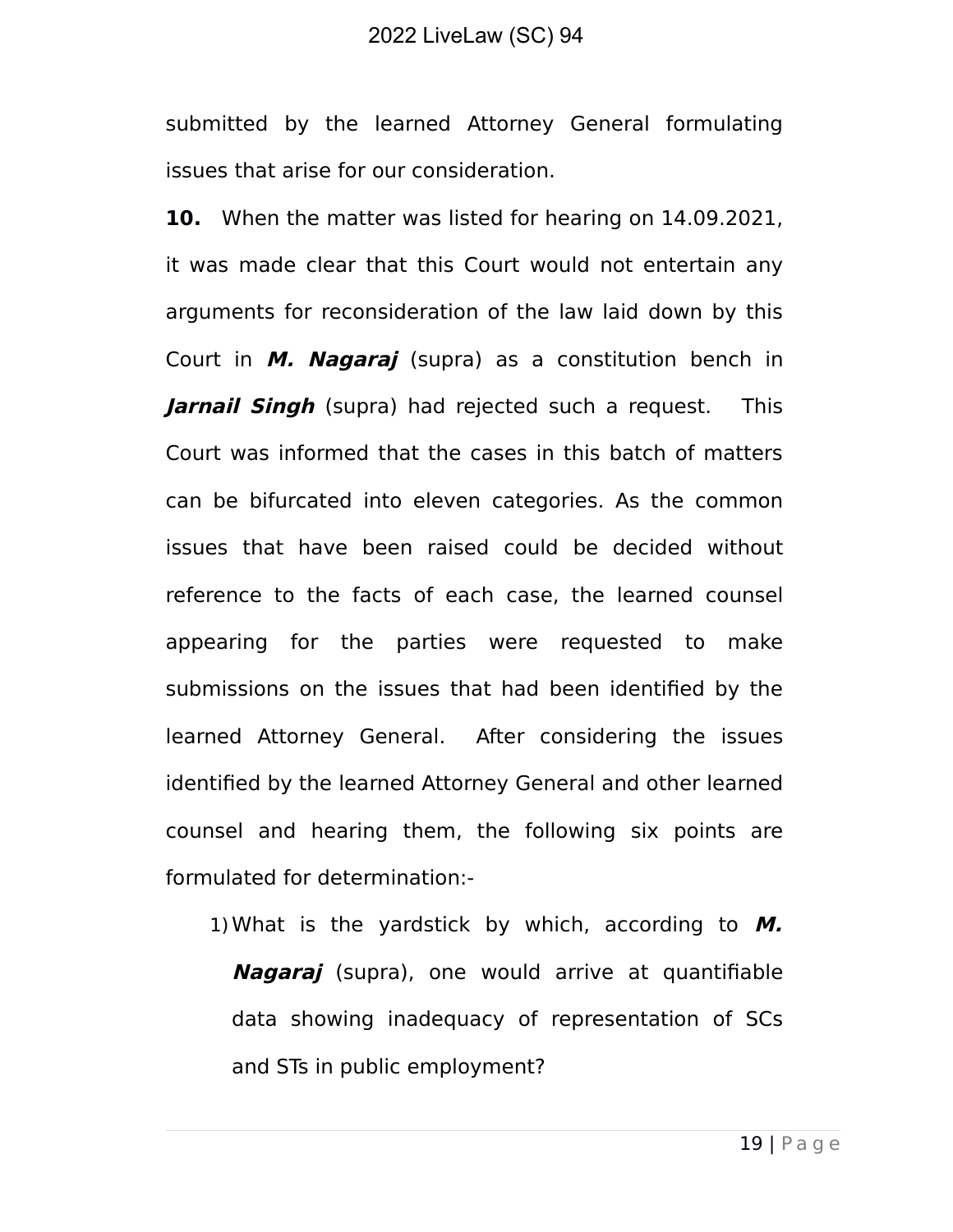- 2)What is the unit with respect to which quantifiable data showing inadequacy of representation is required to be collected?
- 3)Whether proportion of the population of SCs and STs to the population of India should be taken to be the test for determining adequacy of representation in promotional posts for the purposes of Article 16(4-A)?
- 4)Should there be a time period for reviewing inadequacy of representation?
- 5)Whether the judgment in **M. Nagaraj** (supra) can be said to operate prospectively?
- 6)Whether quantifiable data showing inadequacy of representation can be collected on the basis of sampling methods, as held by this Court in **B.K. Pavitra & Ors. v. Union of India & Ors. [7](#page-19-0)** ("**B.K. Pavitra II**")?

#### **1) YARDSTICK FOR ARRIVING AT QUANTIFIABLE DATA**

**11.** Articles 16(4) and 16(4-A) are enabling provisions. It was held in **M. Nagaraj** (supra) that the discretion of the State to provide reservation is subject to the existence of

<span id="page-19-0"></span><sup>7</sup> (2019) 16 SCC 129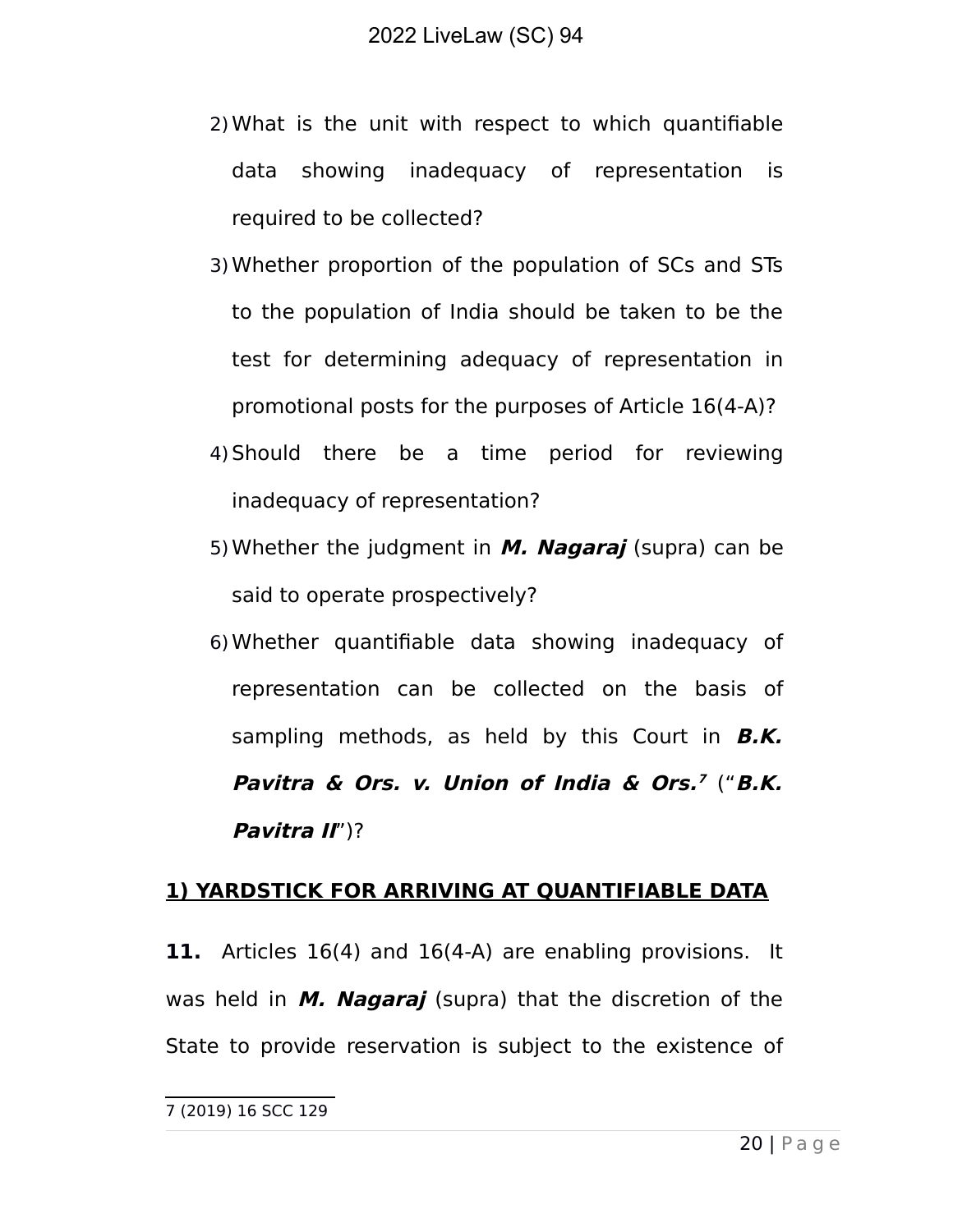backwardness and inadequacy of representation in public employment. It was further held that backwardness has to be based on objective factors whereas inadequacy has to factually exist. There is no fixed yardstick to identify equality, justice and efficiency which are variable factors and it depends on the facts and circumstances of each case. This Court was of the further opinion that the concepts of efficiency, backwardness, inadequacy of representation are required to be identified and measured on the basis of data. In case of a challenge made to reservations provided by the State Government, it is incumbent on the State Government to satisfy the Court that the decision is supported by quantifiable data showing backwardness of the class and inadequacy of representation of that class in public employment, in addition to compliance with Article 335 of the Constitution of India.

**12.** The exercise of identifying and measuring concepts of efficiency, backwardness and inadequacy of representation on the basis of data depends on numerous factors. It is for this reason that the enabling provisions are required to be made because each competing claim seeks to achieve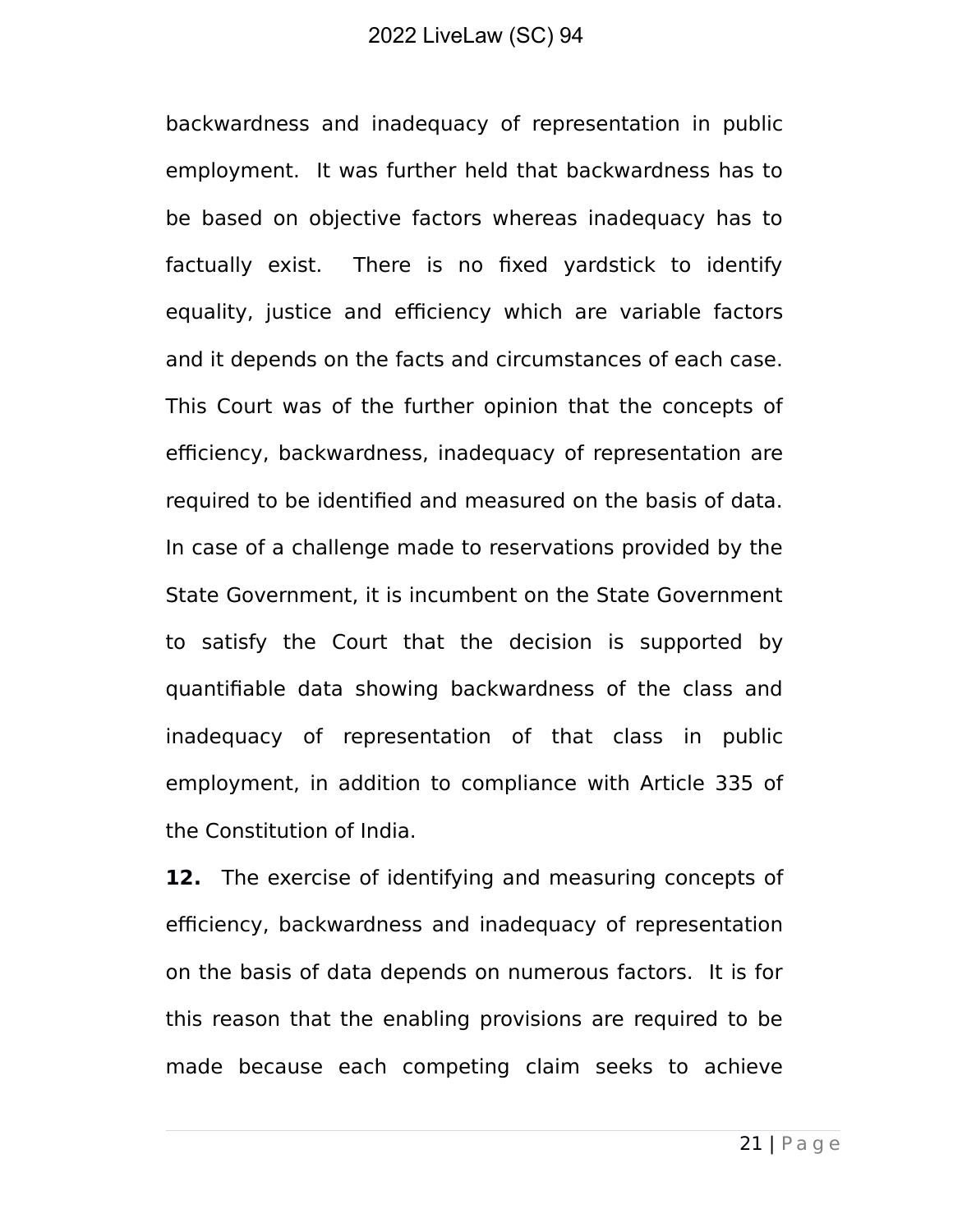certain goals. How best one should optimise these conflicting claims can only be done by the administration in the context of local prevailing conditions in public employment.<sup>[8](#page-21-0)</sup>

**13.** The learned Attorney General argued before this Court in **Jarnail Singh** (supra) that this Court did not indicate any test for determining adequacy of representation in service in **M. Nagaraj** (supra). He submitted that it is important to decide the yardstick applicable for arriving at quantifiable data showing inadequacy of representation of SCs and STs to avoid multiple litigation. This Court refused to lay down any criteria for determining the adequacy of representation, as the States were given liberty to determine the factors relevant for deciding adequate representation, depending upon the promotional posts in question.

**14.** It is well-established that it is neither legal nor proper for the Courts to issue directions or advisory sermons to the executive in respect of the sphere which is exclusively within their domain under the Constitution<sup>[9](#page-21-0)</sup>. **.** In **Asif**

<span id="page-21-0"></span><sup>8</sup> Uttar Pradesh Power Corporation Limited v. Rajesh Kumar & Ors. (2012) 7 SCC 1 9 Mallikarjuna Rao & Ors. v. State of Andhra Pradesh & Ors. (1990) 2 SCC 707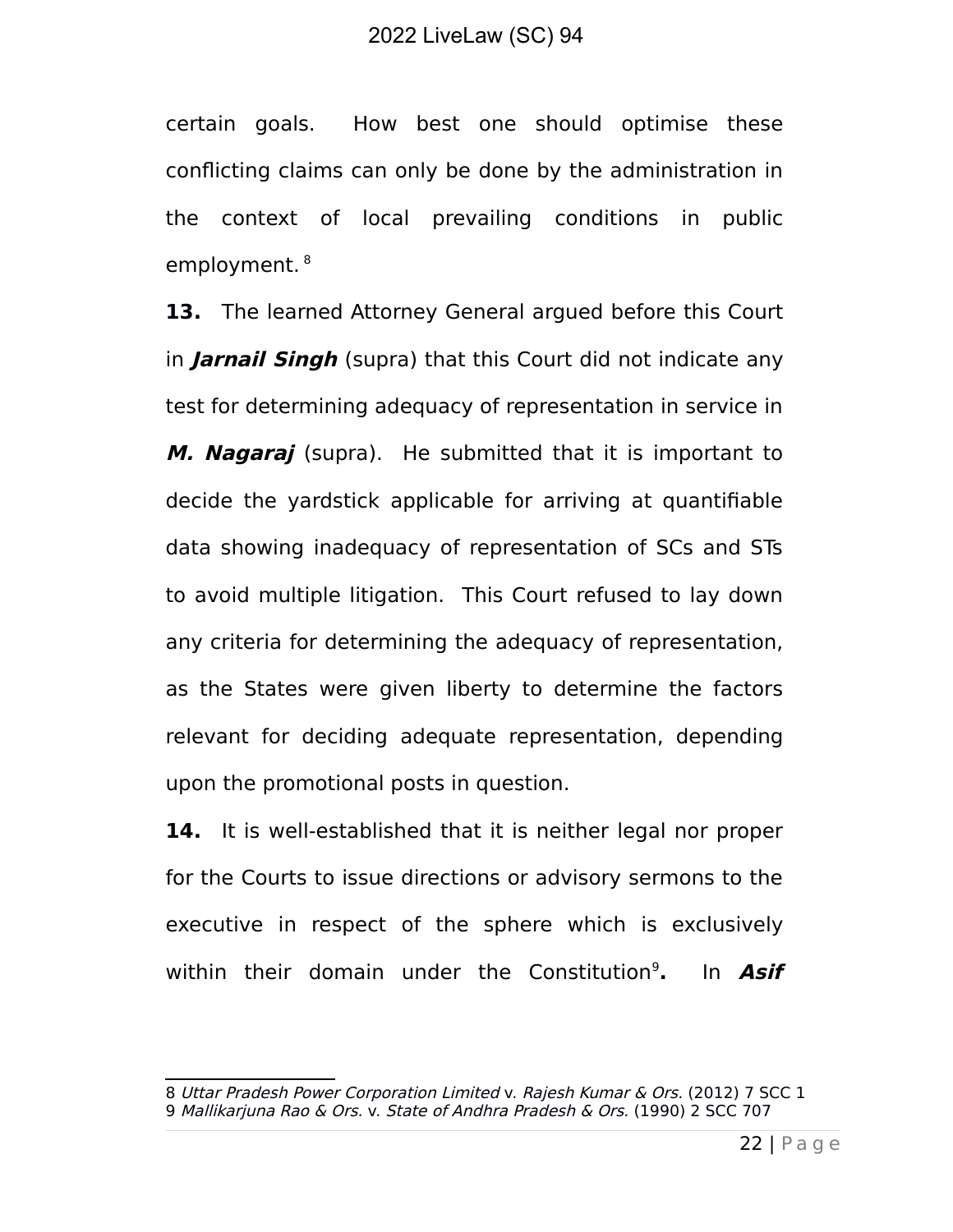#### **Hameed & Ors. v. State of Jammu & Kashmir & Ors. [10](#page-22-0)** ,

this Court observed as under: -

"When a State action is challenged, the function of the court is to examine the action in accordance with law and to determine whether the legislature or the executive has acted within the powers and functions assigned under the Constitution and if not, the court must strike down the action. While doing so the court must remain within its selfimposed limits. The court sits in judgment on the action of a coordinate branch of the Government. While exercising power of judicial review of administrative action, the court is not an Appellate Authority. The Constitution does not permit the court to direct or advise the executive in matters of policy or to sermonize qua any matter which under the Constitution lies within the sphere of legislature or executive…".

**15. In P. Ramachandra Rao v. State of Karnataka<sup>[11](#page-22-1)</sup>, R.** 

C. Lahoti, J. referred to a monograph "Judicial Activism and Constitutional Democracy in India" by T.R. Andhyarujina, in his judgment. While lauding judicial activism, a note of caution was sounded in the said monograph to the effect that the Supreme Court should leave "the decision-making to other branches of government after directing their attention to the problems rather than itself entering into the remedial field". The following sentences from the

<span id="page-22-1"></span><span id="page-22-0"></span><sup>10</sup> 1989 Supp (2) SCC 364 11 (2002) 4 SCC 578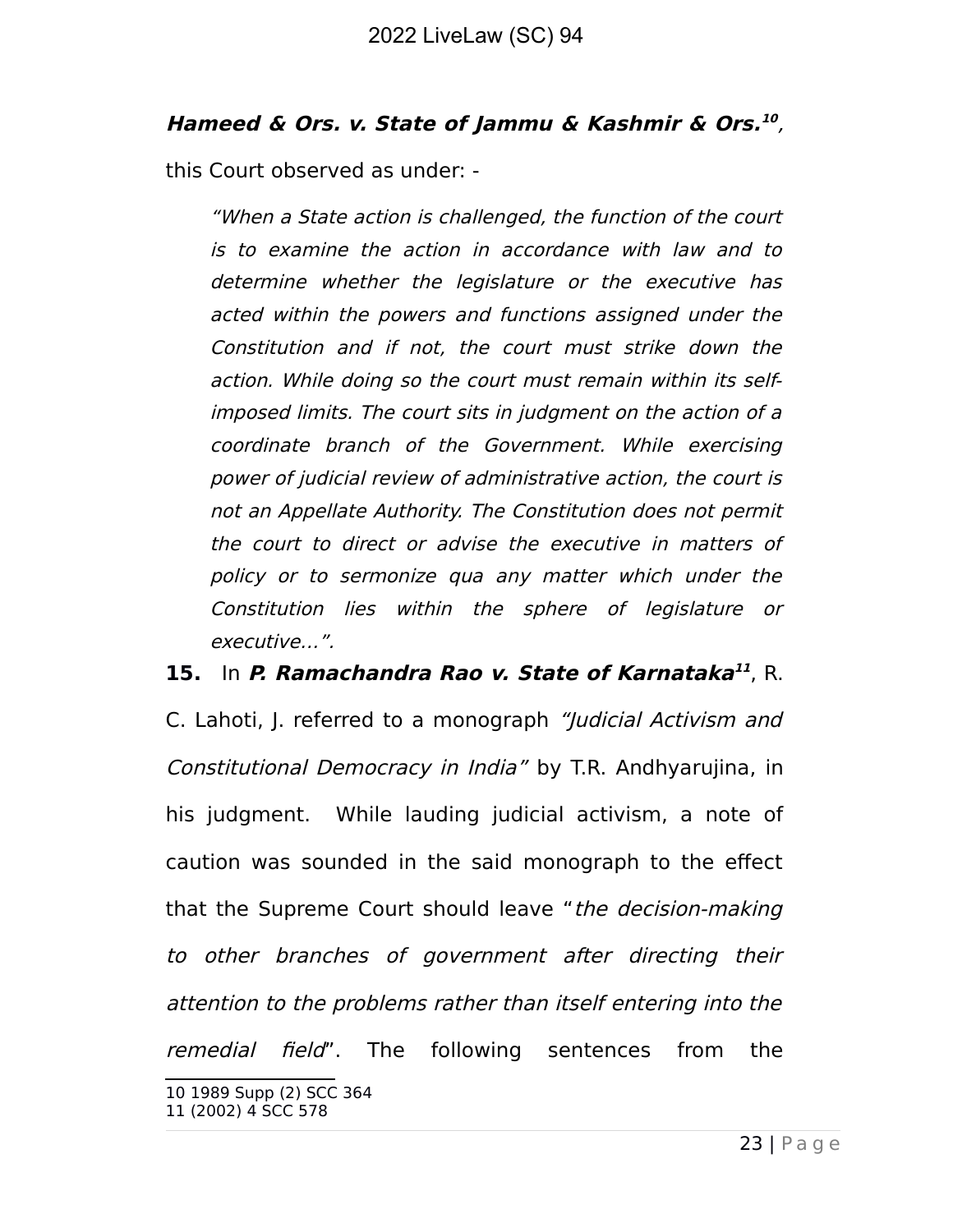monograph are very well borne out in this particular context: "…courts lack the facilities to gather detailed data or to make probing enquiries. Reliance on advocates who appear before them for data is likely to give them partisan or inadequate information. On the other hand if courts have to rely on their own knowledge or research it is bound to be selective and subjective. … Moreover, since courts mandate for isolated cases, their decrees make no allowance for the differing and varying situations which administrators will encounter in applying the mandates to other cases."

**16.** Determination of inadequate representation of SCs and STs in services under a State is left to the discretion of the State, as the determination depends upon myriad factors which this Court cannot envisage. A conscious decision was taken by this Court in **M. Nagaraj** (supra) and **Jarnail Singh** (supra) to leave it to the States to fix the criteria for determining inadequacy of representation. The submission of the learned Attorney General for India that this Court has to lay down the yardstick for measuring adequacy of representation did not yield a favourable result as this Court in **Jarnail Singh** (supra) found it befitting for the States to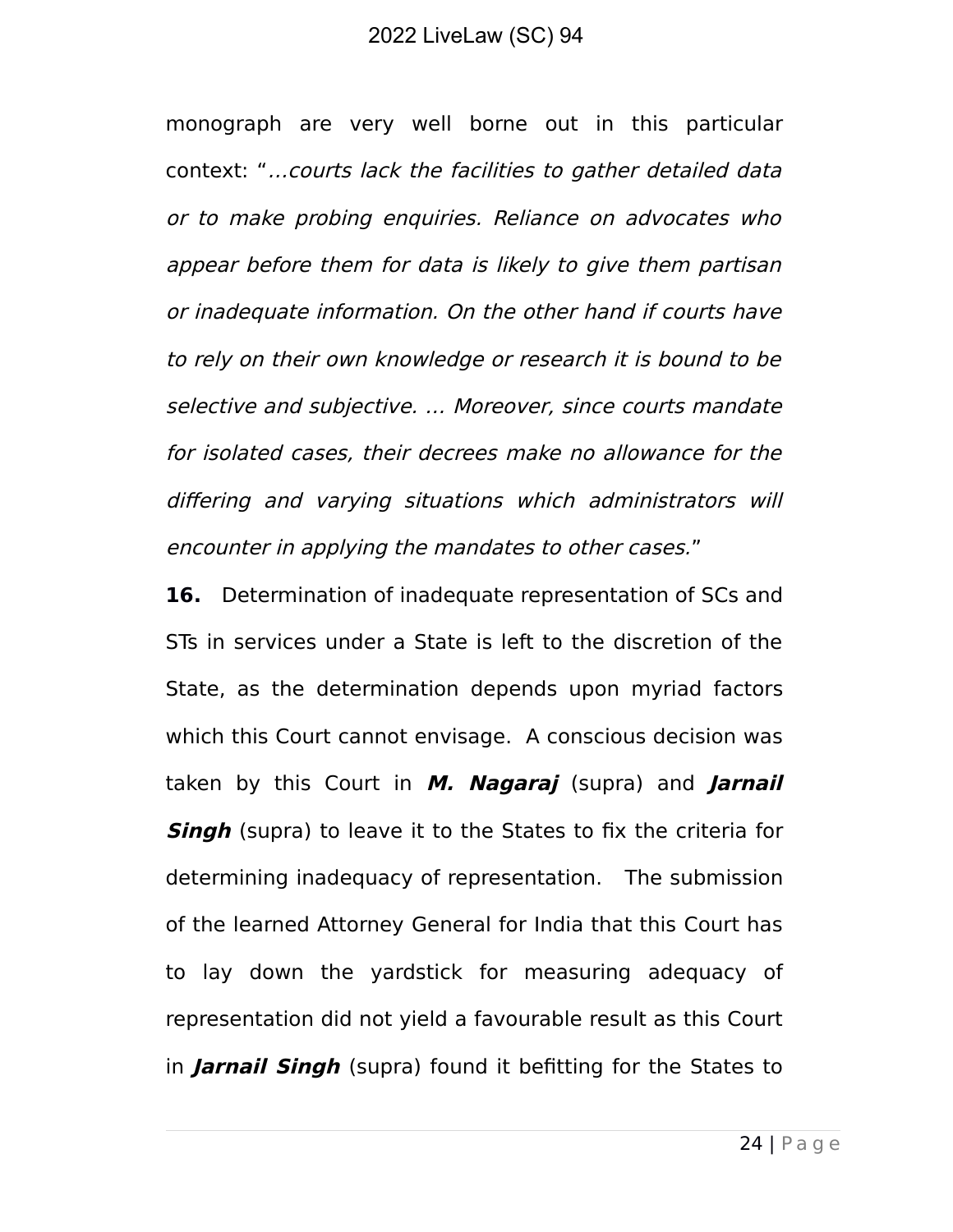have the liberty to evaluate the representation of SCs and STs in public employment. Laying down of criteria for determining the inadequacy of representation would result in curtailing the discretion given to the State Governments. In addition, the prevailing local conditions, which may require to be factored in, might not be uniform. Moreover, in **M. Nagaraj** (supra), this Court made it clear that the validity of law made by the State Governments providing reservation in promotions shall be decided on a case-to-case basis for the purpose of establishing whether the inadequacy of representation is supported by quantifiable data. Therefore, we are of the opinion that no yardstick can be laid down by this Court for determining the adequacy of representation of SCs and STs in promotional posts for the purpose of providing reservation.

#### **2) UNIT FOR COLLECTING QUANTIFIABLE DATA**

<span id="page-24-0"></span>**17.** Seniority of Superintending Engineers in the Irrigation Department of the State of Punjab was the subject matter of a writ petition filed under Article 32 of the Constitution of India in **R.K. Sabharwal & Ors. v. State of Punjab & Ors. [12](#page-24-0)** The relevant instructions issued by the State of 12 (1995) 2 SCC 745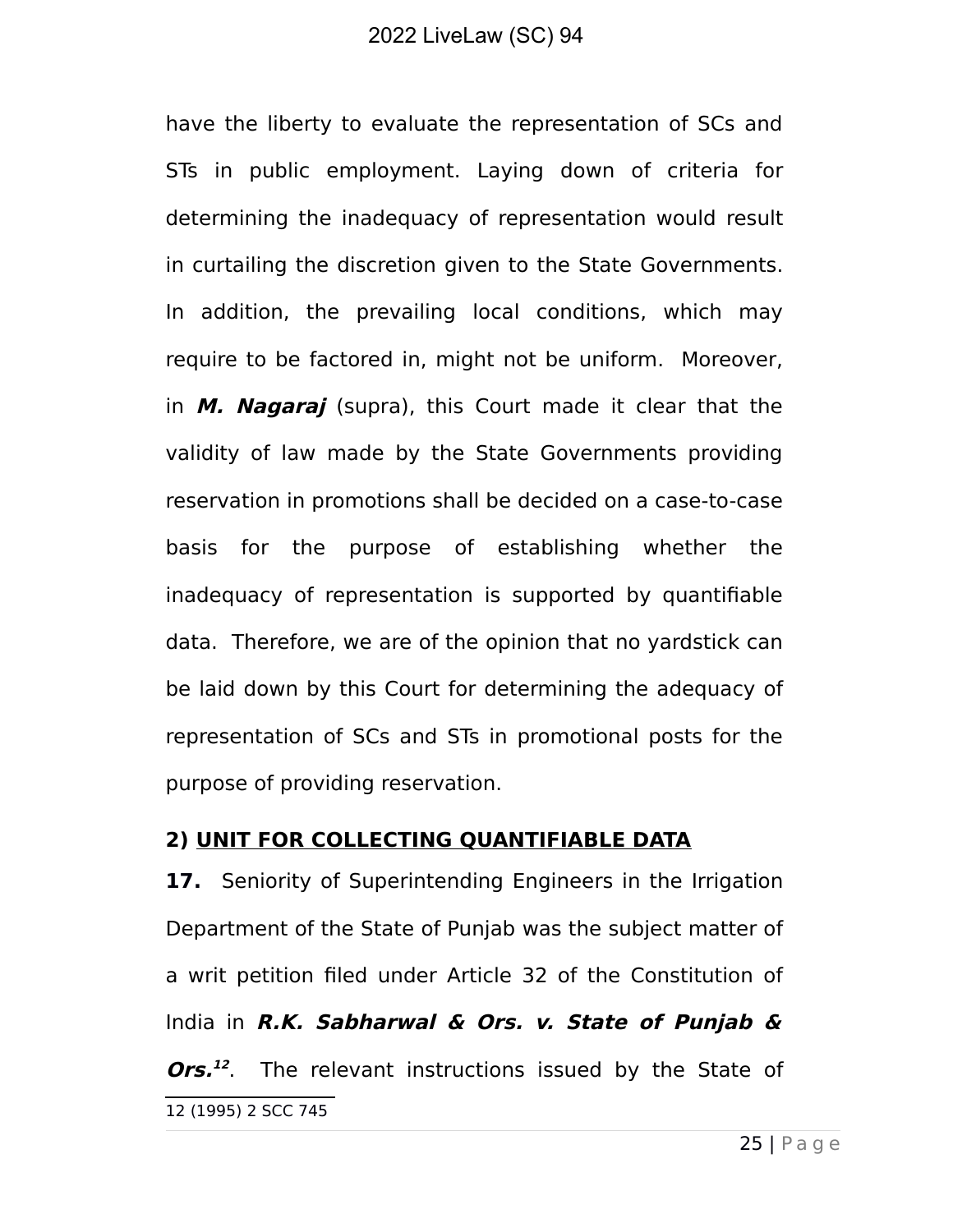Punjab provided for 14 per cent reservation for SCs. Two points came up for consideration before this Court in the said judgment, the first being that in case more than 14 per cent of the Scheduled Caste candidates are appointed/promoted in a cadre on their own merit/seniority, then the purpose of reservation having been achieved in the said cadre, the Government instructions providing reservations would become inoperative. The second point on which arguments were heard is that roster cannot operate once the posts earmarked for the SCs, STs and Backward Classes are filled. Any post falling vacant in a cadre, thereafter, is to be filled from the category - reserved or general - due to retirement etc. of whose member the post fell vacant. The first point raised by general category candidates was rejected by this Court by holding that reserved category candidates can compete for non-reserved posts and in the event of their appointment to the said posts, their number cannot be added and taken into consideration for working out the percentage of reservation. This Court was of the opinion that Article 16(4) of the Constitution of India enables the State Government to make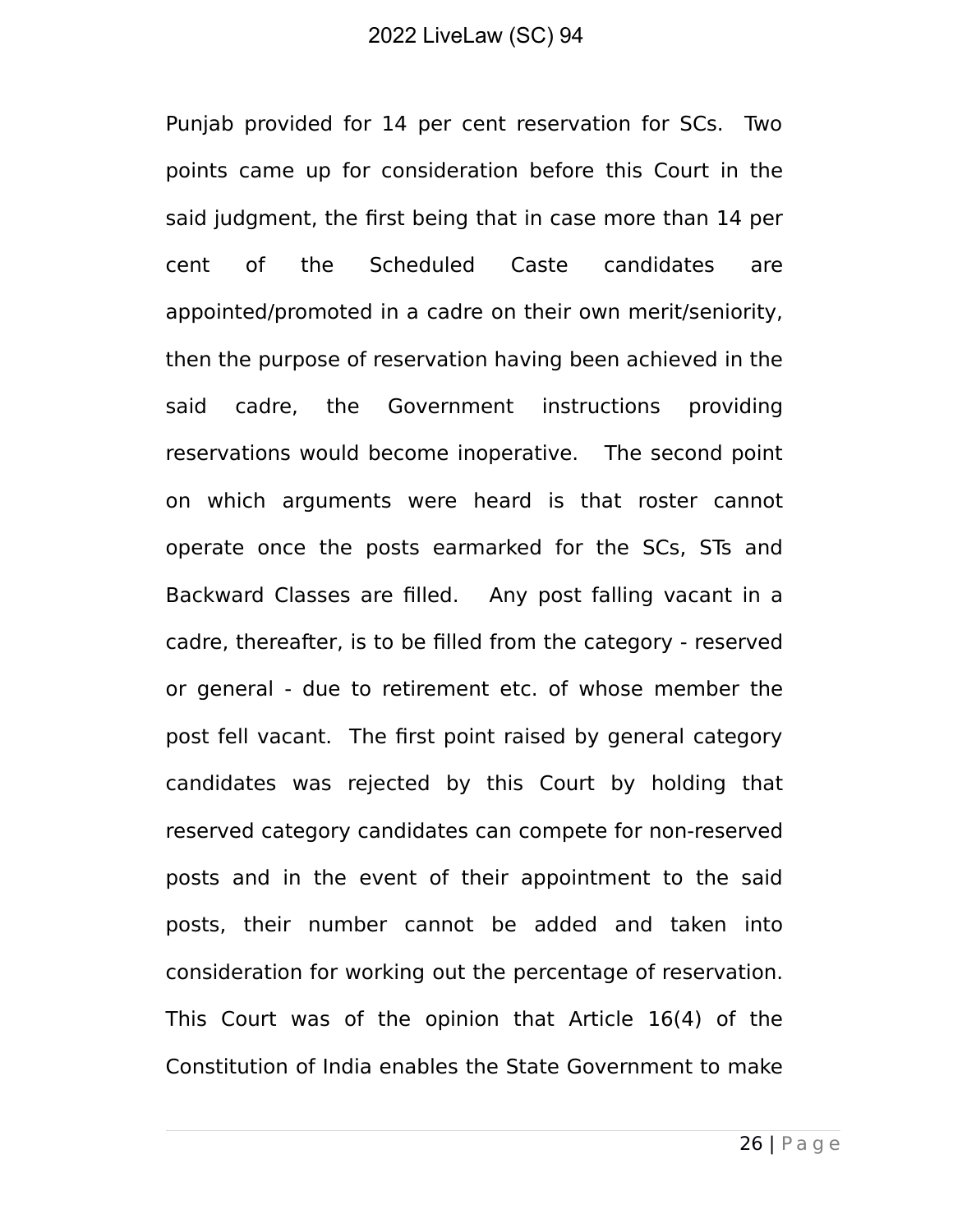provision for reservation in favour of any Backward Class of citizens which, in the opinion of the State is not adequately represented in the services. The percentage of posts reserved for Backward Classes, as prescribed by the State, has to be strictly followed and cannot be varied or changed simply because some members of the Backward Class have already been appointed/promoted against the general seats. **18.** The second point relates to the implementation of the roster in the form of "running account" year to year. Roster points were fixed in a lot of 100 posts. This Court held that once 14 per cent posts earmarked in the roster are filled up, the result envisaged by the instructions is achieved. Thereafter, there is no justification for operating the roster. This Court observed that the "running account" is to operate only till the quota provided by the instructions is reached and not thereafter. The vacancies arising in the cadre, after the initial posts are filled, will have to be filled from amongst the category to which the post belonged in the roster.

**19.** In **M. Nagaraj** (supra), this Court observed that the appropriate Government has to apply cadre strength as a unit in the operation of the roster in order to ascertain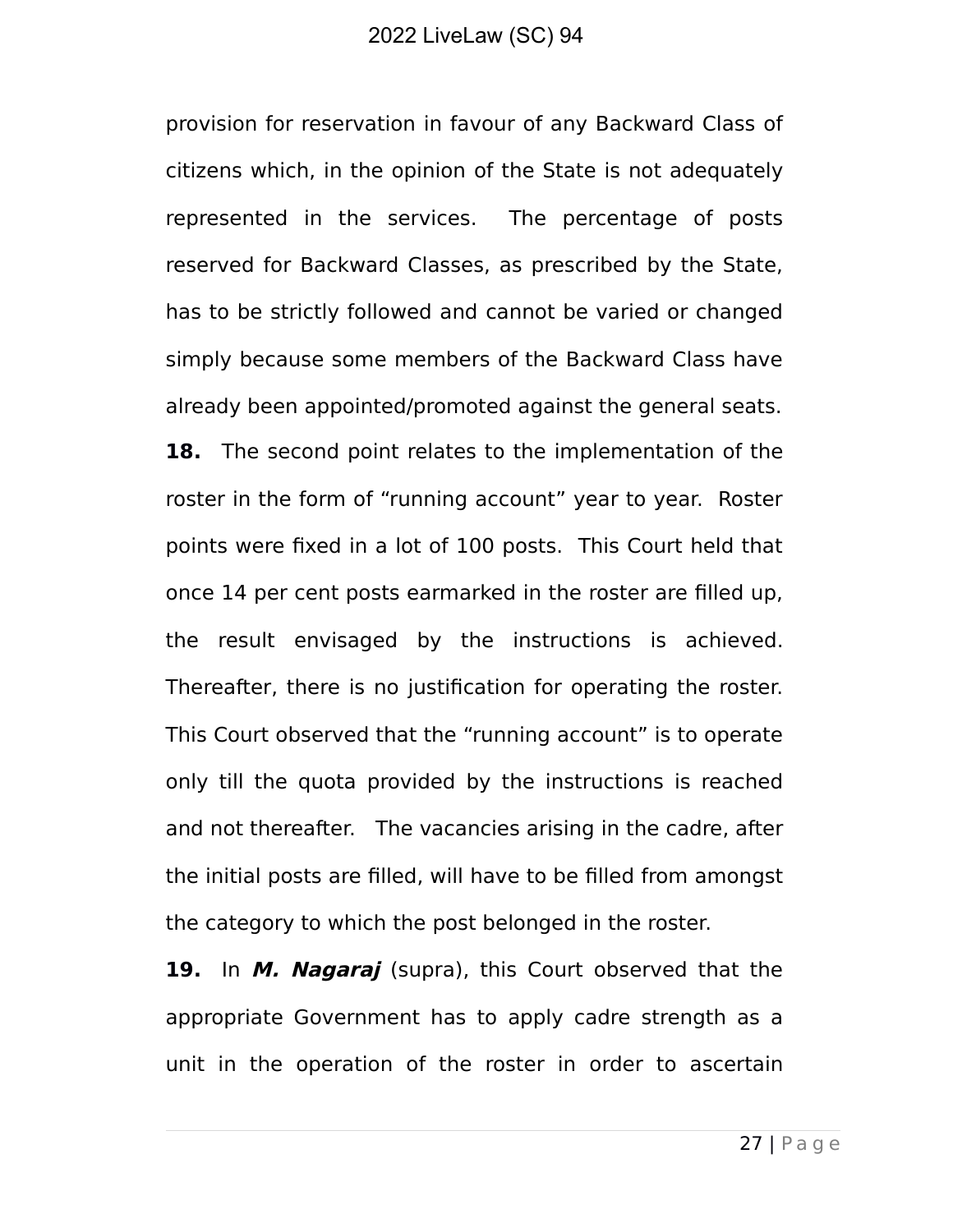whether a given class/group is adequately represented in the service. Cadre strength as a unit also ensures that the upper ceiling limit of 50 per cent is not violated. Following the law laid down in **R.K. Sabharwal** (supra), this Court in **M. Nagaraj** (supra) further held that the roster has to be post-specific and not vacancy based.

**20.** In **M. Nagaraj** (supra), this Court held that it is open to the State to provide for reservation in promotions subject to limitation that there must exist compelling reasons for backwardness, inadequacy of representation in a class of post(s) keeping in mind the overall administrative efficiency. While referring to the roster, this Court observed that the appropriate Government has to apply the cadre strength as a unit in the operation of the roster in order to ascertain whether a given class/group is adequately represented in the service. Collection of quantifiable data regarding inadequacy of representation as stipulated by **M. Nagaraj** (supra) is relatable to the cadre concerned, according to **Jarnail Singh** (supra).

**21.** While it is clear that the unit for collection of quantifiable data is with respect to a cadre, it is necessary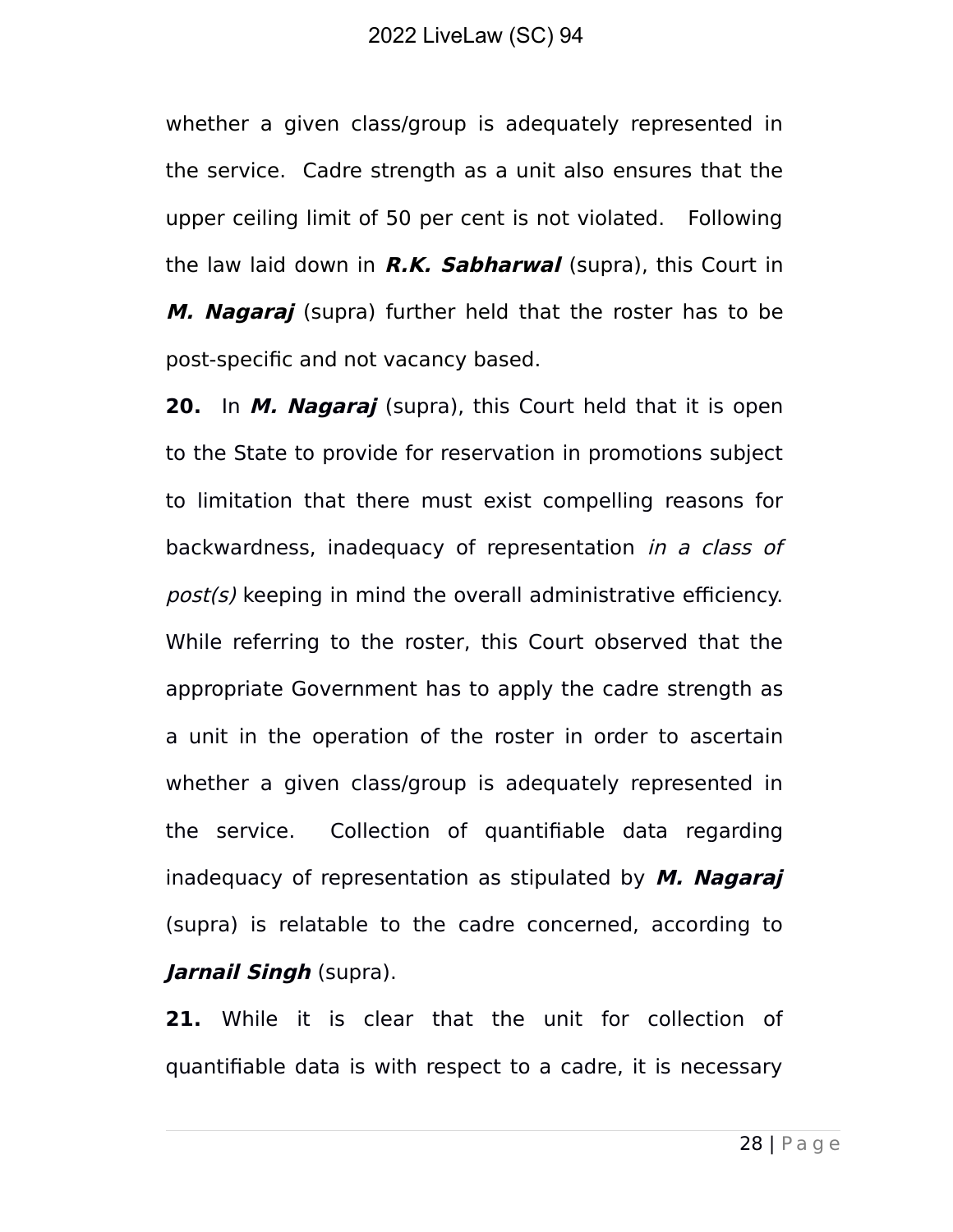to understand what *cadre* means. For a better appreciation, it would be profitable to relate to the historical background of the concerned rules applicable to services under the Centre as well as the states. In exercise of the powers conferred by sub-section (2) of Section 96B of the Government of India Act, 1919, the Secretary of State in Council made the Civil Services (Classification, Control and Appeal) Rules, 1930. Public services in India were classified as per Rule 14 of the said Rules in the following manner: (i) the all India Services; (ii) the Central Services, Class-I; (iii) the Central Services, Class-II; (iv) the Provincial Services; (v) the Specialist Services; and (vi) the Subordinate Services. The First Central Pay Commission considered the classification of services to "secure fair treatment to the employees on the basis of their services to Government, fair return to the Government for the salary paid to its employees, and relative fairness to employees in different kinds of position on the basis of the nature of the duties performed". According to the Report of the First Central Pay Commission, the Central Services were broadly divided into four categories, i.e., Class I, Class II, Subordinate Services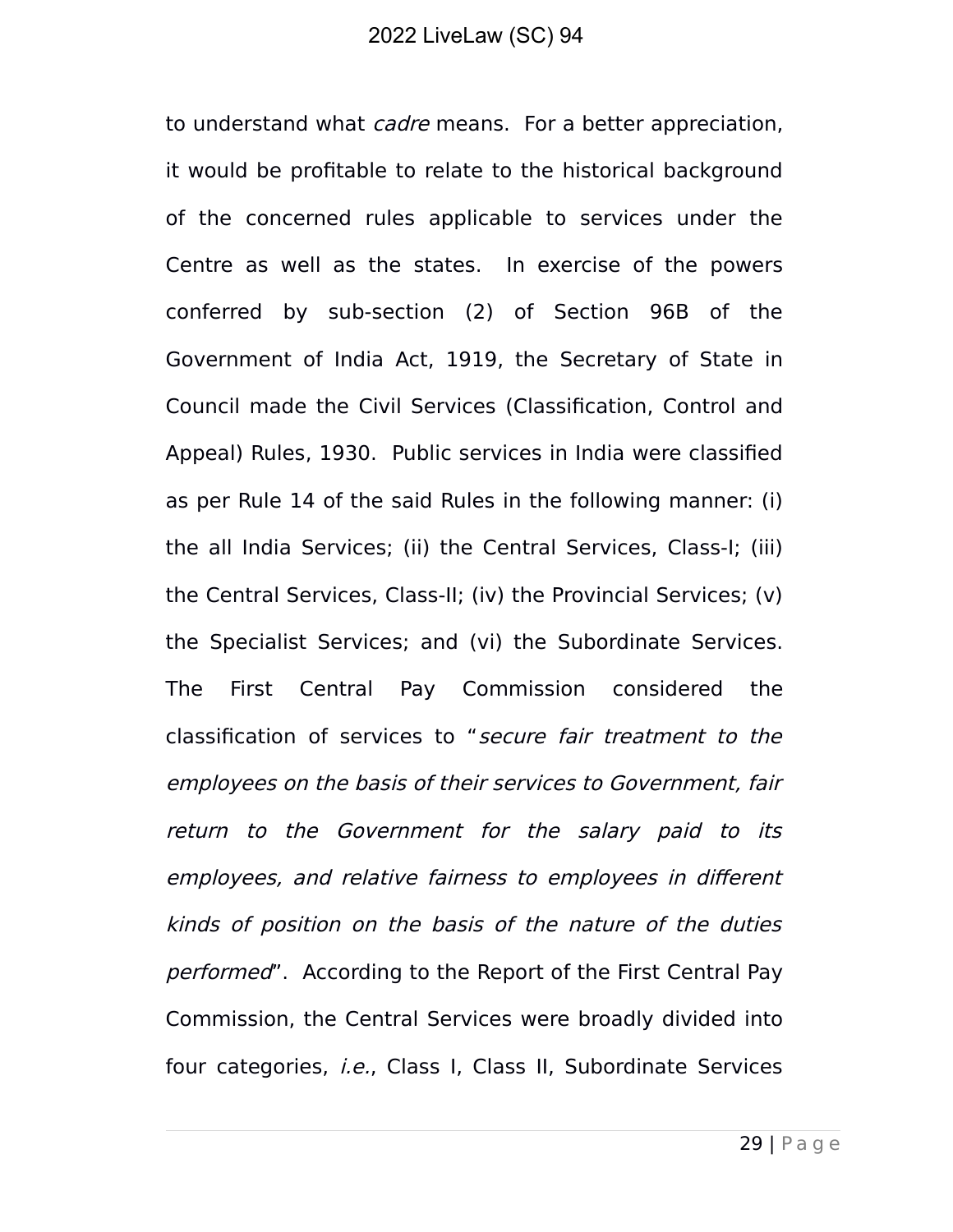and Inferior Services. After taking note of some objections regarding the use of the words "subordinate" and "inferior" as being derogatory, the First Central Pay Commission recommended that those categories be referred to as Class III and Class IV. The classification of the Civil Services of the Union of India as per the Central Civil Services (Classification, Control and Appeal) Rules, 1965 ("**CCA Rules, 1965**") is: (1) Central Civil Services, Class I; (2) Central Civil Services; Class II; (3) Central Civil Services, Class III; and (4) Central Civil Services, Class IV. Rule 4 of the said Rules provides that a particular class can comprise of different grades. All civil posts under the Union were reclassified from 'Class' to 'Group' by way of the notification of the Government of India in the Department of Personnel and Administrative Reforms number S.O. 5041 dated 11.11.1975 and as recorded in Rule 6-A of the CCA Rules, 1965. Thereafter, the Central Civil Services/the Central Civil Posts were organised into Group 'A', Group 'B', Group 'C' and Group 'D'. The present structure of the Central Civil Services is that a particular Service is divided across Groups, which further consist of grades.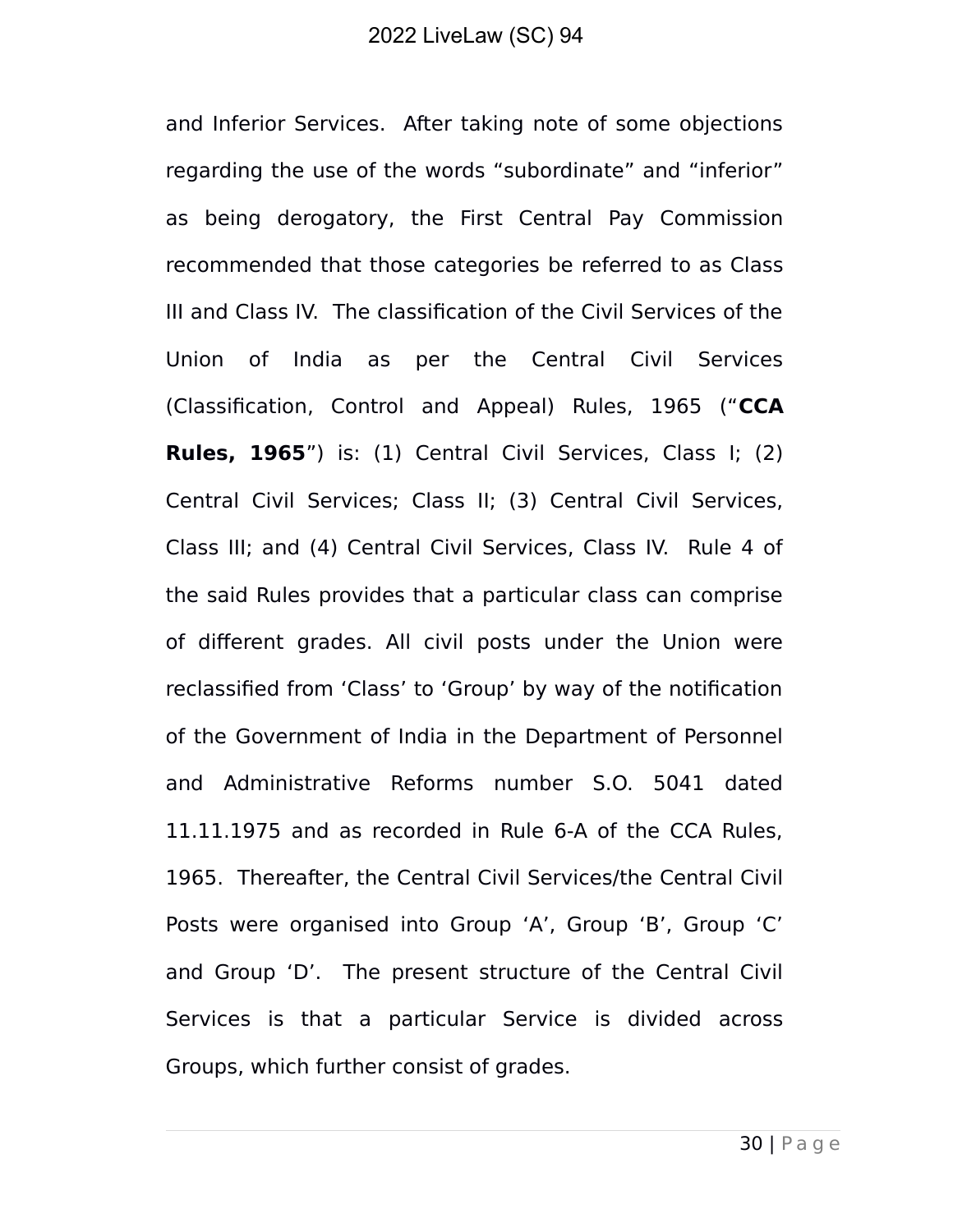**22.** During the course of the hearing, the Union of India has filed an affidavit informing this Court of the compliance of the conditions prescribed in **M. Nagaraj** (supra) before making reservation in promotions in services under the Centre. The Union of India referred to an Office Memorandum dated 02.07.1997, which heavily relied on **R.K. Sabharwal** (supra), wherein this Court had held that the cadre-strength is always measured by the number of posts comprising the cadre. Right to be considered for appointment can only be claimed in respect of a post in a cadre. As a consequence, the percentage of reservation has to be worked out in relation to the number of posts which form the cadre-strength. The Union of India has brought to the notice of this Court that there are around 90 Ministries/Departments under the Government of India in which 30 lakh employees are working. Referring to information received from 44 Ministries/Departments out of the 90, the Union of India has stated that there are around 3800 cadres. We were also apprised of the fact that instructions have been in existence since 2013 for appointment of an officer of the rank of Deputy Secretary to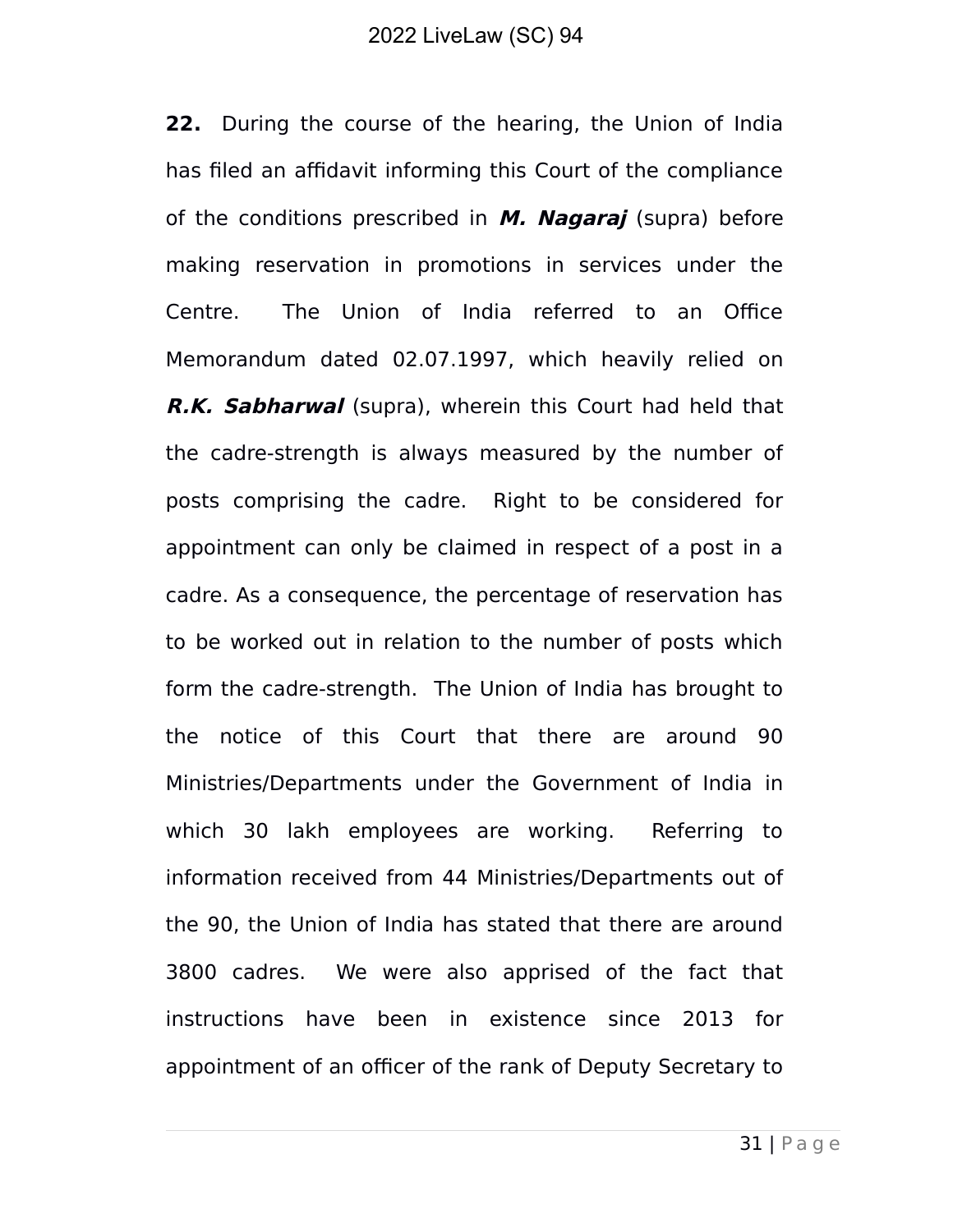the Government of India as a Liaison Officer, who is responsible for ensuring compliance of the instructions on reservation. According to the affidavit filed by the Union of India, thousands of reservation rosters are being maintained in the various offices/units/sub-units of the Departments and Ministries in the Government of India. Office Memorandum dated 02.07.1997 issued by the Ministry of Personnel, Public Grievances and Pensions, Department of Personnel and Training, Government of India contains principles for preparing the rosters. According to para 4(c) of the said Office Memorandum, "cadre", for the purpose of a roster, shall mean a particular grade and shall comprise the number of posts to be filled by a particular mode of recruitment in terms of the applicable recruitment rules. Explanatory Notes which are appended to the Office Memorandum dated 02.07.1997 elaborate the principles for making and operating post-based rosters. Para 5 of the Explanatory Notes reads as follows:

"While cadre is generally to be construed as the number of posts in a particular grade, for the purpose of preparation of roster, it shall comprise posts required to be filled by a particular mode of recruitment in terms of the applicable recruitment rules. To illustrate, in a cadre comprising 200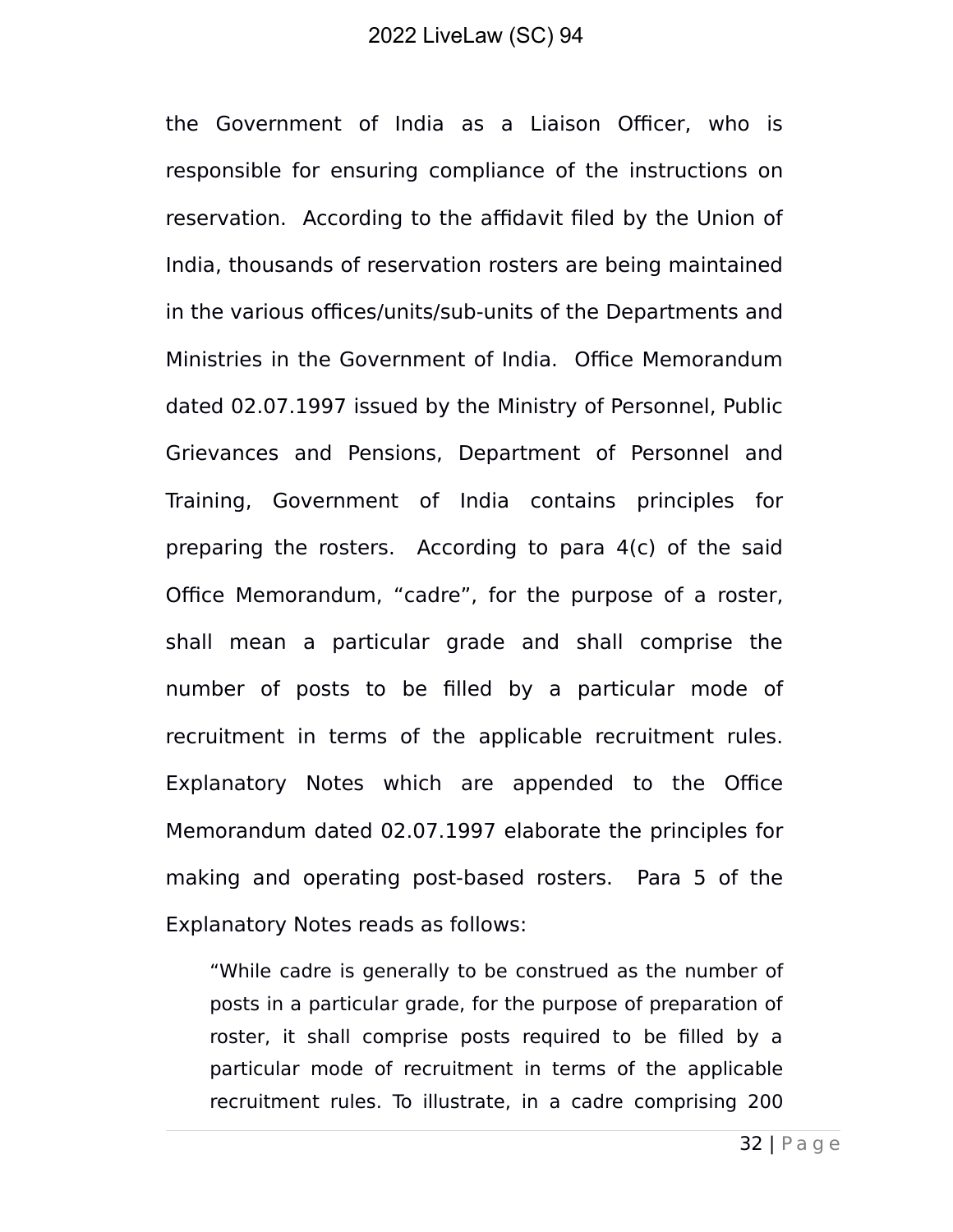posts, where the recruitment rules prescribe a ratio of 50:50 for direct recruitment and promotions, the roster for direct recruitment shall have 100 points and that for promotion shall have 100 points – thus making a total of 200."

**23.** The Union of India has filed the prevalent service rules of the States of Andhra Pradesh, Uttar Pradesh, West Bengal, Rajasthan, Madhya Pradesh, Punjab and Himachal Pradesh for the purpose of demonstrating the implementation of reservation in promotions in services under these States. Rule 2(8) of the Andhra Pradesh State and Subordinate Services Rules, 1996 defines "cadre" as posts in various classes, categories and grades in a service. "Service" has been defined in Rule 2(30) as a post or a group of posts or categories of posts classified by the State Government as State or Subordinate Service, as the case may be. Rule 22 which deals with Special Representation (Reservation) empowers the State Government to make a provision for reservation in promotions. The said Rule refers to the implementation of a 100-point roster for promotion to the next higher category. It would be relevant to refer to the reservation policy of the State of Punjab according to which reservation for SCs and STs is on the basis of roster registers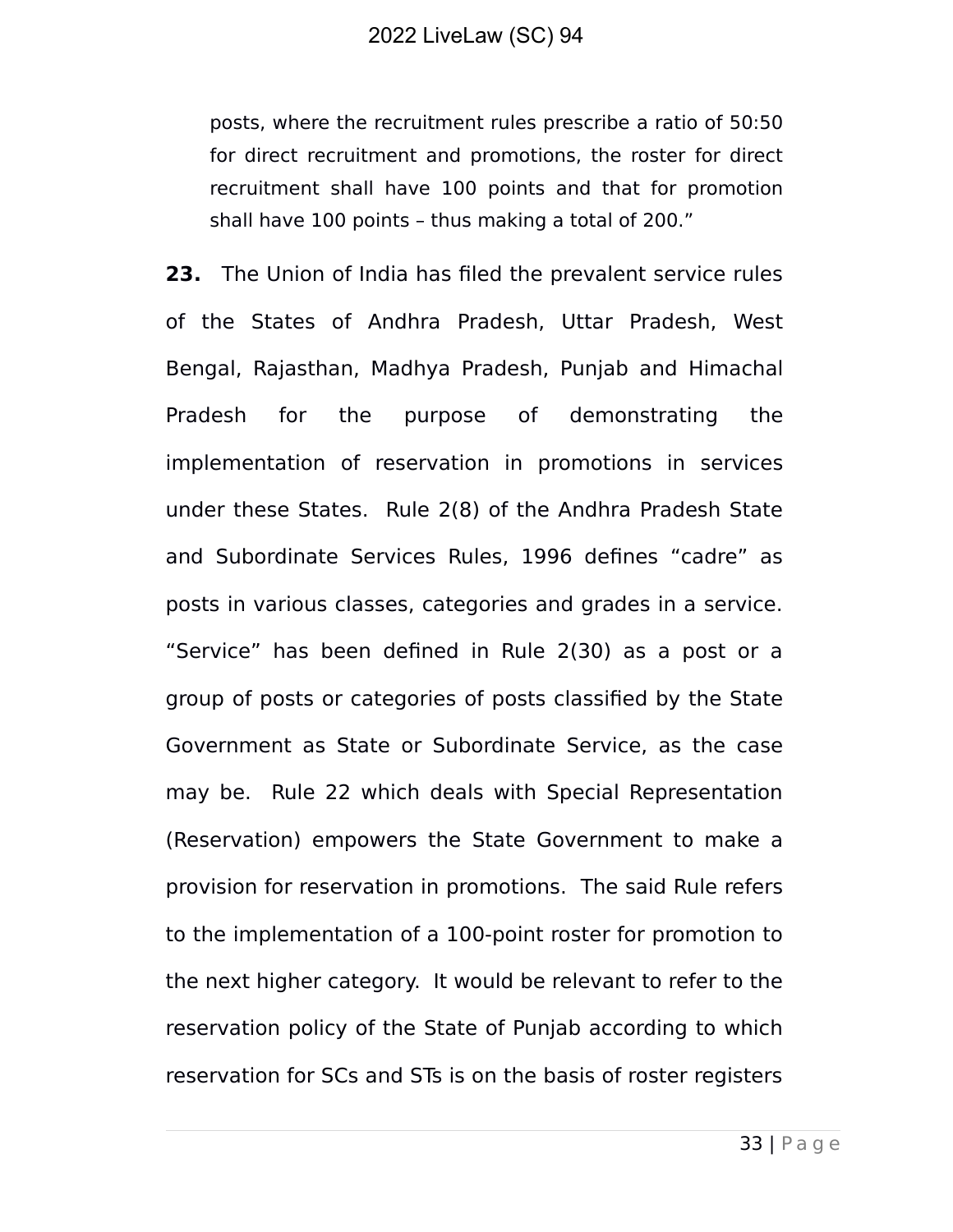maintained for each category of posts. The State of Himachal Pradesh has decided to provide reservation in promotions by following the Explanatory Notes to the Office Memorandum issued by the Government of India dated 02.07.1997.

**24.** It would be relevant to refer to the judgments of this Court which have dealt with the scope of the expression "cadre". Rule 4(2) of the Central Engineering Service, Class I, Recruitment Rules, 1954 provided that 75% of the vacancies in the grade of Executive Engineer, Class I shall be filled by promotion from Assistant Executive Engineers, Class I. Interpreting the words "vacancies in the grade of Executive Engineer", this Court in **A.K. Subraman & Ors.** *v.* **Union of India & Ors.**<sup>[13](#page-33-0)</sup> held that the word "grade" is used in the sense of cadre. The dispute that arose for consideration of this Court in **Dr Chakradhar Paswan v. State of Bihar & Ors.**<sup>[14](#page-33-1)</sup> relates to the posts of Director and three Deputy Directors in the Directorate of Indigenous Medicines, Department of Health, State of Bihar being grouped together for the purpose of implementing the

<span id="page-33-1"></span><span id="page-33-0"></span><sup>13 (1975) 1</sup> SCC 319 14 (1988) 2 SCC 214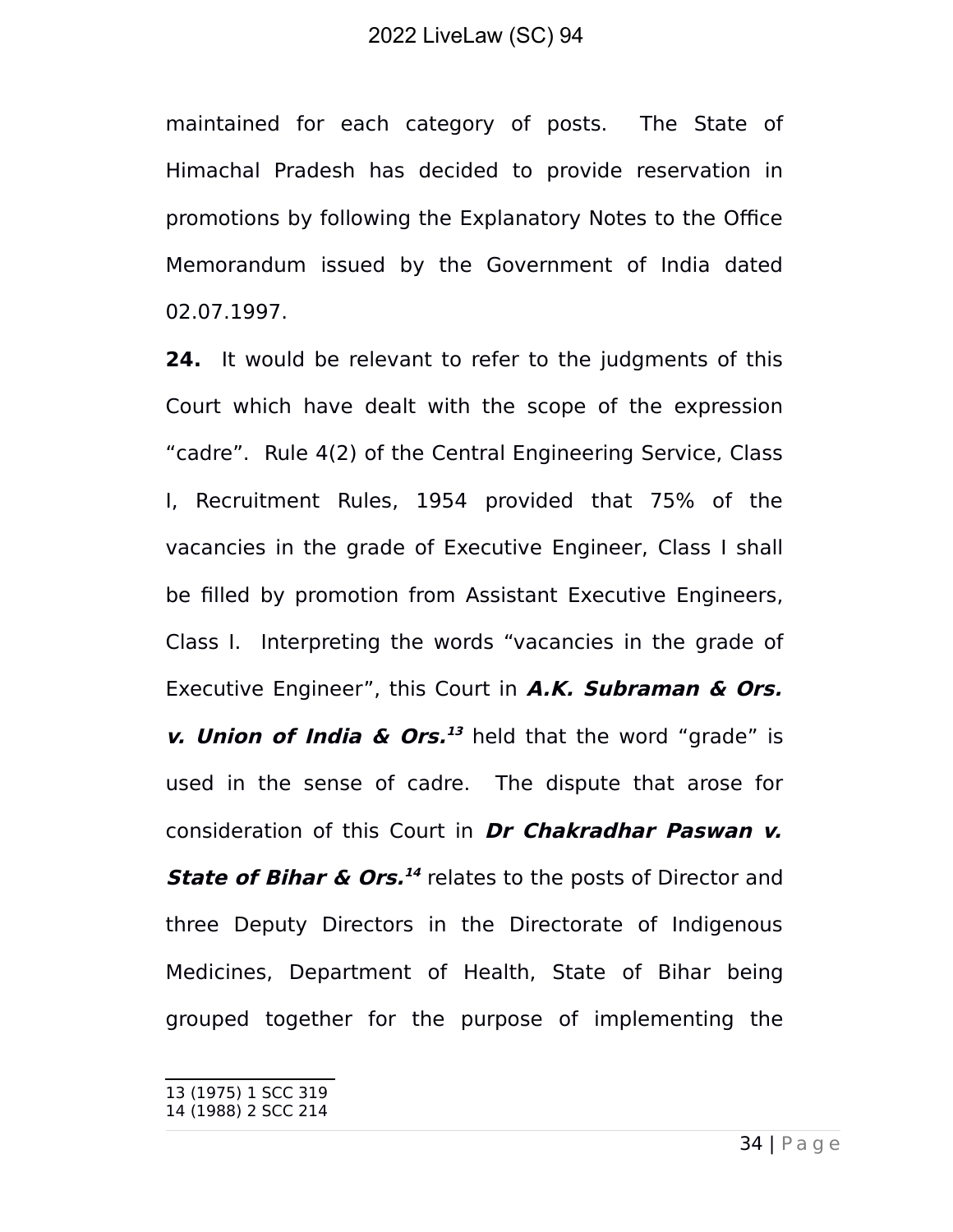policy of reservation under Article 16(4) of the Constitution of India. This Court was of the opinion that though the Director and three Deputy Directors are Class I posts, the posts of Director and Deputy Directors do not constitute one 'cadre'. It was held that the term "cadre" has a definite legal connotation in service jurisprudence. This Court referred to Fundamental Rule 9(4) which defines the word "cadre" to mean the strength of a service or part of a service sanctioned as a separate unit. It was observed that as the post of Director is the highest post in the Directorate of Indigenous Medicines for which a higher pay scale is prescribed in comparison to Deputy Directors, who are entitled to a lower scale of pay, they constitute two distinct cadres or grades. This Court further expressed its view that it is open to the Government to constitute as many cadres in any particular service as it may choose, according to administrative convenience and expediency. This Court concluded that the post of Director and Deputy Directors constitute different cadres in the service.

<span id="page-34-0"></span>**25.** In **K. Manickaraj v. Union of India [15](#page-34-0)** , the appellant was a Welfare Inspector, Grade III belonging to Scheduled 15 (1997) 4 SCC 342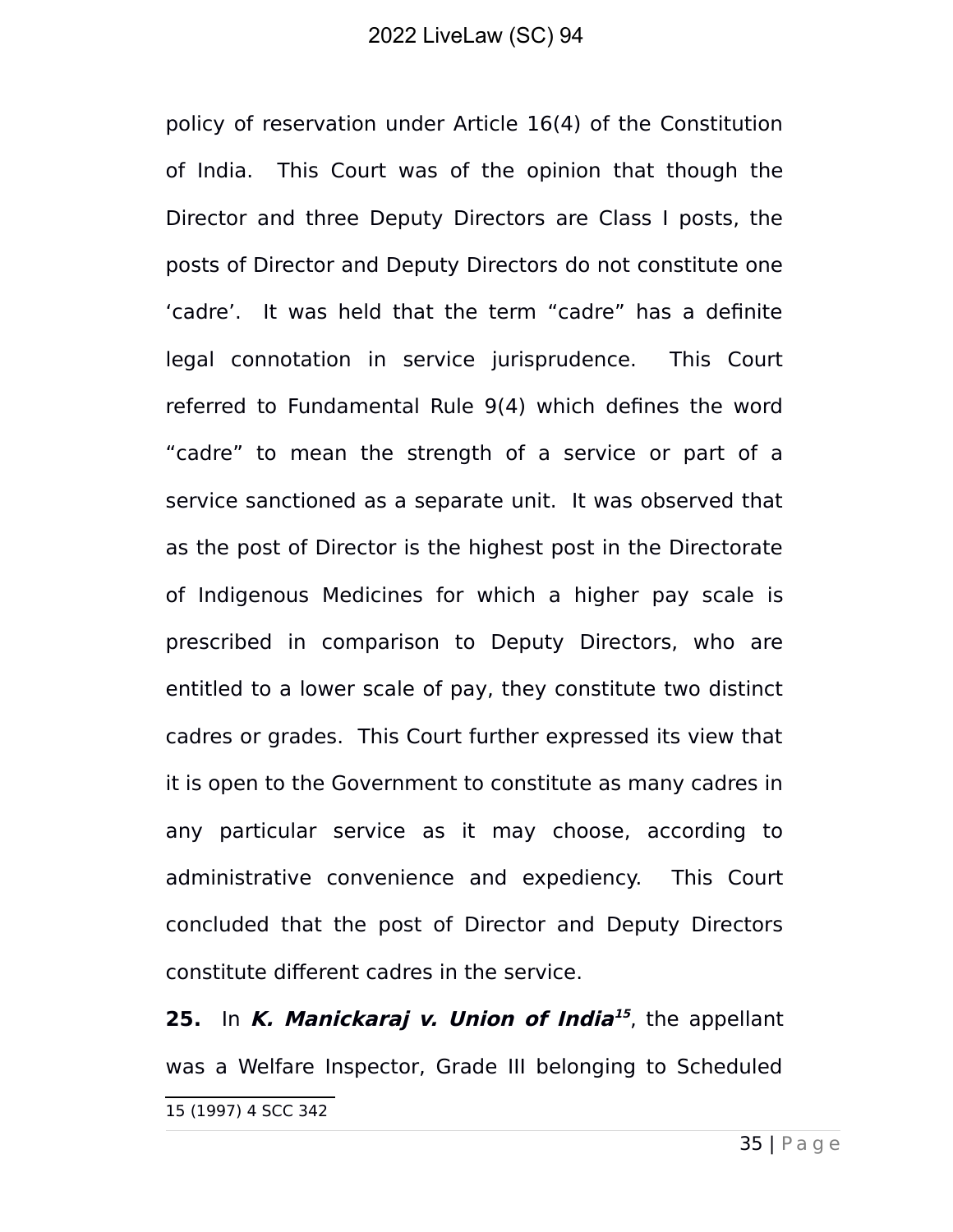Caste category. He claimed promotion to Grade II by contending that four posts were reserved for Scheduled Castes as there were 26 Grade II posts. The Respondent contended that there were only 23 Grade II posts as three Grade III posts which were temporarily upgraded to Grade II did not form part of the cadre strength of Grade II Inspectors. While allowing the appeal of K. Manickaraj, this Court recognized that promotions take place from one grade to a higher grade, with the cadre strength for the purpose of providing reservation in such promotion to be the total number of posts available in the grade to which promotion was sought. The meaning of "cadre" fell for consideration of this Court again in **Union of India v. Pushpa Rani & Ors. [16](#page-35-0)** . "Cadre" in the 1985 edition of the Railway Establishment Code is defined as the strength of a service or a part of a service sanctioned as a separate unit. This Court held that the posts sanctioned in different grades would constitute independent cadres, even for the purpose of implementing the roster. The reason for giving an enlarged meaning to the term "cadre" was that the posts in the railway establishment are sanctioned with reference to

<span id="page-35-0"></span><sup>16</sup> (2008) 9 SCC 242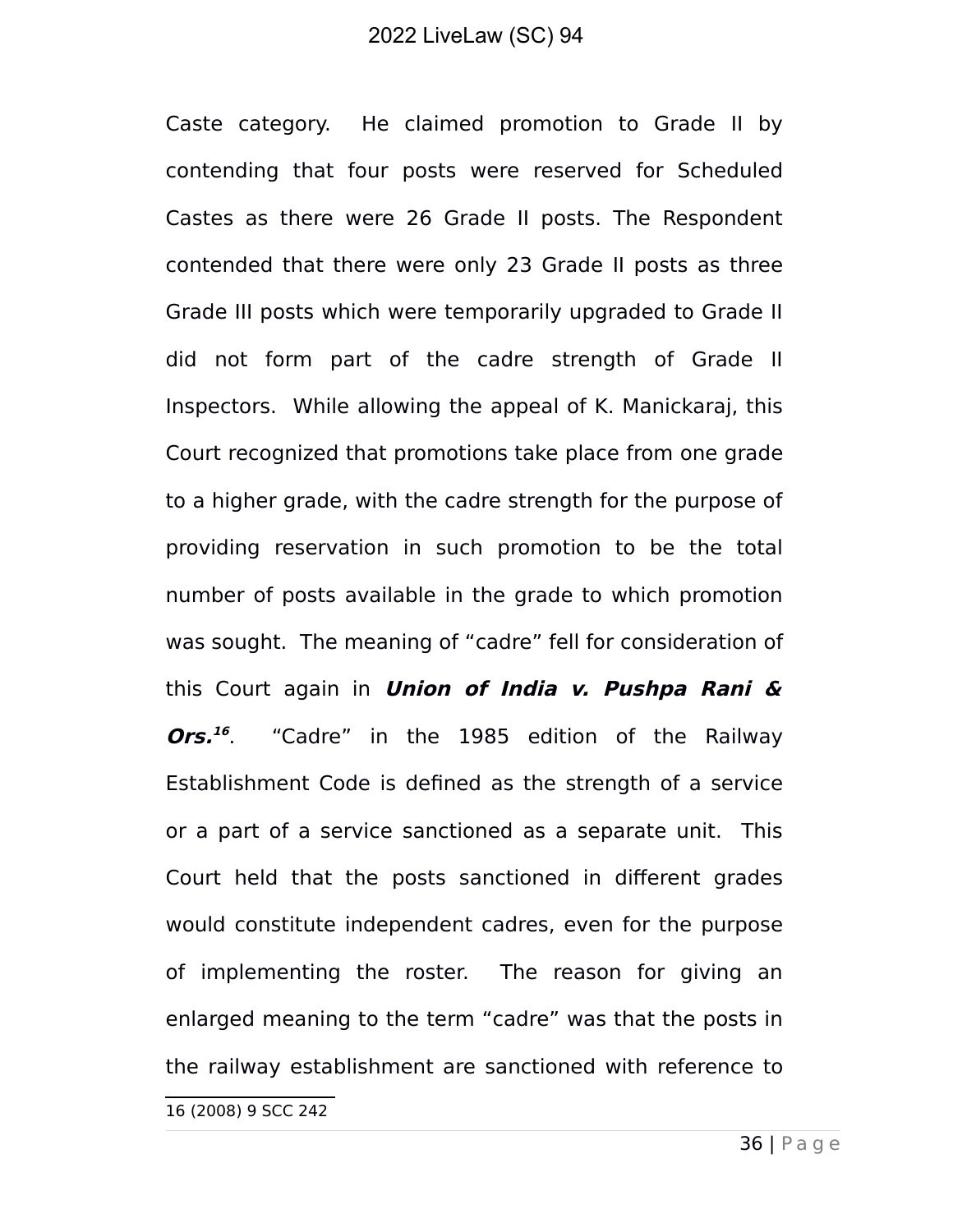grades. Even temporary, work-charged, supernumerary and shadow posts created in different grades can constitute part of the cadre.

**26.** It is relevant to refer to another judgment of this Court in **State of Rajasthan v. Fateh Chand Soni [17](#page-36-0)** , wherein the meaning of "promotion" was looked into. This Court held that 'promotion' not only covered advancement to higher position or rank but also implied advancement to a higher grade. Whether the officers serving in Arms, Arms Support and Services comprise a single cadre for purposes of promotion was the question adjudicated by this Court in **Union of India & Anr. v. Lieutenant Colonel P.K. Choudhary & Ors. [18](#page-36-1)** . This Court held that they do not constitute a single cadre, even though they might be drawing the same salary, holding the same rank, wearing the same uniform and serving the same employer with similar service benefits. As the officers were allocated to different Arms and Services which put them in distinct cadres, with promotional avenues being made available against the posts comprising that cadre alone, there cannot

<span id="page-36-1"></span><span id="page-36-0"></span><sup>17</sup> (1996) 1 SCC 562 18 (2016) 4 SCC 236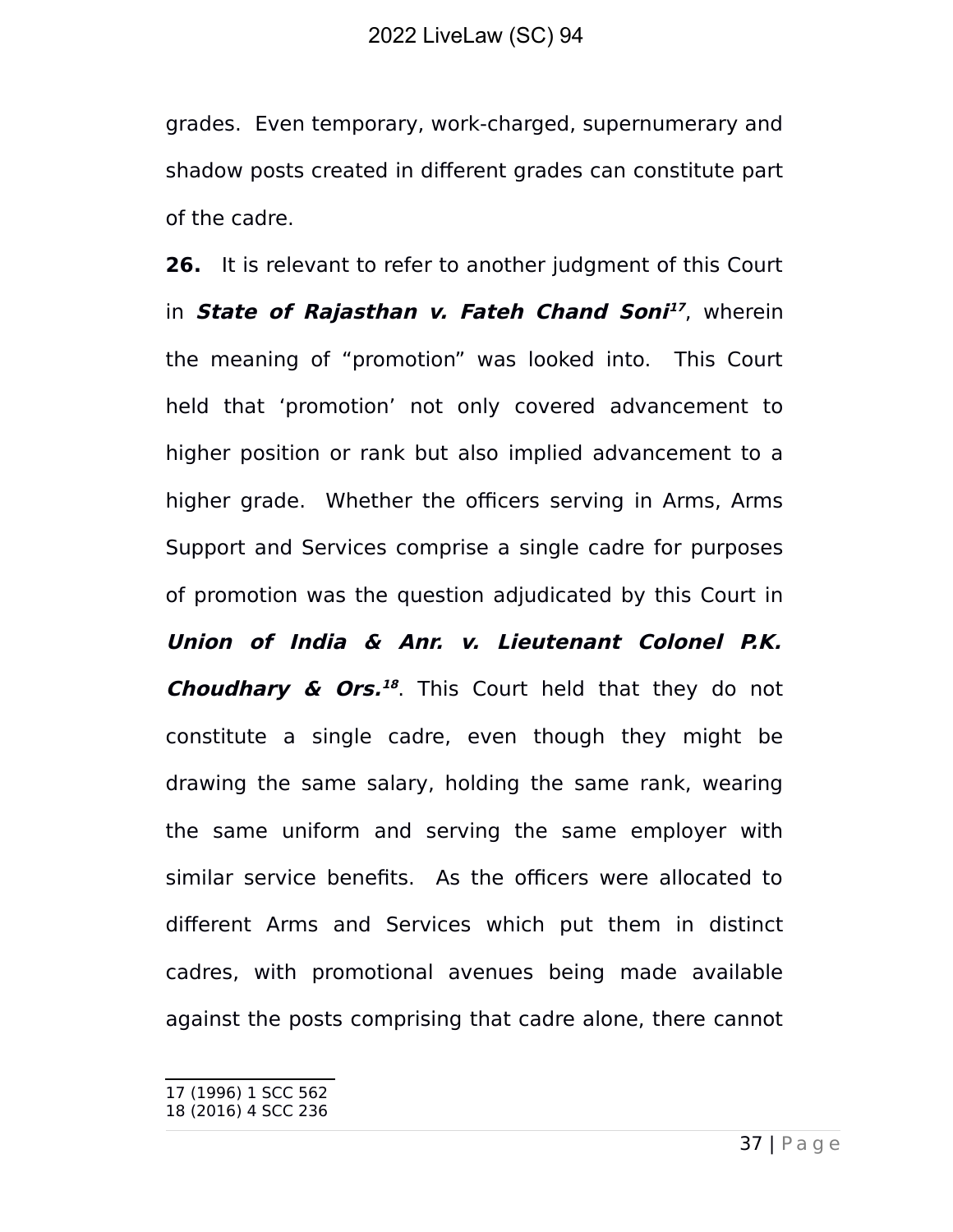be constitution of a common cadre. This Court referred to an earlier judgment in **Sub-Inspector Rooplal & Anr. v. Lt. Governor & Ors. [19](#page-37-0)** in which it was held that equivalence of two posts is not judged by the sole factor of equal pay. There are four factors in that regard, namely: (i) the nature and duties of the post, (ii) the responsibilities and powers exercised by the officer holding a post; the extent of territorial or other charge held or responsibilities discharged; (iii) the minimum qualifications, if any, prescribed for recruitment to the post; and (iv) the salary of the post. This Court, in **Lieutenant Colonel P.K. Choudhary** (supra), was of the further opinion that transferability or interchangeability of one incumbent to another in the cadre are essential attributes of a common cadre.

<span id="page-37-0"></span>**27.** In **R.K. Sabharwal** (supra), this Court held that the right to be considered for appointment can only be claimed in respect of a post in a cadre and that the concept of 'vacancy' has no relevance in operating the percentage of reservation. It was further held that the cadre strength is always measured by the number of posts comprising the cadre.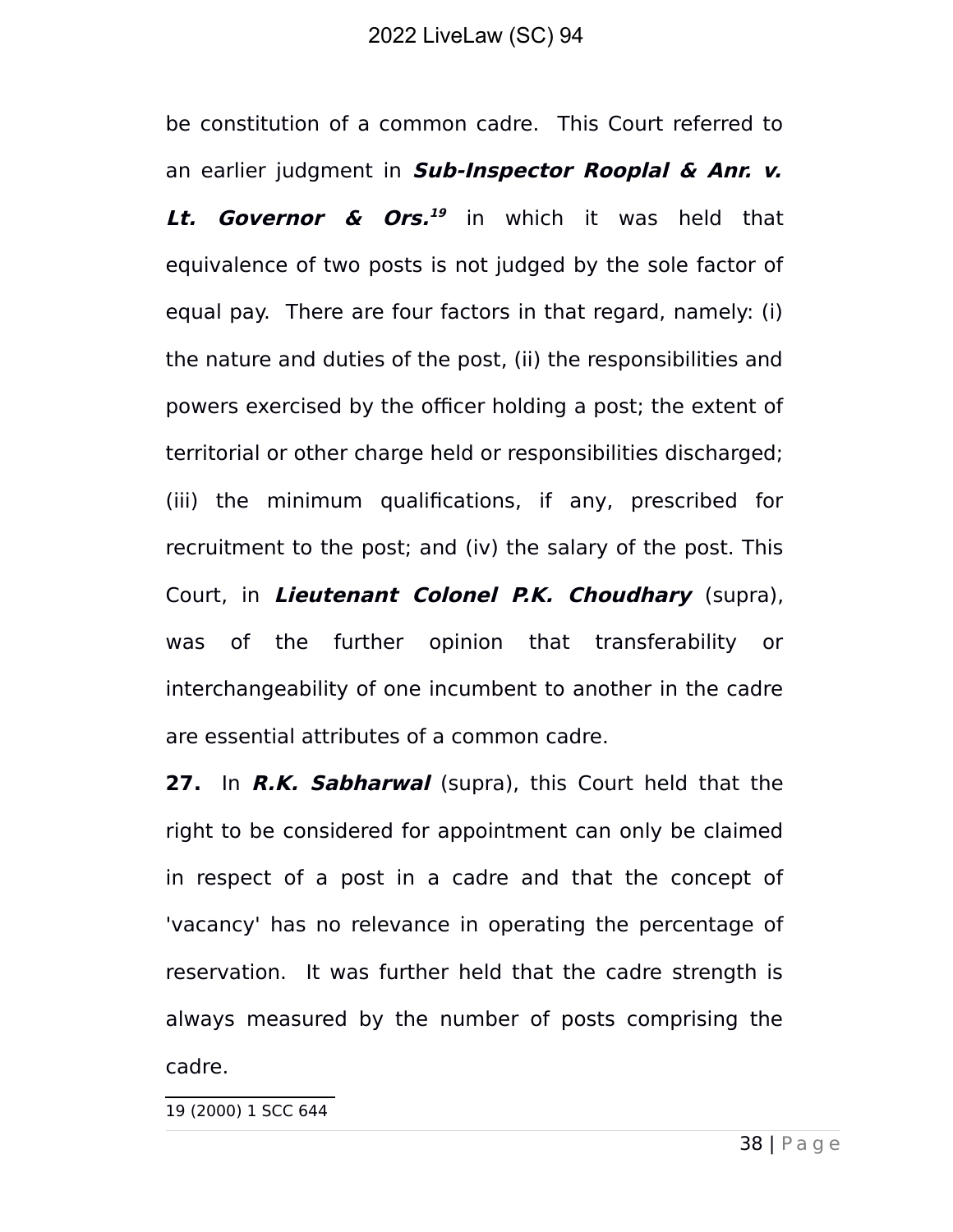**28.** It is clear from the above statutory regime and the law laid down by this Court that civil posts under the Government are organised into different services. A service constitutes 'classes'/ 'groups' of posts. A 'class'/'group' is further bifurcated into grades. Though the nomenclature might be different, the structure of services under the Union and the States is similar. According to the instructions issued by the Union of India, cadres are constituted for each grade. At the cost of repetition, the Union of India submitted that there are 3800 cadres in 44 Ministries/Departments. Fundamental Rule 9(4) defines "cadre" to mean the strength of a service or part of a service sanctioned as a separate unit. It is the choice of a State to constitute cadres. The entire service cannot be considered to be a cadre for the purpose of promotion from one post to a higher post in a different grade. Promotion is made from one grade to the next higher grade, in relation to which cadres are constituted. This Court in **Dr Chakradhar Paswan** (supra) has categorically stated that the post of Director and Deputy Director cannot form one cadre. A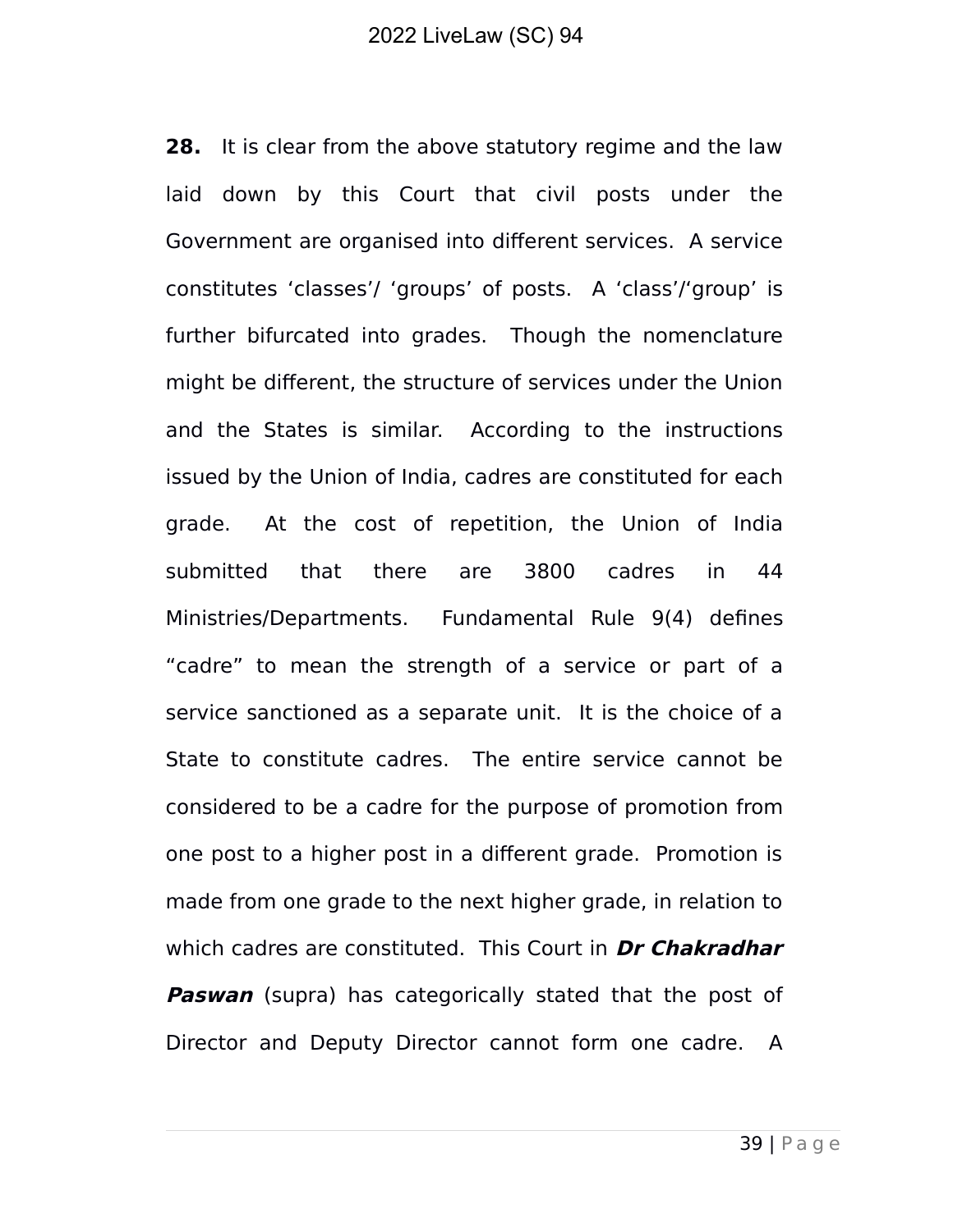cadre is constituted by the Government by taking into account several factors within its sole discretion.

**29.** In the Office Memorandum dated 02.07.1997, the Union of India set out the principles for making and operating post-based rosters, in which it has been expressly stated that cadre is to be construed as the number of posts in a particular grade. It is made clear that rosters have been prepared grade-wise which are reviewed on a yearly basis and that reservation in promotions is implemented on the basis of these rosters, which operate grade-wise. In **M. Nagaraj** (supra), this Court approved that the percentage of reservation in promotions was to be applied to the entire cadre strength, as held in **R.K. Sabharwal** (supra). While doing so, this Court in **M. Nagaraj** (supra) made it clear that the unit for operation of the roster would be the cadre strength. Before providing for reservation in promotions to a cadre, the State is obligated to collect quantifiable data regarding inadequacy of representation of SCs and STs. Collection of information regarding inadequacy of representation of SCs and STs cannot be with reference to the entire service or 'class'/'group' but it should be relatable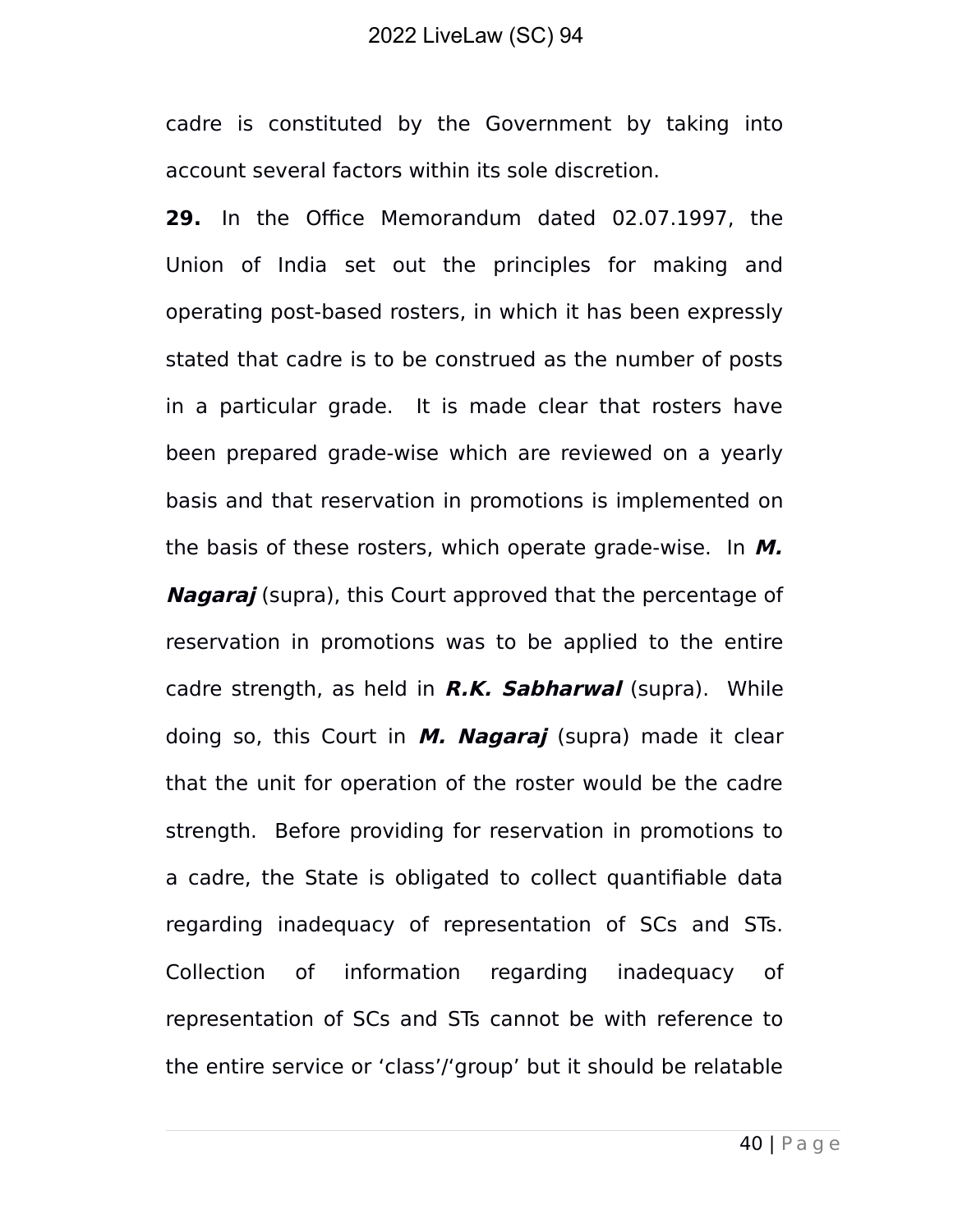to the grade/category of posts to which promotion is sought. Cadre, which should be the unit for the purpose of collection of quantifiable data in relation to the promotional post(s), would be meaningless if data pertaining to representation of SCs and STs is with reference to the entire service.

# **3) PROPORTIONATE REPRESENTATION AS TEST OF ADEQUACY**

**30.** In **R.K. Sabharwal** (supra), it was observed that State Governments may take the total population of a particular Backward Class and its representation in the State services for the purpose of coming to a conclusion that there is inadequate representation in the State services. In **M. Nagaraj** (supra), this Court was of the considered view that the exercise of collecting quantifiable data depends on numerous factors, with conflicting claims to be optimised by the administration in the context of local prevailing conditions in public employment. As equity, justice and efficiency are variable factors and are context-specific, how these factors should be identified and counter-balanced will depend on the facts and circumstances of each case. The attempt of the learned Attorney General for India to impress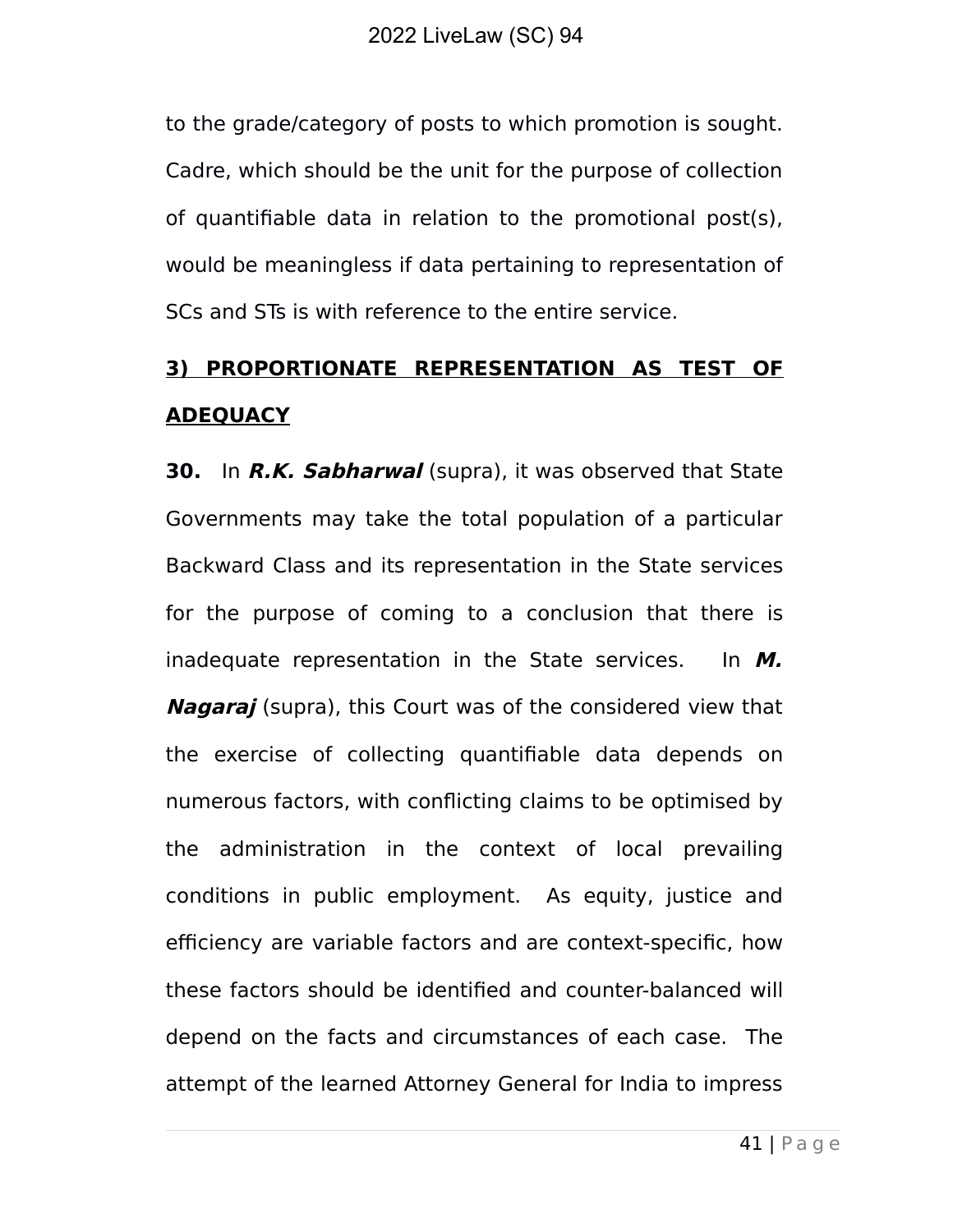upon this Court that the proportion of SCs and STs in the population of India should be taken as the test for determining whether they are adequately represented in promotional posts, did not yield results. This Court in **Jarnail Singh** (supra) found no fault with **M. Nagaraj** (supra) regarding the test for determining the adequacy of representation in promotional posts in the State. While emphasising the contrast in the language used between Article 330 and Articles 16(4-A) and 16(4-B) of the Constitution, this Court declined the invitation of the learned Attorney General for India to hold that the proportion of SCs and STs to the population of India should be the test for determining inadequacy of representation in promotional posts. Therefore, we are not persuaded to express any opinion on this aspect. It is for the State to assess the inadequacy of representation of SCs and STs in promotional posts, by taking into account relevant factors.

#### **4) TIME PERIOD FOR REVIEW**

**31.** There is near unanimity amongst the counsel for both sides that the data collected to establish inadequacy of representation, which forms the basis for providing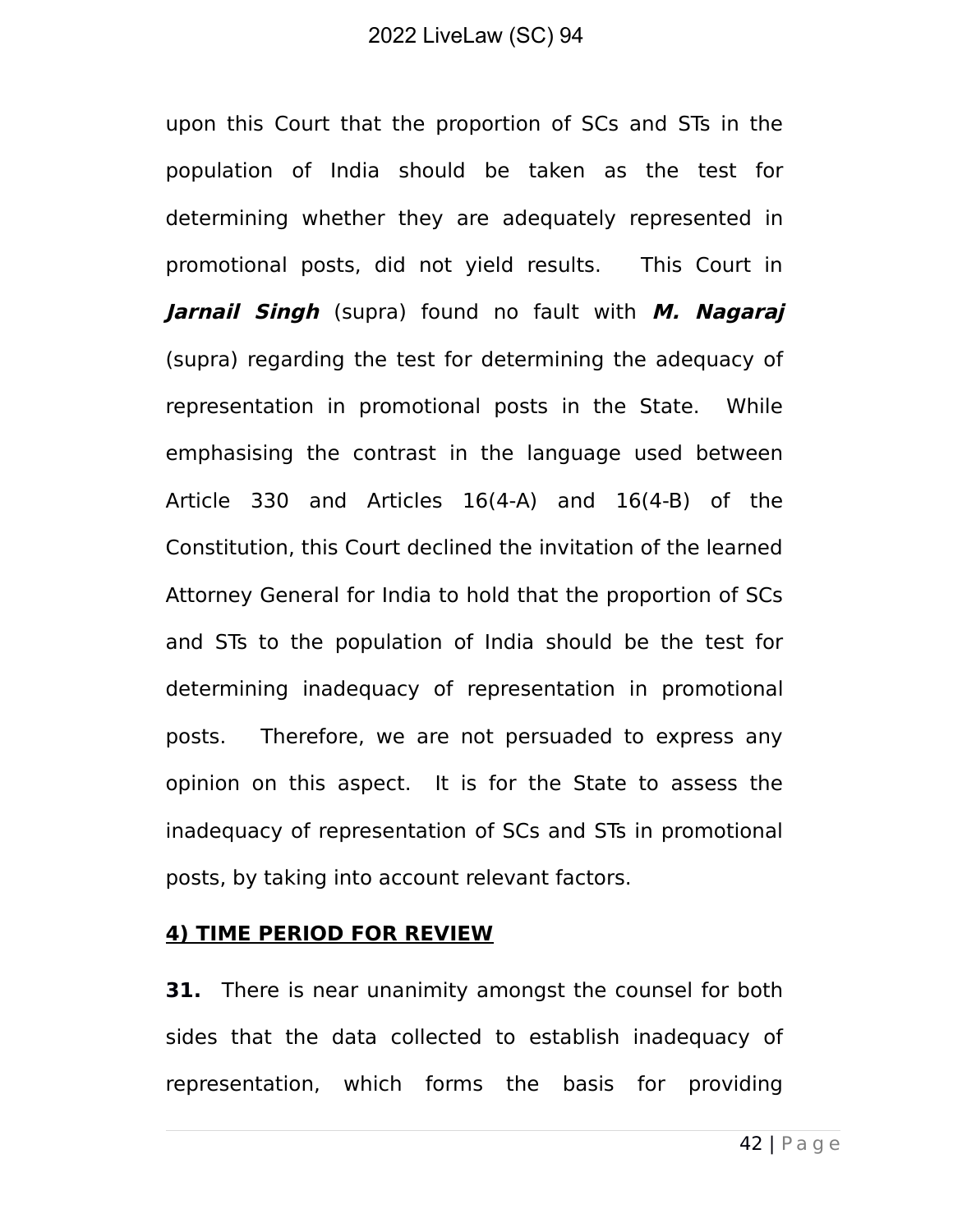reservation for promotions, should be reviewed periodically. Ms. Indira Jaising, learned Senior Counsel appearing for members of the reserved categories, supported the submissions of the learned Attorney General for India that a review should be conducted every 10 years. Mr. Gopal Sankaranarayanan, learned Senior Counsel, submitted that it is time for reservation in public employment to be discontinued. Additionally, he submitted that the lion's share of reservation for members of SCs and STs accrued to the benefit of a select few within these categories, which further strengthened the requirement for review to appraise whether certain groups/classes within these categories had achieved the desired representation. We are not inclined to express any view on discontinuation of reservations in totality, which is completely within the domain of the legislature and the executive. As regards review, we are of the opinion that data collected to determine inadequacy of representation for the purpose of providing reservation in promotions needs to be reviewed periodically. The period for review should be reasonable and is left to the Government to set out.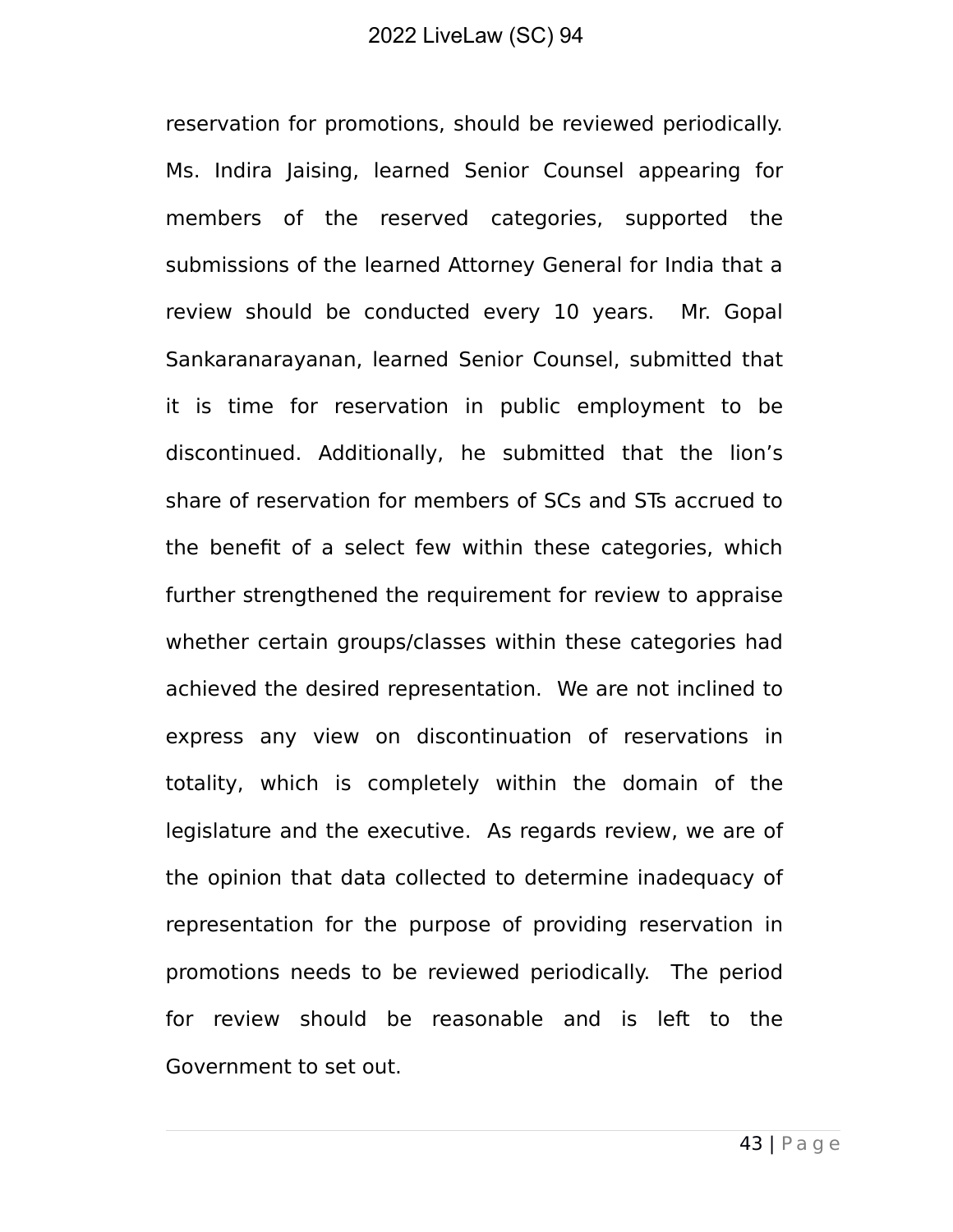# **5) PROSPECTIVE OPERATION OF THE JUDGMENT IN M. NAGARAJ**

**32.** While holding that Article 16(4-A) does not provide for reservation in matters of promotion, this Court in **Indra Sawhney** (supra) saved the promotions that were already made. It was made clear that the judgment shall operate only prospectively and shall not affect promotions already made, whether on temporary, officiating or regular/permanent basis. Already-existing provisions made for reservation in promotions in Central or State services were permitted to continue to operate for a period of five years from the date of the judgment in **Indra Sawhney** (supra). Article 16(4-A) was brought into force from 17.06.1995. This Court upheld the validity of Article 16(4-A) in **M. Nagaraj** (supra) on 19.10.2006 and observed that reservation in promotions in public services can be made, subject to collection of quantifiable data by the State showing backwardness of the class and inadequacy of representation of that class in public employment, in addition to compliance with Article 335 of the Constitution. Reservation in promotions provided by various State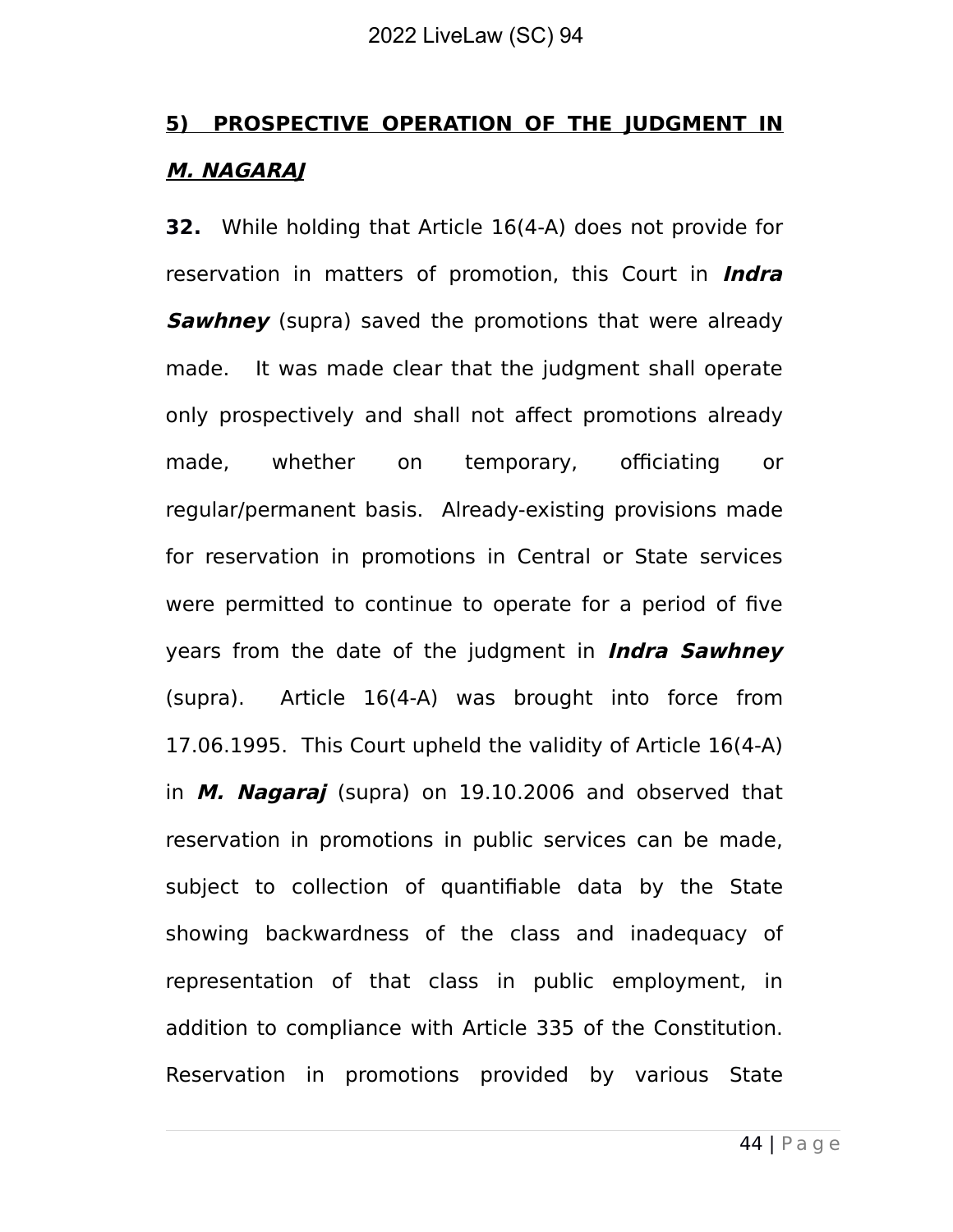Governments and the Central Government have been challenged in the High Courts on the ground of noncompliance with the requirement of collection of quantifiable data showing backwardness of the class and inadequacy of representation. It is relevant to mention at this stage that collection of quantifiable data regarding backwardness of SCs and STs is no more required in view of the judgment of this Court in **Jarnail Singh** (supra). In respect of the data relating to inadequacy of representation of SCs and STs, the High Courts have adjudicated writ petitions which are the subject matter of special leave petitions pending in this Court.

**33.** The duty of the court is not to 'pronounce a new law, but to maintain and expound the old one'.<sup>[20](#page-44-0)</sup> Holmes, J., in his dissent in **Kuhn v. Fairmont Coal Co. [21](#page-44-1)** , held "I know of no authority in this court to say that, in general, state decisions shall make law only for the future. Judicial decisions have had retrospective operation for near <sup>a</sup> thousand years." In **M. Nagaraj** (supra), this Court upheld the constitutional validity of Article 16(4-A), subject to the

<span id="page-44-1"></span><span id="page-44-0"></span><sup>20</sup> Blackstone, Commentaries 69 (15<sup>th</sup> ed. 1809) 21 215 U.S. 349 (1910)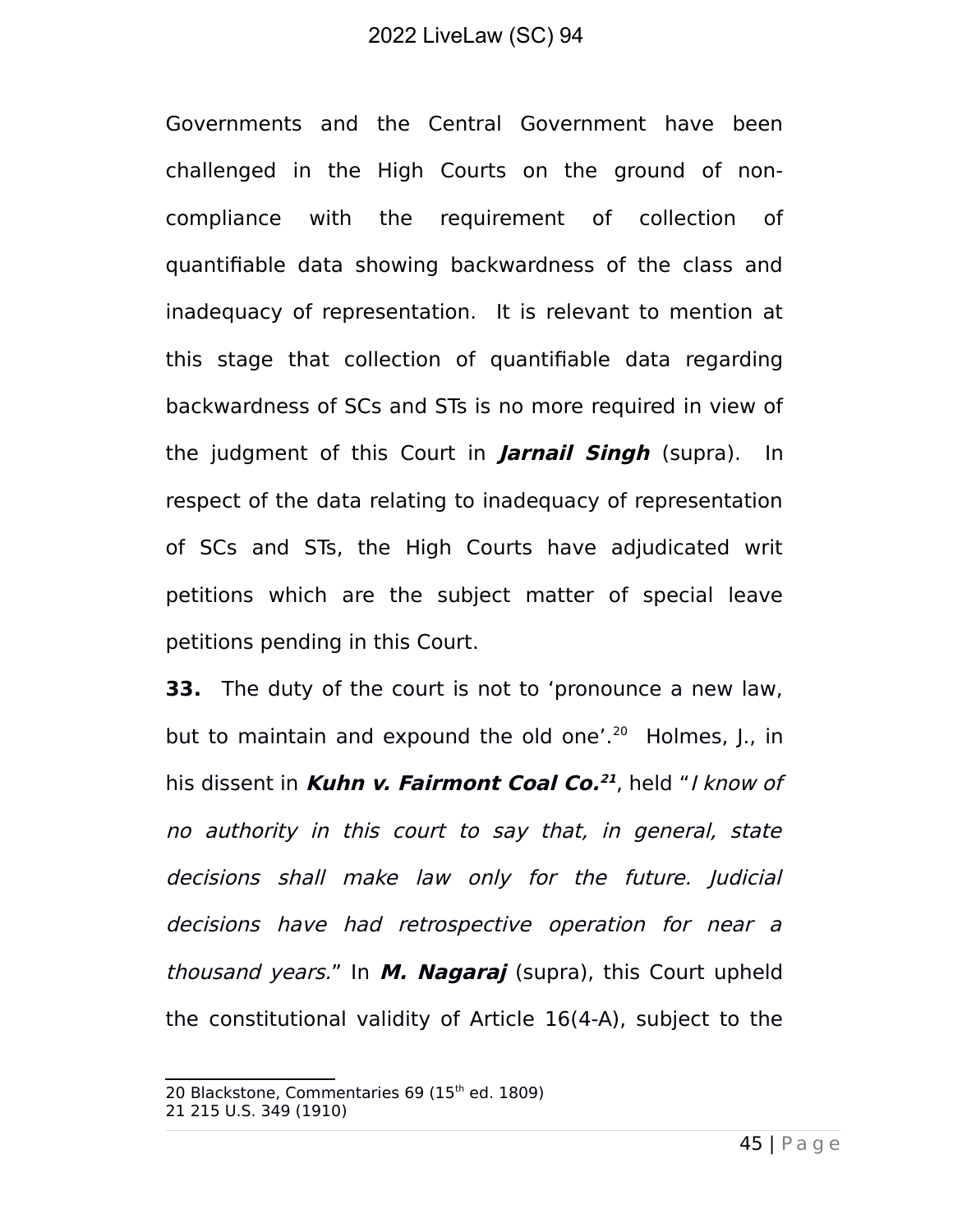State collecting quantifiable data showing inadequate representation. The law declared by this Court interpreting Article 16(4-A) in **M. Nagaraj** (supra) applies from 17.06.1995, *i.e.*, the date on which Article  $16(4-A)$  came into force (See: **Ravi S. Naik v. Union of India & Ors. [22](#page-45-0)** ; **Lily Thomas & Ors. v. Union of India & Ors. [23](#page-45-1)** ). The contention put forth by the learned Attorney General for India and the learned counsel appearing for the reserved category candidates, which requires to be examined, is regarding the prospective applicability of the law laid down in **M. Nagaraj** (supra), i.e., from the date of the judgment.

**34.** This Court, in **I.C. Golak Nath & Ors. v. State of Punjab & Anr. [24](#page-45-2)** , held that the Parliament had no power to amend Part III of the Constitution so as to take away or abridge the fundamental rights. However, to save the past transactions, the doctrine of prospective overruling was invoked and the judgment was given prospective operation. The following propositions were laid down in **Golak Nath** case (supra):

<span id="page-45-0"></span><sup>22 1994</sup> Supp (2) SCC 641

<span id="page-45-1"></span><sup>23</sup> (2000) 6 SCC 224

<span id="page-45-2"></span><sup>24 (1967) 2</sup> SCR 762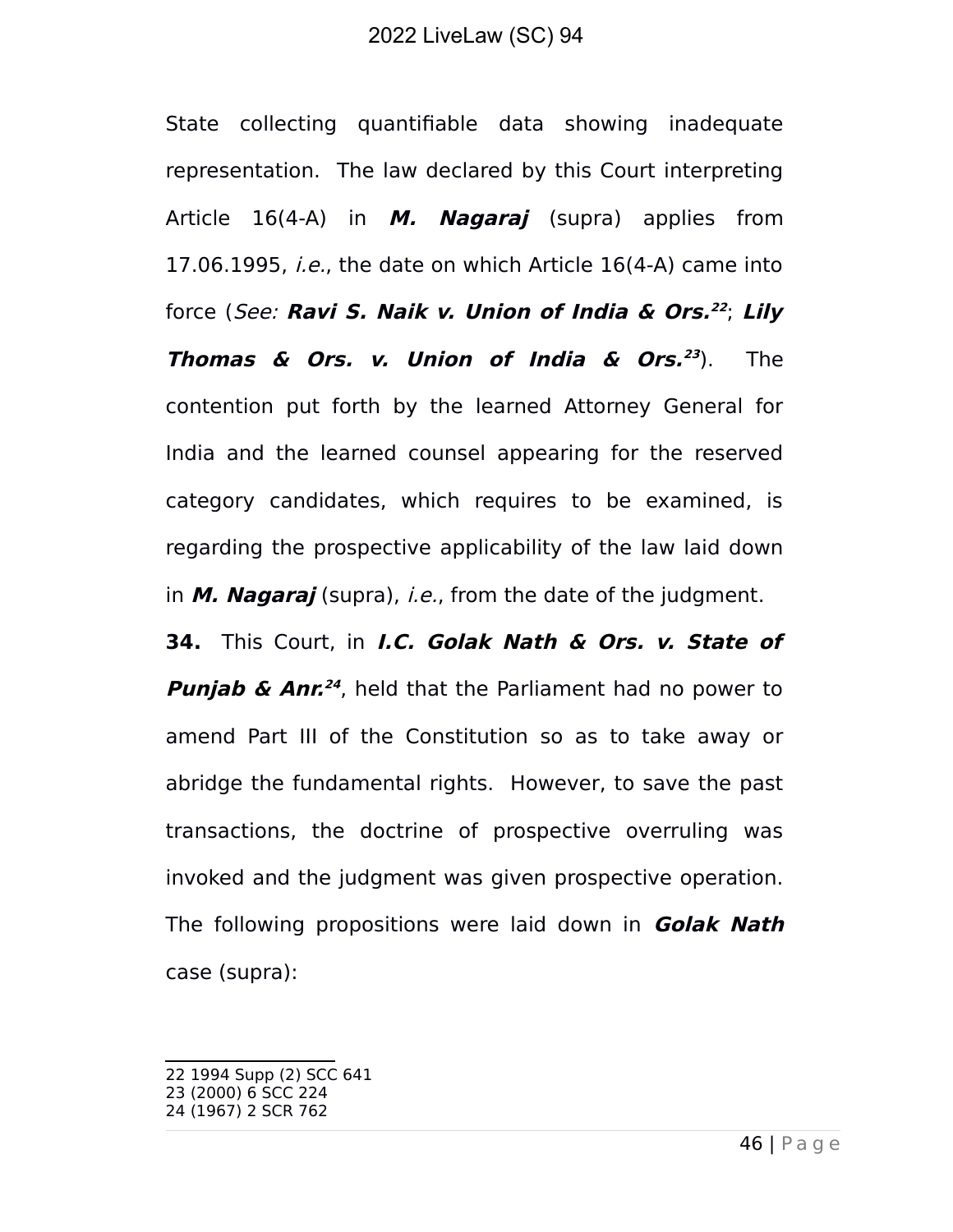"(1) The doctrine of prospective overruling can be invoked only in matters arising out of the Constitution;

(2) it can be applied only by the highest court of the country, i.e., the Supreme Court as it has the constitutional jurisdiction to declare law binding on all the courts in India;

 (3) the scope of the retroactive operation of the law declared by the Supreme Court superseding its earlier decisions is left to its discretion to be moulded in accordance with the justice of the cause or matter before it."

While interpreting the scope of Article 142 of the Constitution, this Court held that the law declared by the Supreme Court is the law of the land and in so declaring, the operation of the law can be restricted to the future, thereby saving past transactions.

**35.** The power of this Court under Article 142 of the Constitution is a constituent power transcendental to statutory prohibition.[25](#page-46-0) In **Orissa Cement Ltd. v. State of Orissa & Ors. [26](#page-46-1)** , this Court observed that relief can be granted, moulded or restricted in a manner most appropriate to the situation before it in such a way as to advance the interests of justice. The doctrine of prospective overruling is in essence a recognition of the principle that the Court moulds the reliefs claimed to meet the justice of

<span id="page-46-1"></span><span id="page-46-0"></span><sup>25</sup> Ashok Kumar Gupta & Anr. v. State of U.P. & Ors. (1997) 5 SCC 201 26 1991 Supp (1) SCC 430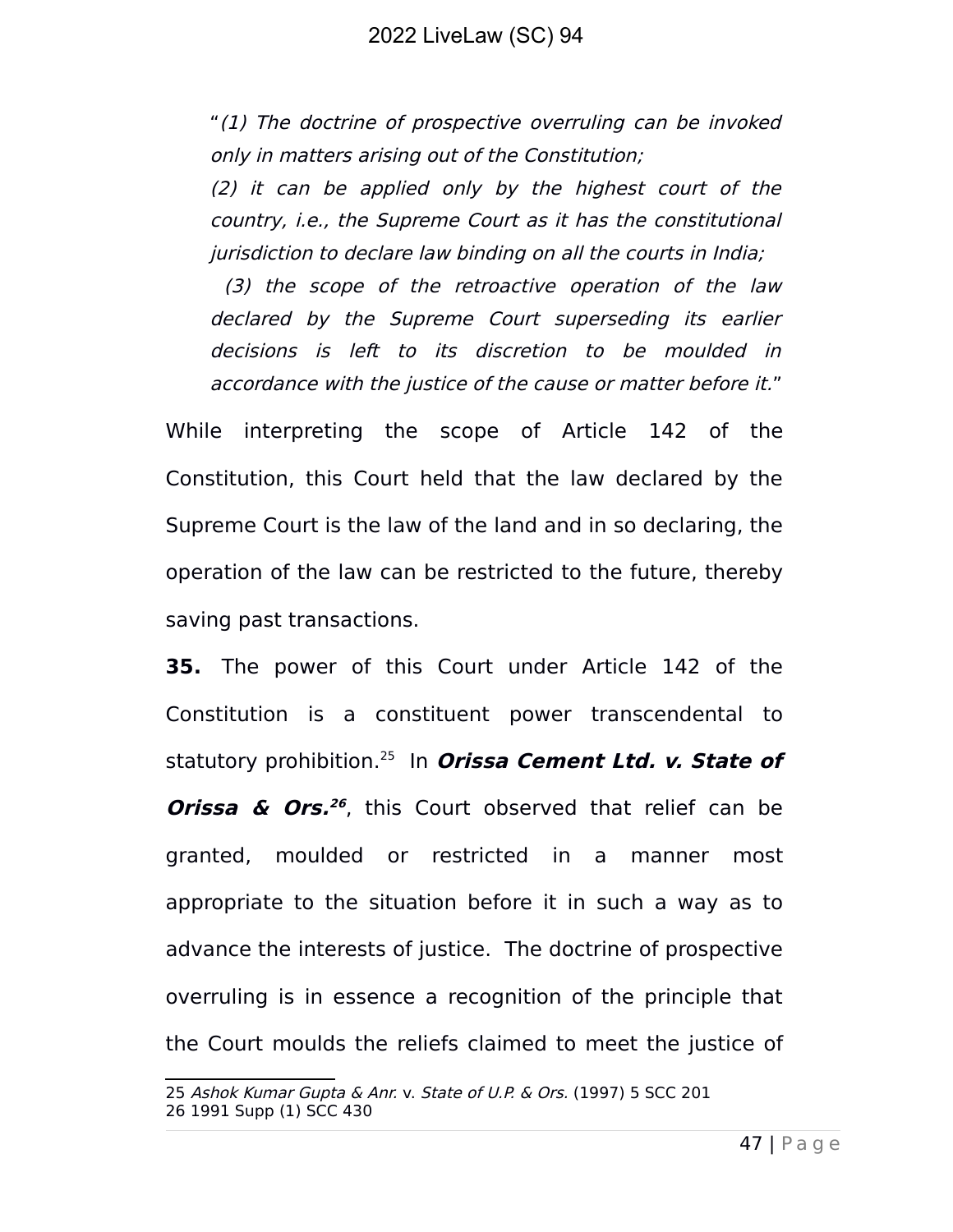the case, as has been held in **Somaiya Organics (India) Ltd. & Anr. v. State of U.P. & Anr. [27](#page-47-0)** . It was further clarified that while in **Golak Nath** (supra), 'prospective overruling' implied an earlier judicial decision on the same issue which was otherwise final, this Court had used the power even when deciding on an issue for the first time. There is no need to refer to other judgments of this Court which have approved and applied the principle of prospective overruling or prospective operation of judgments. There cannot be any manner of doubt that this Court can apply its decision prospectively, i.e., from the date of its judgment to save past transactions.

**36.** While objecting to the contention of the learned Attorney General for India to declare the law laid down by **M. Nagaraj** (supra) as having prospective operation, Mr. Rakesh Dwivedi, learned Senior Counsel appearing for the unreserved candidates, submitted that relief can be moulded in exercise of the power under Article 142 of the Constitution. It is no doubt true that **M. Nagaraj** (supra) did not state that it would be prospective in operation. It is necessary for this Court to examine whether a judgment can

<span id="page-47-0"></span>27 (2001) 5 SCC 519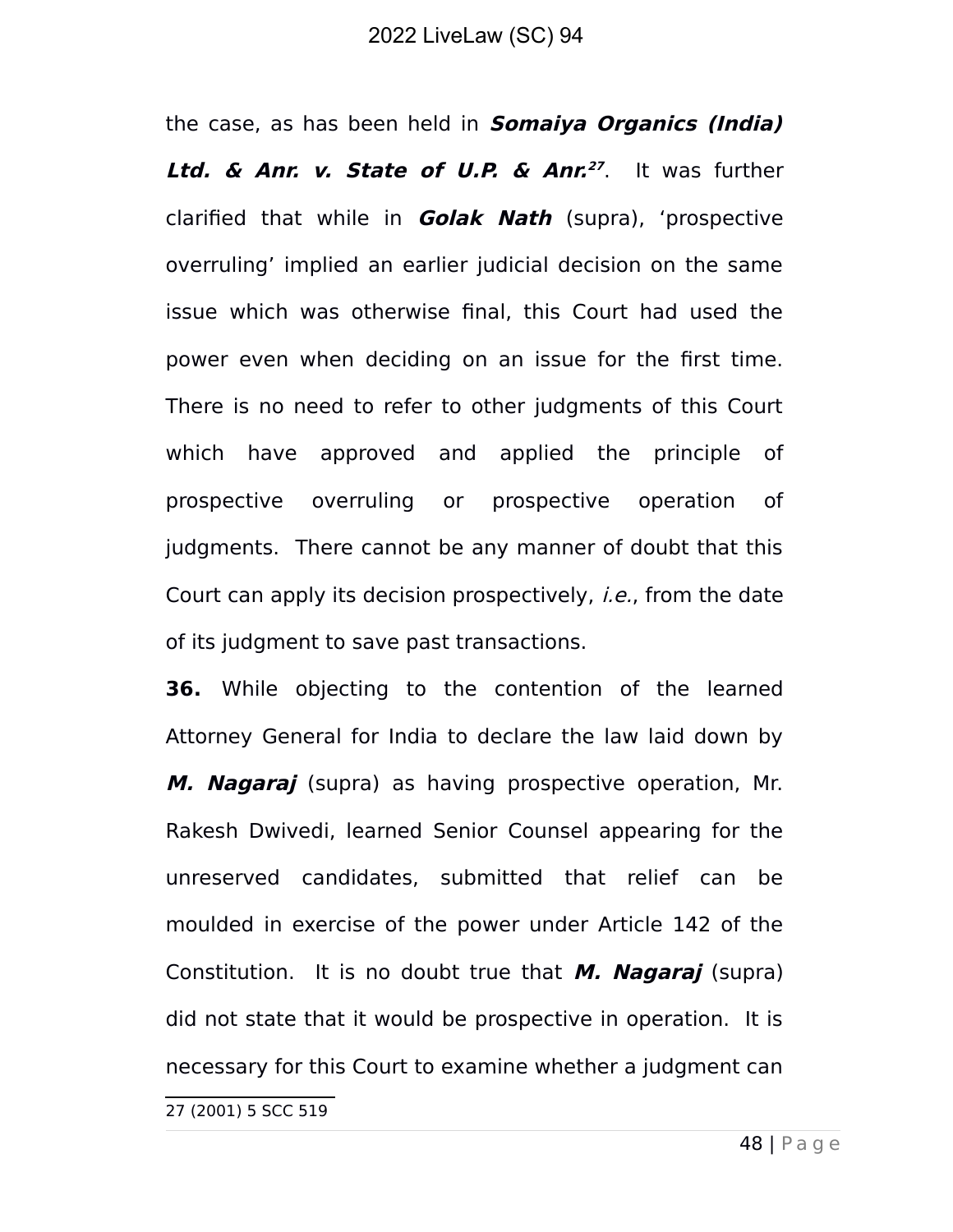be made prospectively applicable subsequently by a different bench of this Court. The doctrine of prospective overruling was applied to Indian law in **Golak Nath** (supra) by following the theory which was prevalent in the United States of America. Reference was made to the judgment of **Linkletter v. Walker<sup>[28](#page-48-0)</sup> which declared an earlier decision of** the U.S. Supreme Court in **Mapp v. Ohio [29](#page-48-1)** to be prospective in operation.

**37.** For a better understanding, it is necessary to refer to the issue in **Linkletter** (supra). The United States Supreme Court in **Weeks v. United States [30](#page-48-2)** held that illegallyseized evidence cannot be used in federal courts, by establishing the exclusionary rule. The applicability of the exclusionary rule to states fell for consideration in **Wolf v. Colorado [31](#page-48-3)** . Taking note of the fact that 16 States adopted the exclusionary rule laid down in **Weeks** (supra) while 31 other States rejected the exclusionary rule, the U.S. Supreme Court held that it was not a departure from basic standards of due process to allow States to introduce illegally-obtained evidence in State trials. Later, the U.S.

<span id="page-48-3"></span><span id="page-48-2"></span><span id="page-48-1"></span><span id="page-48-0"></span>28 381 U.S. 618 (1965) : 1965 SCC Online US SC 126 29 367 U.S. 643 (1961) 30 232 U.S. 383 (1914) 31 338 U.S. 25 (1949)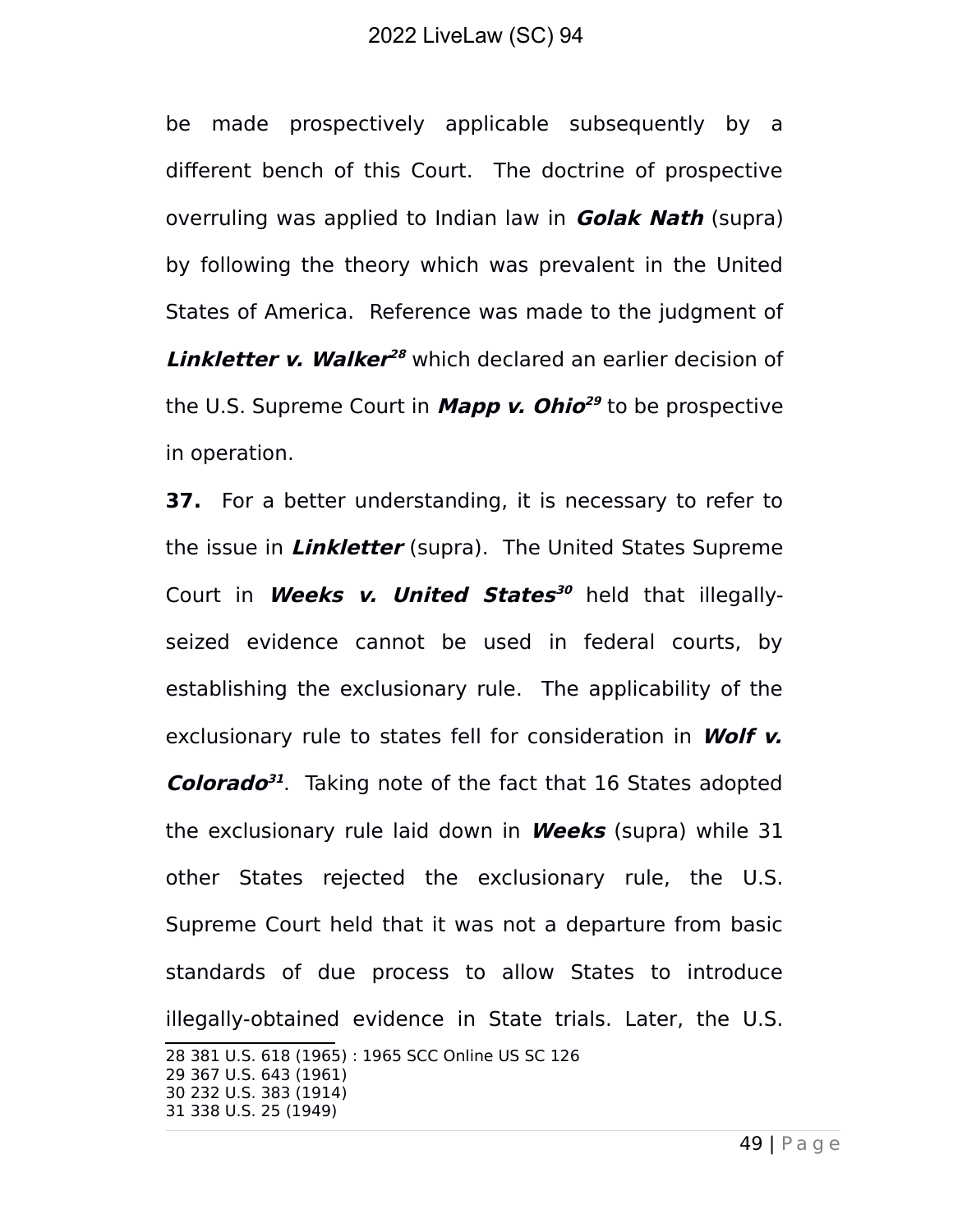Supreme Court in **Mapp** (supra) held that the exclusion of evidence seized in violation of search and seizure provisions of the Fourth Amendment was required of the States by the due process clause of the Fourteenth Amendment. In **Linkletter** (supra), the U.S. Supreme Court was confronted with the question of prospective operation of its earlier judgment in **Mapp** (supra). The overruling of the judgment in **Wolf v. Colorado** (supra) by **Mapp** (supra) was made prospective by the U.S. Supreme Court by making the following observations:

"**22.** We believe that the existence of the Wolf doctrine prior to Mapp is 'an operative fact and may have consequences which cannot justly be ignored. The past cannot always be erased by <sup>a</sup> new judicial declaration.' Chicot County Drainage Dist. v. Baxter State Bank, supra, 308 U.S. at 374, 60 S.Ct. at 319. The thousands of cases that were finally decided on Wolf cannot be obliterated. The 'particular conduct, private and official,' must be considered. Here 'prior determinations deemed to have finality and acted upon accordingly' have 'become vested.' And finally, 'public policy in the light of the nature both of the (Wolf doctrine) and of its previous application' must be given its proper weight. Ibid. In short, we must look to the purpose of the Mapp rule; the reliance placed upon the Wolf doctrine; and the effect on the administration of justice of a retrospective application of Mapp.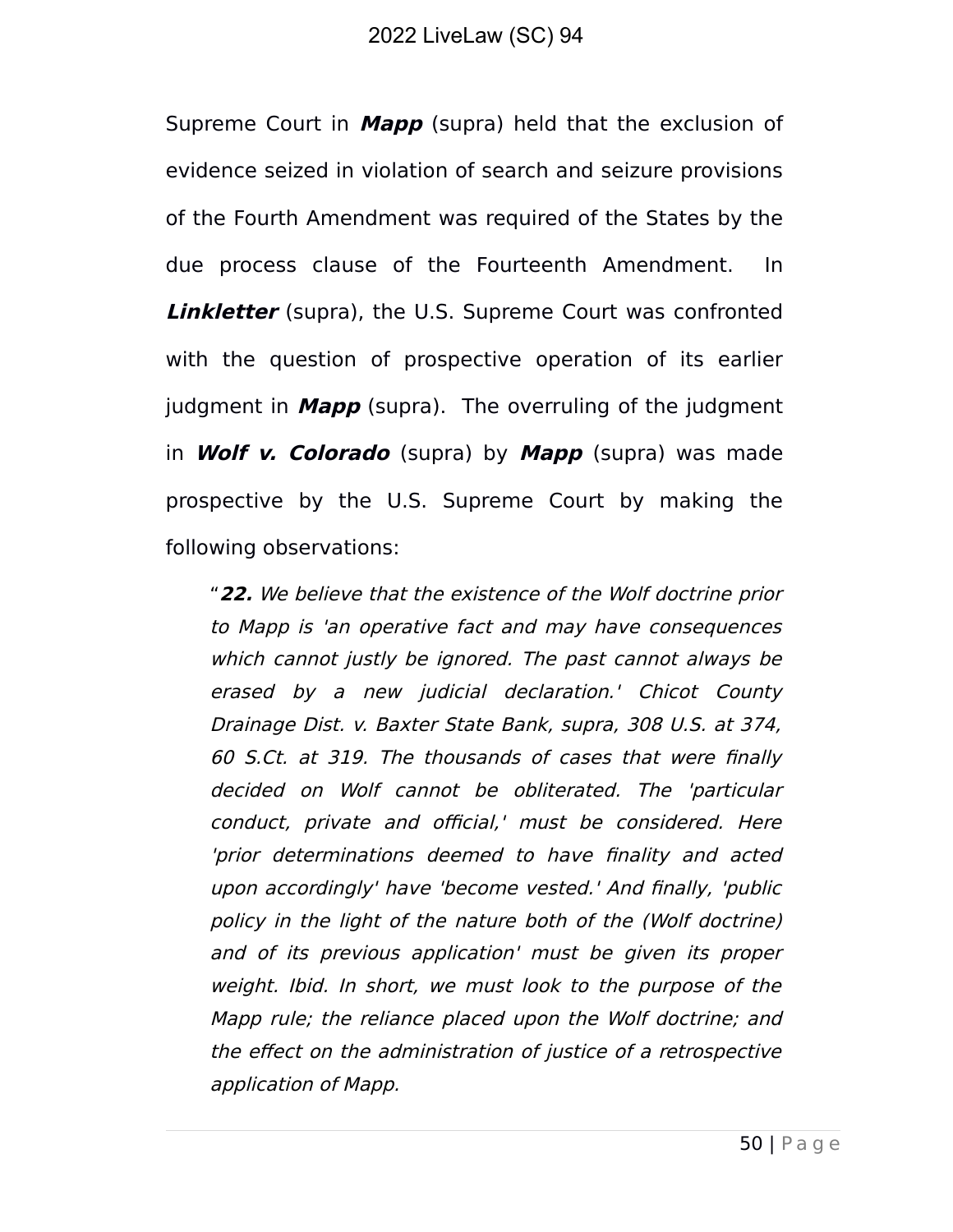**23.** It is clear that the Wolf Court, once it had found the Fourth Amendment's unreasonable Search and Seizure Clause applicable to the States through the Due Process Clause of the Fourteenth Amendment, turned its attention to whether the exclusionary rule was included within the command of the Fourth Amendment. This was decided in the negative. It is clear that based upon the factual considerations heretofore discussed the Wolf Court then concluded that it was not necessary to the enforcement of the Fourth Amendment for the exclusionary rule to be extended to the States as a requirement of due process. Mapp had as its prime purpose the enforcement of the Fourth Amendment through the inclusion of the exclusionary rule within its rights. This, it was found, was the only effective deterrent to lawless police action. Indeed, all of the cases since Wolf requiring the exclusion of illegal evidence have been based on the necessity for an effective deterrent to illegal police action. See, e.g., Rea v. United States, supra. We cannot say that this purpose would be advanced by making the rule retrospective. The misconduct of the police prior to Mapp has already occurred and will not be corrected by releasing the prisoners involved. Nor would it add harmony to the delicate state-federal relationship of which we have spoken as part and parcel of the purpose of Mapp. Finally, the ruptured privacy of the victims' homes and effects cannot be restored. Reparation comes too late.

**24.** It is true that both the accused and the States relied upon Wolf. Indeed, Wolf and Irvine each pointed the way for the victims of illegal searches to seek reparation for the violation of their privacy. Some pursued the same. See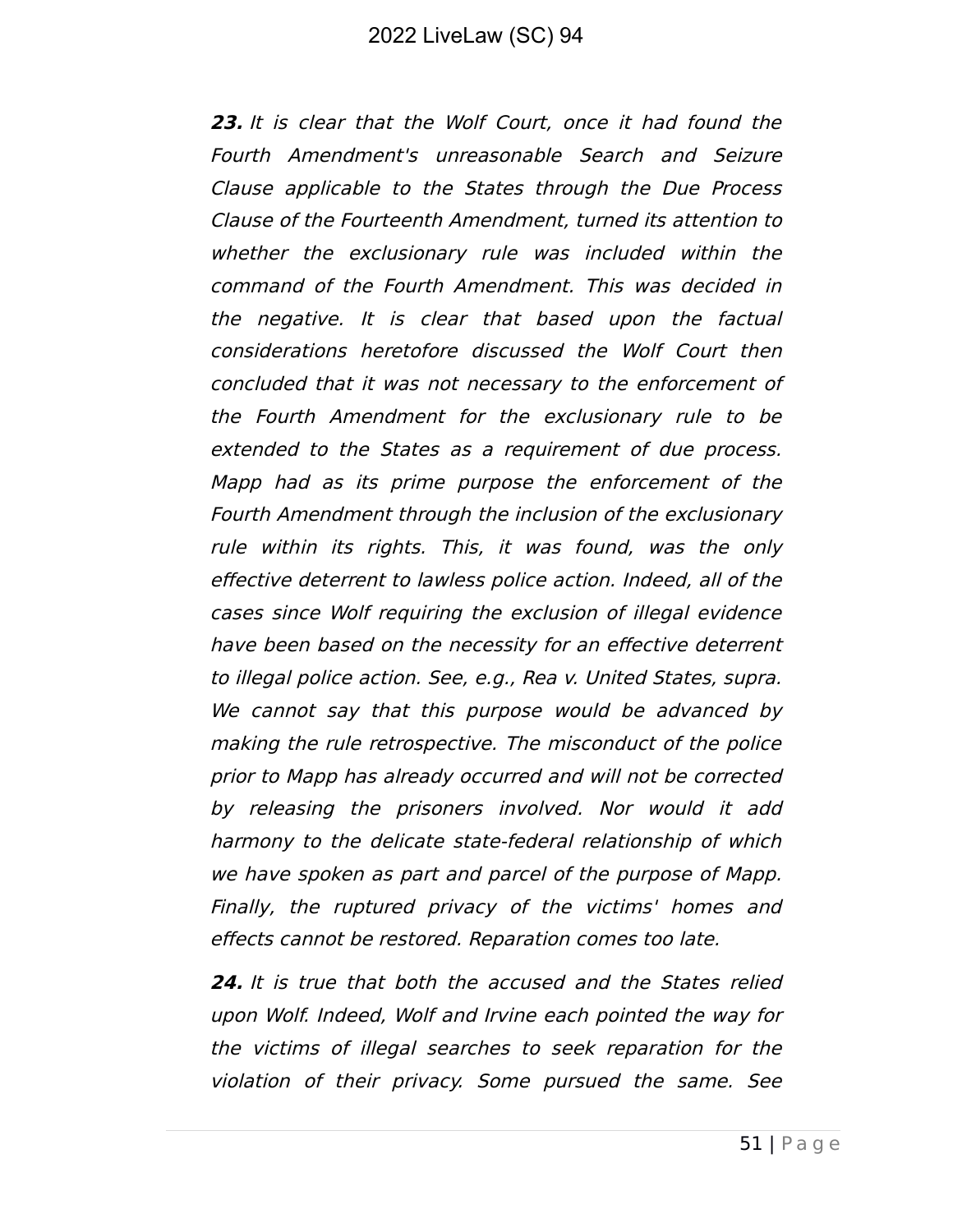Monroe v. Pape, 365 U.S. 167, 81 S.Ct. 473, 5 L.Ed.2d 492 (1961). In addition, in Irvine, a flag in a concurring opinion warned that Wolf was in stormy weather. On the other hand, the States relied on Wolf and followed its command. Final judgments of conviction were entered prior to Mapp. Again and again this Court refused to reconsider Wolf and gave its implicit approval to hundreds of cases in their application of its rule. In rejecting the Wolf doctrine as to the exclusionary rule the purpose was to deter the lawless action of the police and to effectively enforce the Fourth Amendment. That purpose will not at this late date be served by the wholesale release of the guilty victims.

**25.** Finally, there are interests in the administration of justice and the integrity of the judicial process to consider. To make the rule of Mapp retrospective would tax the administration of justice to the utmost. Hearings would have to be held on the excludability of evidence long since destroyed, misplaced or deteriorated. If it is excluded, the witnesses available at the time of the original trial will not be available or if located their memory will be dimmed. To thus legitimate such an extraordinary procedural weapon that has no bearing on guilt would seriously disrupt the administration of justice."

The point to be noticed is that the U.S. Supreme Court in **Linkletter** (supra) declared its earlier judgment in **Mapp** (supra) to be prospective in operation, after considering the consequences of **Mapp** (supra) being given retrospective effect.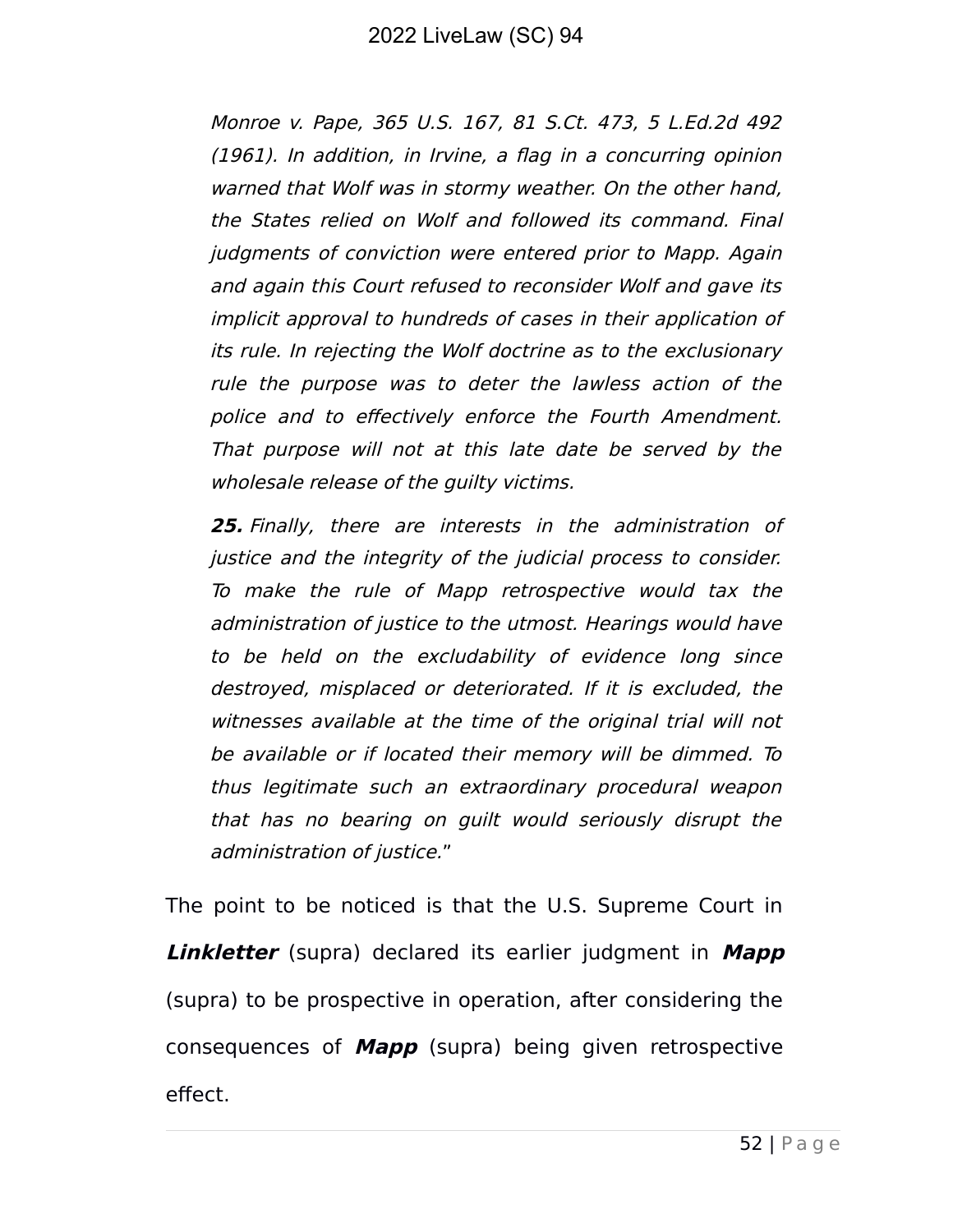**38.** This Court in **Indra Sawhney** (supra) interpreted Article 16(4-A) of the Constitution by holding that reservation cannot be provided in promotions. However, reservation in promotions were permitted for a further period of five years from the date of the judgment. In **Ashok Kumar Gupta & Anr. v. State of U.P. & Ors. [32](#page-52-0)** , promotions in Public Works Department of the Government of Uttar Pradesh were challenged. One of the grounds of challenge was that the direction of the Supreme Court for prospective overruling of the judgment of this Court in **General Manager, Southern Railway v. Rangachari [33](#page-52-1)** and for operation of the ratio in **Indra Sawhney** (supra) after five years from the date of the judgment was inconsistent with and contrary to the scheme of the Constitution. In other words, it was contended by the appellants in **Ashok Kumar Gupta** (supra) that after having declared reservation in promotions under Articles 16(1) and 16(4) as unconstitutional and overruling **Rangachari** (supra) as not being correct in law, the Court cannot postpone the operation of the judgment to a future

<span id="page-52-1"></span><span id="page-52-0"></span><sup>32 (1997) 5</sup> SCC 201 33 (1962) 2 SCR 586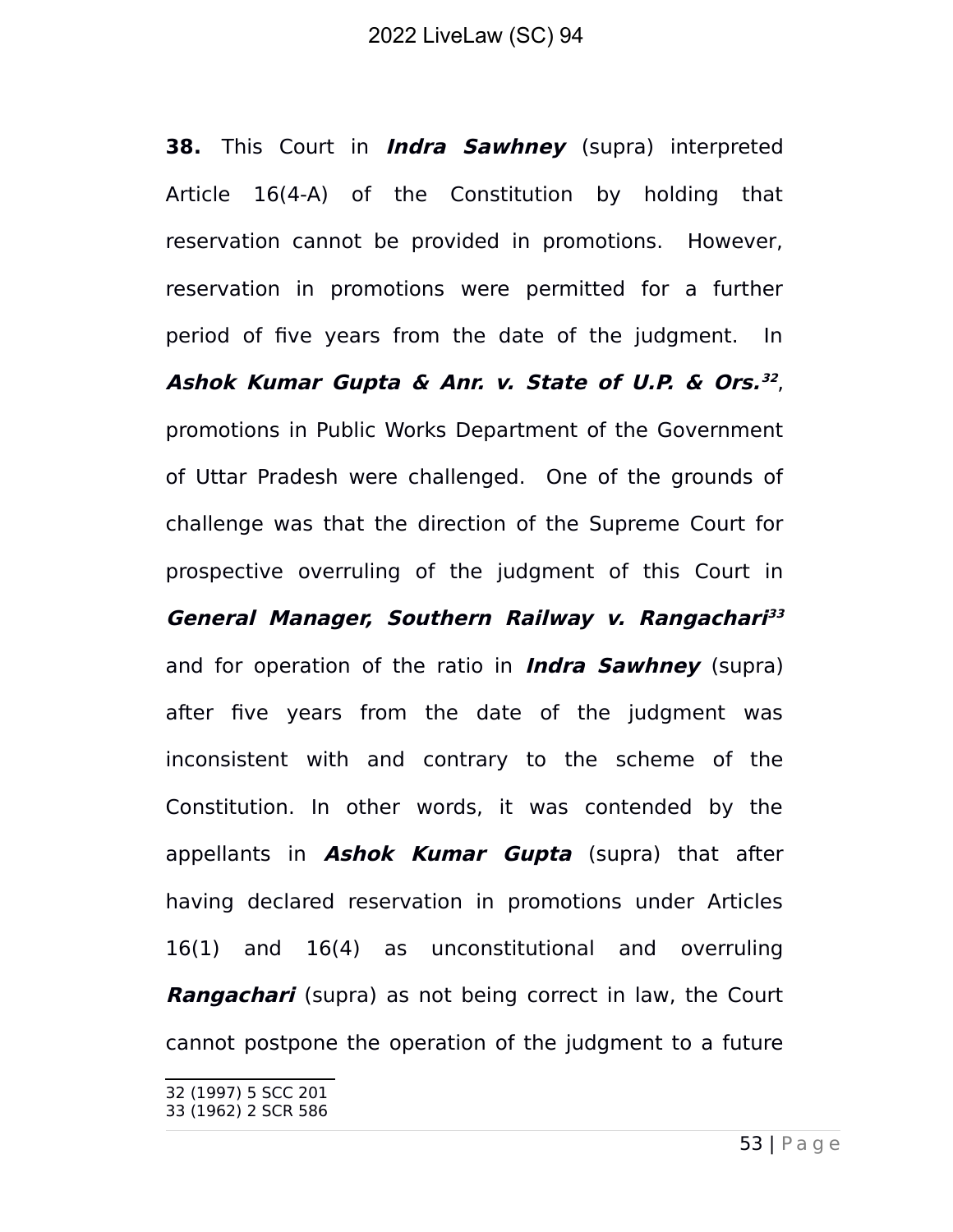date as it amounts to perpetration of void action and is violative of the appellants' fundamental rights. In **Ashok Kumar Gupta** (supra), this Court was of the opinion that there is no prohibition for this Court to postpone the operation of the judgment in **Indra Sawhney** (supra) or to prospectively overrule the ratio in **Rangachari** (supra). This Court further held that:

"**60.** It would be seen that there is no limitation under Article 142(1) on the exercise of the power by this Court. The necessity to exercise the power is to do "complete justice in the cause or matter". The inconsistency with statute law made by Parliament arises when this Court exercises power under Article 142(2) for the matters enumerated therein. Inconsistency in express statutory provisions of substantive law would mean and be understood as some express prohibition contained in any substantive statutory law. The power under Article 142 is a constituent power transcendental to statutory prohibition. Before exercise of the power under Article 142(2), the Court would take that prohibition (sic provision) into consideration before taking steps under Article 142(2) and we find no limiting words to mould the relief or when this Court takes appropriate decision to mete out justice or to remove injustice. The phrase "complete justice" engrafted in Article 142(1) is the word of width couched with elasticity to meet myriad situations created by human ingenuity or cause or result of operation of statute law or law declared under Articles 32, 136 and 141 of the Constitution and cannot be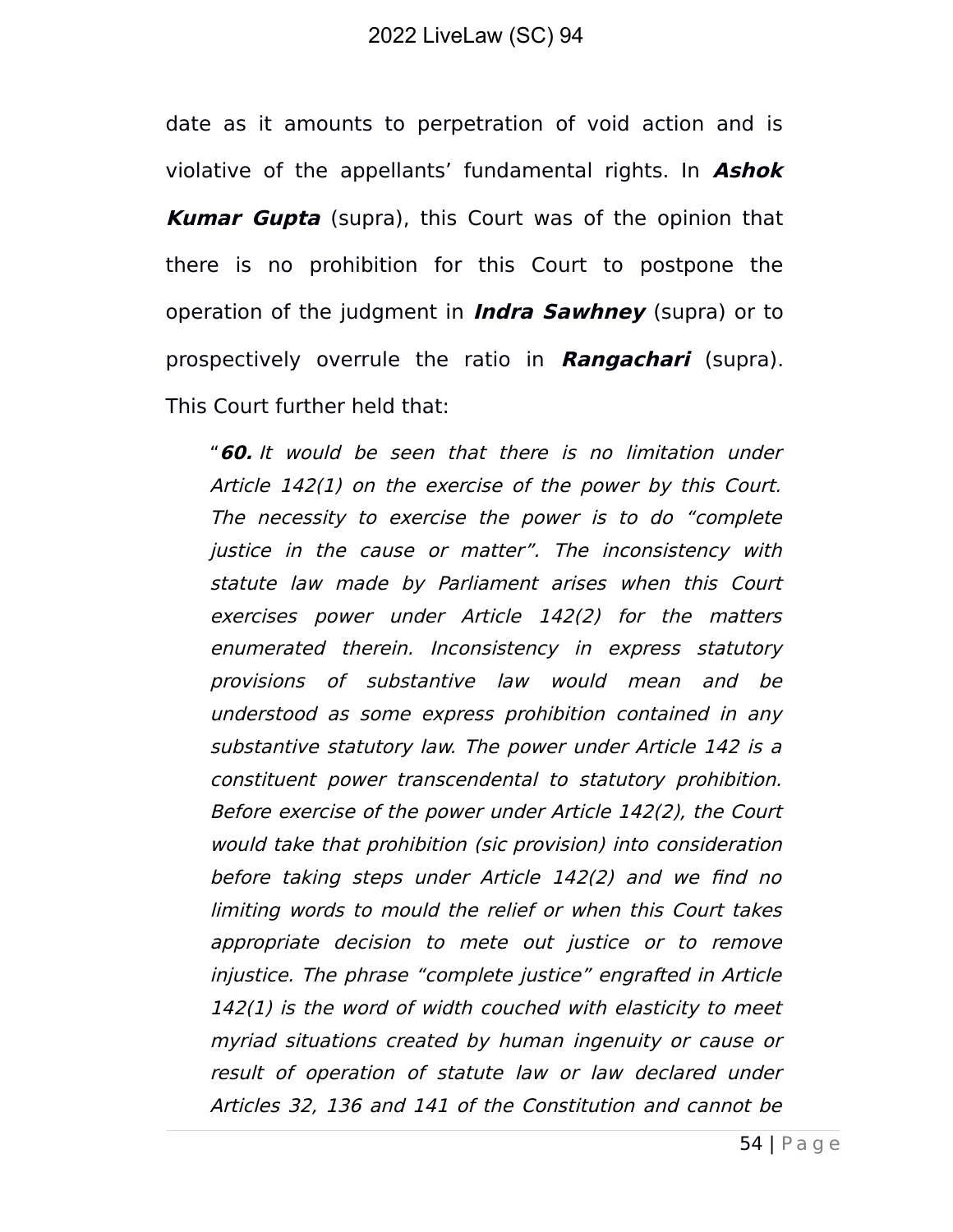cribbed or cabined within any limitations or phraseology. Each case needs examination in the light of its backdrop and the indelible effect of the decision. In the ultimate analysis, it is for this Court to exercise its power to do complete justice or prevent injustice arising from the exigencies of the cause or matter before it. The question of lack of jurisdiction or nullity of the order of this Court does not arise. As held earlier, the power under Article 142 is a constituent power within the jurisdiction of this Court. So, the question of a law being void ab initio or nullity or voidable does not arise.

**61.** Admittedly, the Constitution has entrusted this salutary duty to this Court with power to remove injustice or to do complete justice in any cause or matter before this Court. The Rangachari [(1962) 2 SCR 586 : AIR 1962 SC 36] ratio was in operation for well over three decades under which reservation in promotions were given to several persons in several services, grades or cadres of the Union of India or the respective State Governments. This Court, with a view to see that there would not be any hiatus in the operation of that law and, as held earlier, to bring about smooth transition of the operation of law of reservation in promotions, by a judicial creativity extended the principle of prospective overruling applied in Golak Nath case [(1967) 2 SCR 762 : AIR 1967 SC 1643] in the case of statutory law and of the judicial precedent in Karunakar case [(1993) 4 SCC 727 : 1993 SCC (L&S) 1184 : (1993) 25 ATC 704] and further elongated the principle postponing the operation of the judgment in Mandal case [1992 Supp (3) SCC 217 : 1992 SCC (L&S) Supp 1 : (1992) 22 ATC 385] for five years from the date of the judgment. This judicial creativity is not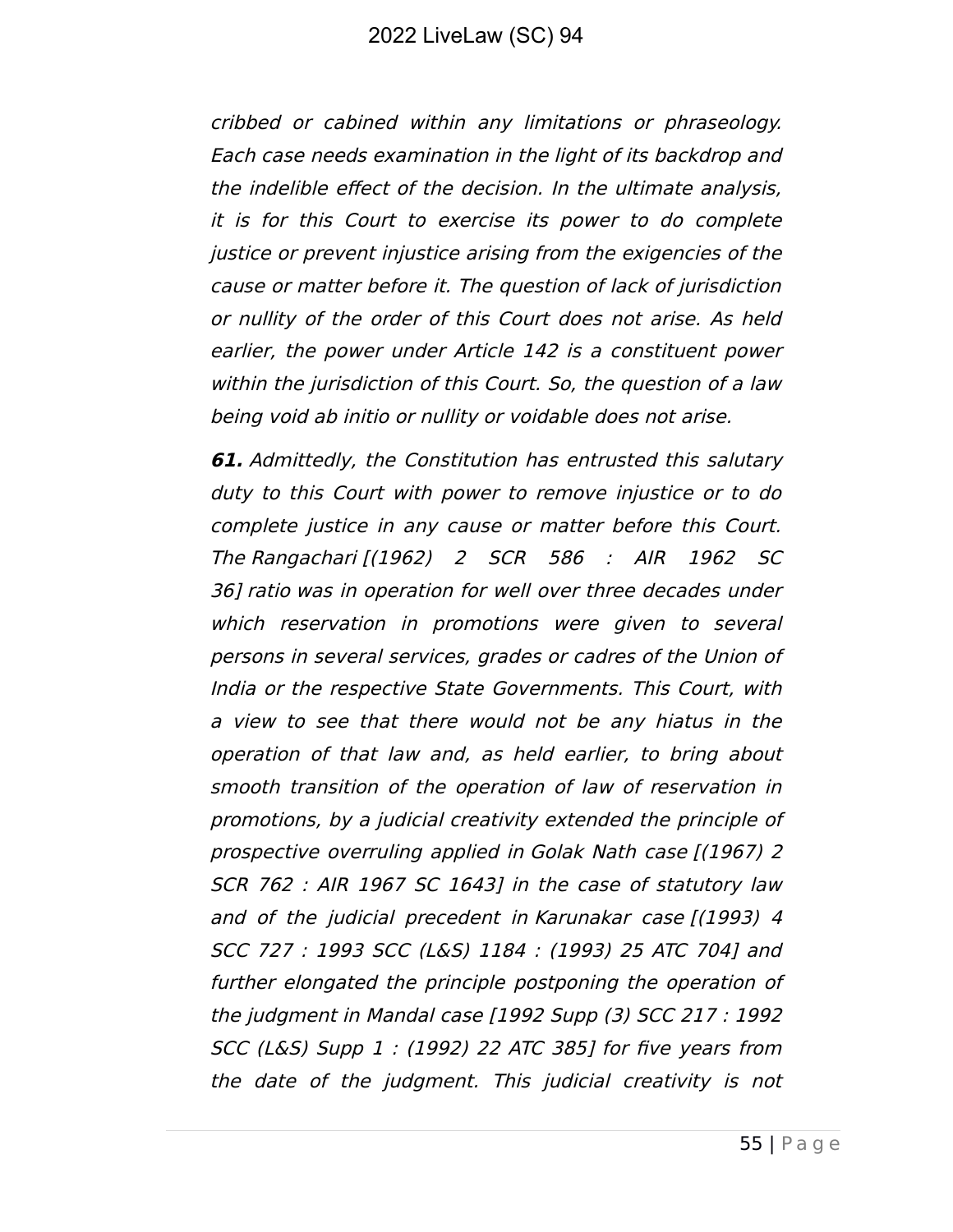anathema to constitutional principle but an accepted doctrine as an extended facet of stare decisis. It would not be labelled as proviso to Article 16(4) as contended for."

**39.** Whether the judgment of this Court in **Indian Council for Enviro-Legal Action v. Union of India & Ors. [34](#page-55-0)** was prospective was the subject-matter of consideration in **Goan Real Estate and Construction Limited & Anr. v. Union of India & Ors. [35](#page-55-1)** . After a detailed consideration of the judgment in **Indian Council for Enviro-Legal Action** (supra), this Court in **Goan Real Estate** (supra) concluded that though not stated categorically in **Indian Council for Enviro-Legal Action** (supra), it was the intention of this Court to give prospective effect to the judgment. The above is an instance where this Court declared an earlier judgment to have prospective effect.

**40.** A contrary view was expressed by this Court in **M.A. Murthy v. State of Karnataka & Ors. [36](#page-55-2)** in which it was held that prospective overruling can be done only by the Court which has rendered the decision. The dispute that arose for consideration of this Court in the said judgment pertained to appointment to the posts of Manager (Finance

<span id="page-55-2"></span><span id="page-55-1"></span><span id="page-55-0"></span><sup>34</sup> (1996) 5 SCC 281 35 (2010) 5 SCC 388 36 (2003) 7 SCC 517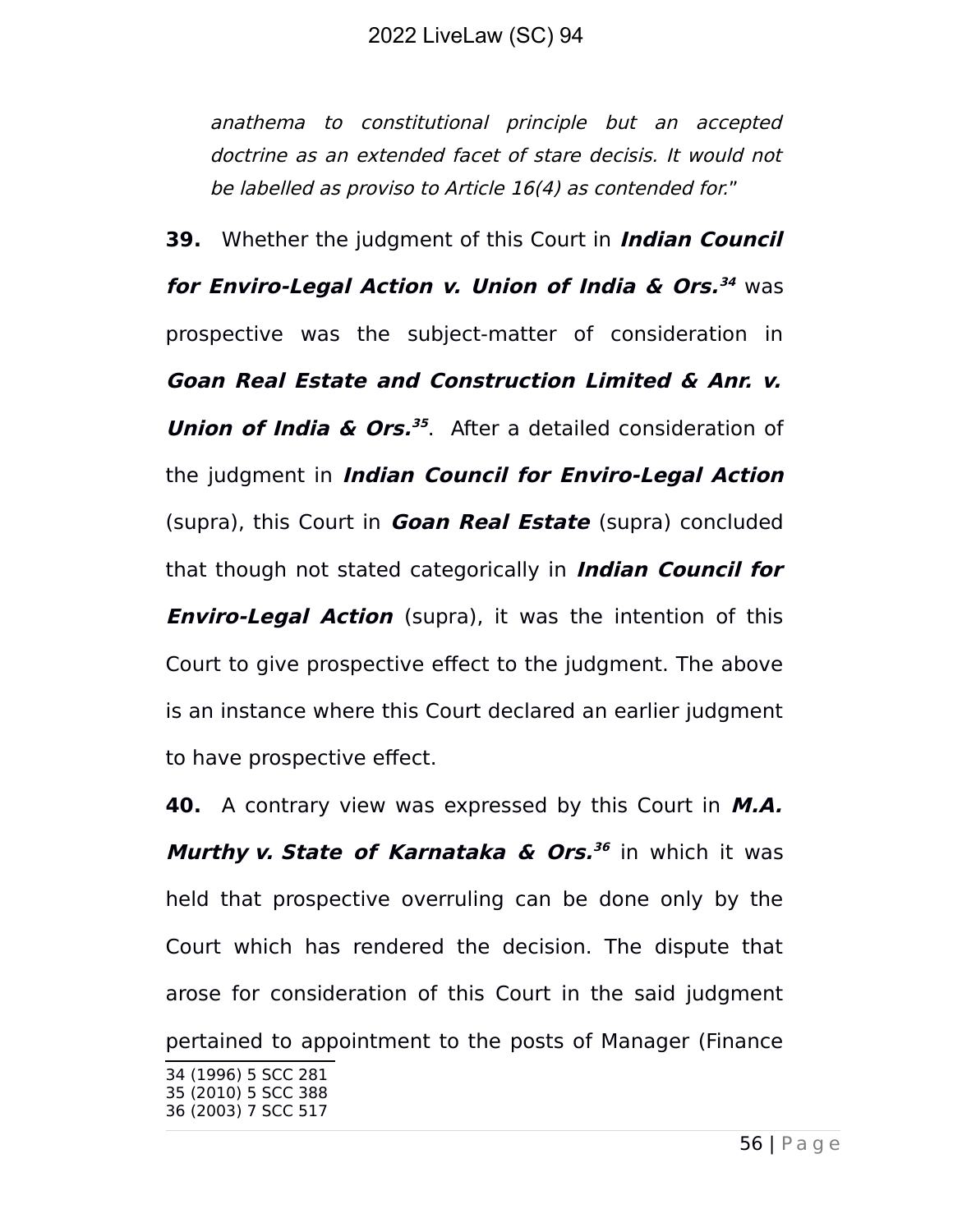and Accounts) in the Karnataka State Financial Corporation. The appellants challenged the selection of respondent no. 4 before the Karnataka High Court. Though the learned Single Judge of the High Court found respondent no. 4 therein to be ineligible as on the date of his appointment, the selection was not disturbed on the ground that he obtained qualifications by the time of interview. The learned Single Judge relied upon the judgment of this Court in **Ashok Kumar Sharma & Anr. v. Chander Shekher & Anr. [37](#page-56-0)** (**Ashok Kumar Sharma case No. I**). The judgment of the learned Single Judge was upheld by the Division Bench of the High Court. Thereafter, a review application was filed informing the Division Bench of the High Court that the judgment of this Court in **Ashok Kumar Sharma case No. I** was overruled in **Ashok Kumar Sharma & Ors. v. Chander Shekhar & Anr. [38](#page-56-1)** (**Ashok Kumar Sharma case No. II**). By holding that on the date of the judgment of the Division Bench, **Ashok Kumar Sharma case No. I** held the field, the High Court dismissed the review petition. Taking note of the fact that **Ashok Kumar Sharma case No. II**

<span id="page-56-0"></span><sup>37 1993</sup> Supp (2) SCC 611

<span id="page-56-1"></span><sup>38</sup> (1997) 4 SCC 18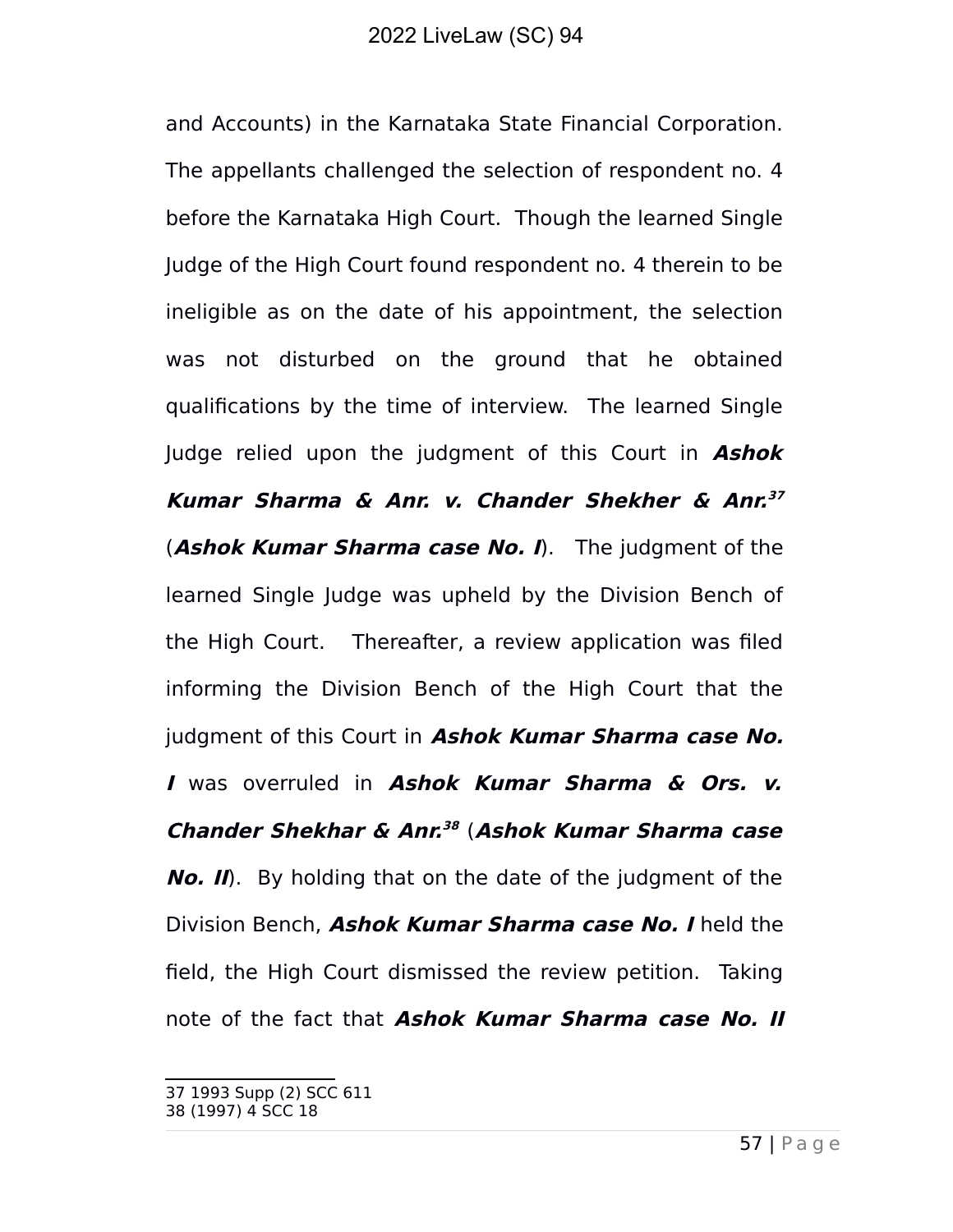was a judgment of this Court in review of the judgment in **Ashok Kumar Sharma case No. I**, which, therefore, merged with the subsequent judgment, making the later decision the one and only judgment rendered for all purposes, this Court found that the High Court had committed an error in not following the law laid down by this Court in **Ashok Kumar Sharma case No. II**. While holding so, this Court referred to the doctrine of prospective overruling and earlier judgments of this Court in **Golak Nath** (supra), **Ashok Kumar Gupta** (supra) and others. This Court proceeded to observe that there shall be no prospective overruling unless it is so indicated in a particular decision.

**41.** The facts of the case and the dispute resolved by this Court in **M.A. Murthy** (supra) relate to the applicability of the subsequent judgment of **Ashok Kumar Sharma case No. II** rendered in review of an earlier judgment. The question of prospective overruling did not arise in the said case. The observation made in **M.A. Murthy** (supra) that there shall be no prospective overruling unless indicated in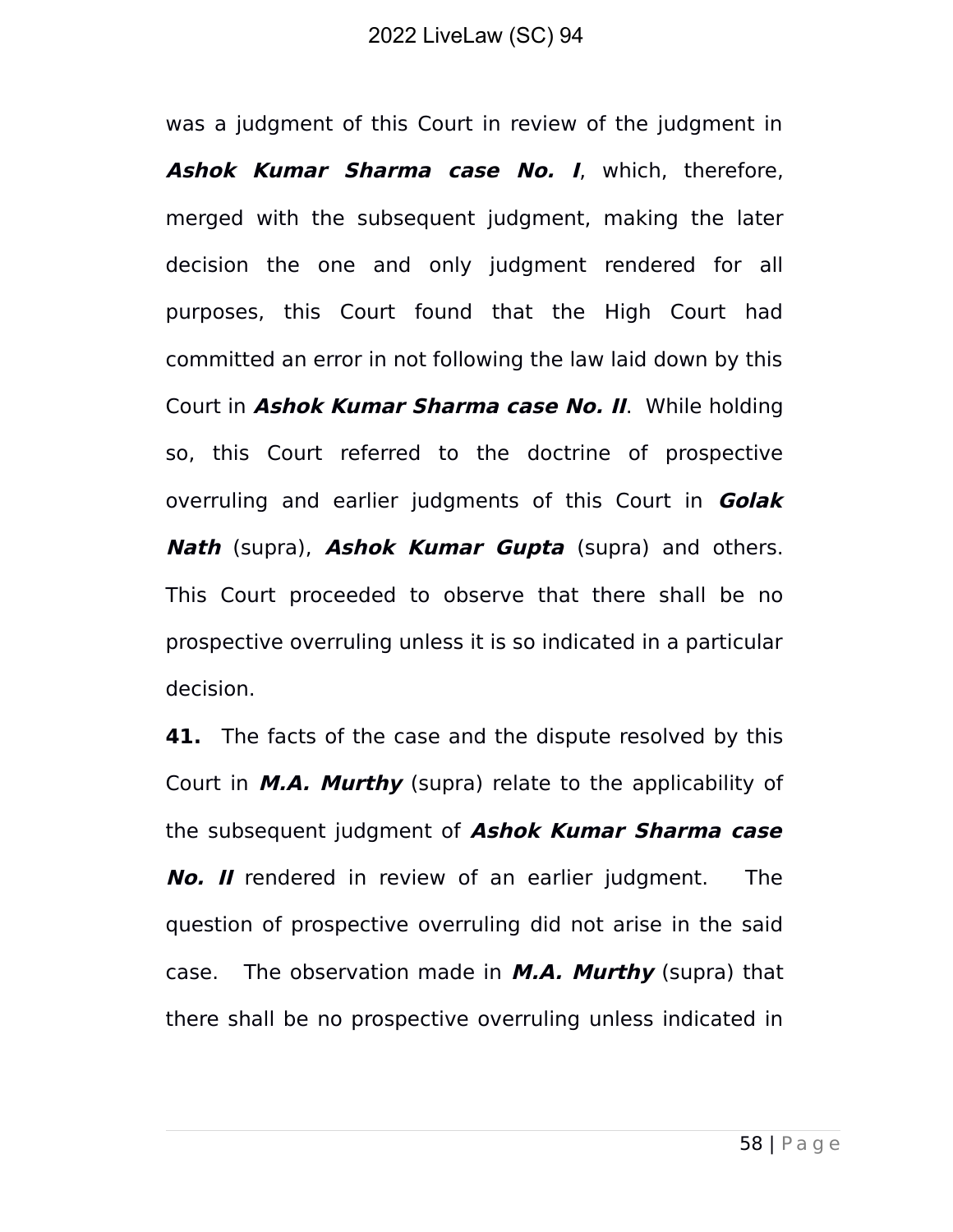the particular decision is *obiter. Obiter dictum* is defined in Black's Law Dictionary (9th Edn., 2009), as follows:

"Obiter dictum.— A judicial comment made while delivering a judicial opinion, but one that is unnecessary to the decision in the case and therefore not precedential (although it may be considered persuasive). — Often shortened to dictum or, less commonly, obiter.

…

Strictly speaking an "obiter dictum" is a remark made or opinion expressed by a judge, in his decision upon a cause, "by the way"—that is, incidentally or collaterally, and not directly upon the question before the court; or it is any statement of law enunciated by the Judge or court merely by way of illustration, argument, analogy, or suggestion…. In the common speech of lawyers, all such extrajudicial expressions of legal opinion are referred to as "dicta", or "obiter dicta", these two terms being used interchangeably."

Wharton's Law Lexicon (14th Edn., 1993) defines the term "obiter dictum" as "an opinion not necessary to a judgment; an observation as to the law made by a Judge in the course of a case, but not necessary to its decision, and therefore, of no binding effect; often called as obiter dictum, 'a remark by the way". A decision on a point not necessary for the purpose of or which does not fall for determination in that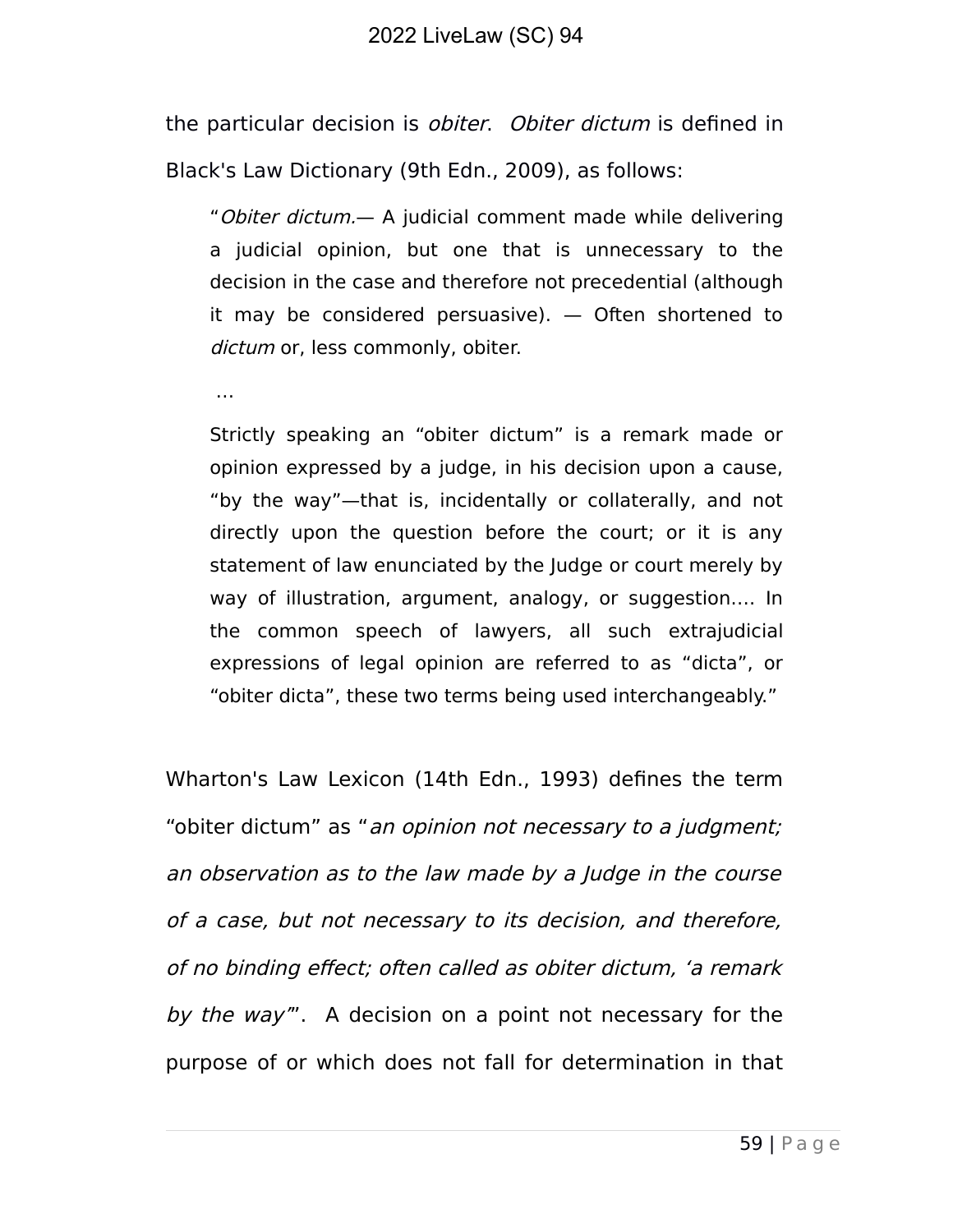decision becomes an obiter dictum.<sup>[39](#page-59-0)</sup> It is a well-settled proposition that only the ratio decidendi can act as the binding or authoritative precedent. Reliance placed on mere general observations or casual expressions of the Court, is not of much avail.<sup>[40](#page-59-1)</sup> Therefore, the casual and unnecessary observation in **M.A. Murthy** (supra) that there shall be no prospective overruling unless it is so indicated in a particular decision is obiter and not binding. Moreover, in **M.A. Murthy** (supra), this Court failed to consider the ratio of the judgment of this Court in **Ashok Kumar Gupta** (supra), even after referring to it. As stated above, the prospective overruling of **Rangachari** (supra) by **Indra Sawhney** (supra) was upheld in **Ashok Kumar Gupta** (supra).

**42.** This Court in **Golak Nath** (supra) and **Ashok Kumar Gupta** (supra), referred to above, has laid down that Article 142 empowers this Court to mould the relief to do complete justice. To conclude this point, the purpose of holding that **M. Nagaraj** (supra) would have prospective effect is only to avoid chaos and confusion that would ensue from its retrospective operation, as it would have a debilitating

<span id="page-59-1"></span><span id="page-59-0"></span><sup>39</sup> H.H. Maharajadhiraja Madhav Rao Jivaji Rao Scindia Bahadur of Gwalior & Ors. v. Union of India & Anr. (1971) 1 SCC 85 40 Girnar Traders v. State of Maharashtra & Ors. (2007) 7 SCC 555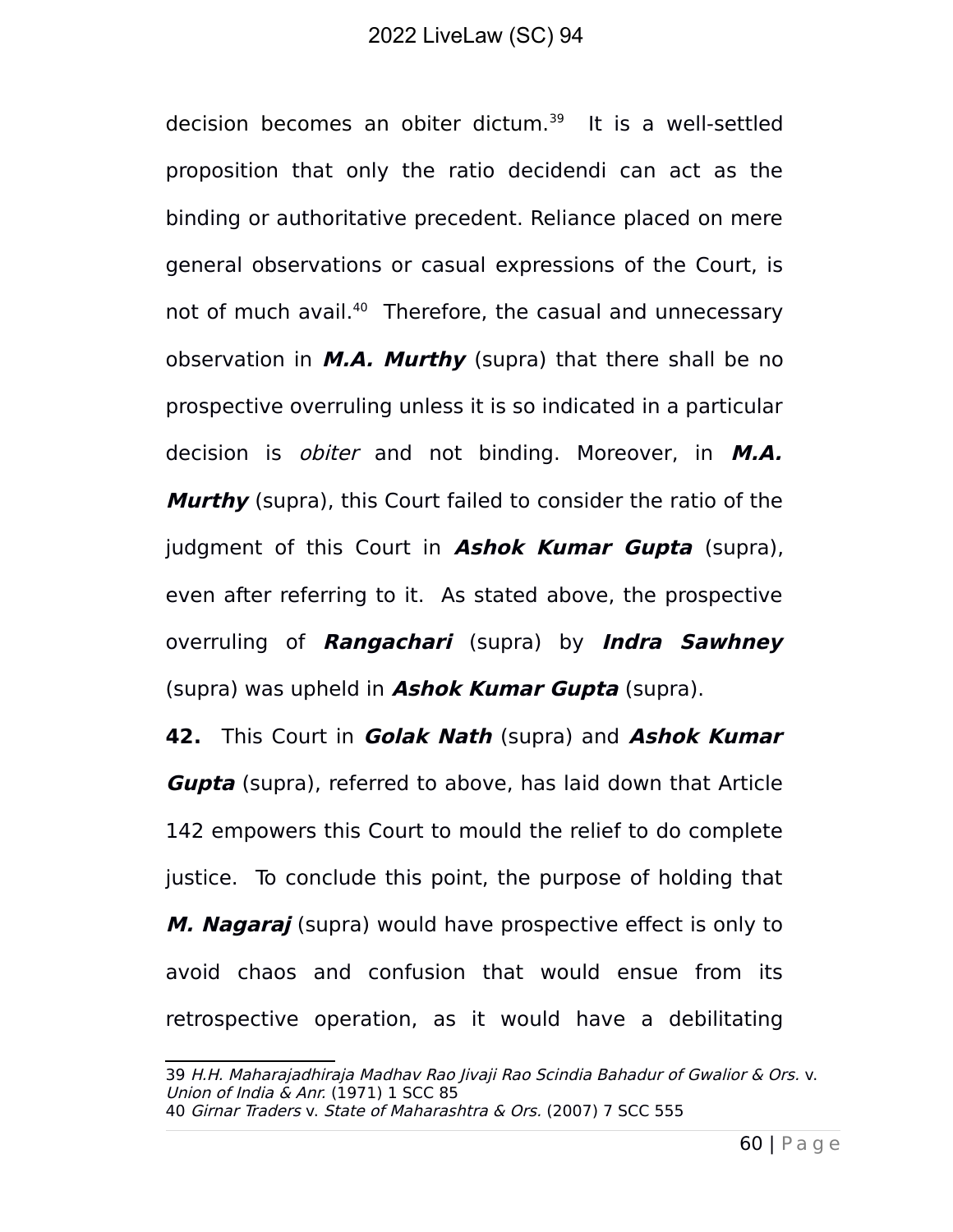effect on a very large number of employees, who may have availed of reservation in promotions without there being strict compliance of the conditions prescribed in **M. Nagaraj** (supra). Most of them would have already retired from service on attaining the age of superannuation. The judgment of **M. Nagaraj** (supra) was delivered in 2006, interpreting Article 16(4-A) of the Constitution which came into force in 1995. As making the principles laid down in **M. Nagaraj** (supra) effective from the year 1995 would be detrimental to the interests of a number of civil servants and would have an effect of unsettling the seniority of individuals over a long period of time, it is necessary that the judgment of **M. Nagaraj** (supra) should be declared to have prospective effect.

#### **6) QUANTIFIABLE DATA AND SAMPLING METHOD**

**43.** The Karnataka Legislature enacted the Karnataka Determination of Seniority of the Government Servants Promoted on the Basis of Reservation (to the Posts in the Civil Services of the State) Act, 2002. This Court declared the provisions of the said Act as unconstitutional on the ground that the Government of Karnataka failed to produce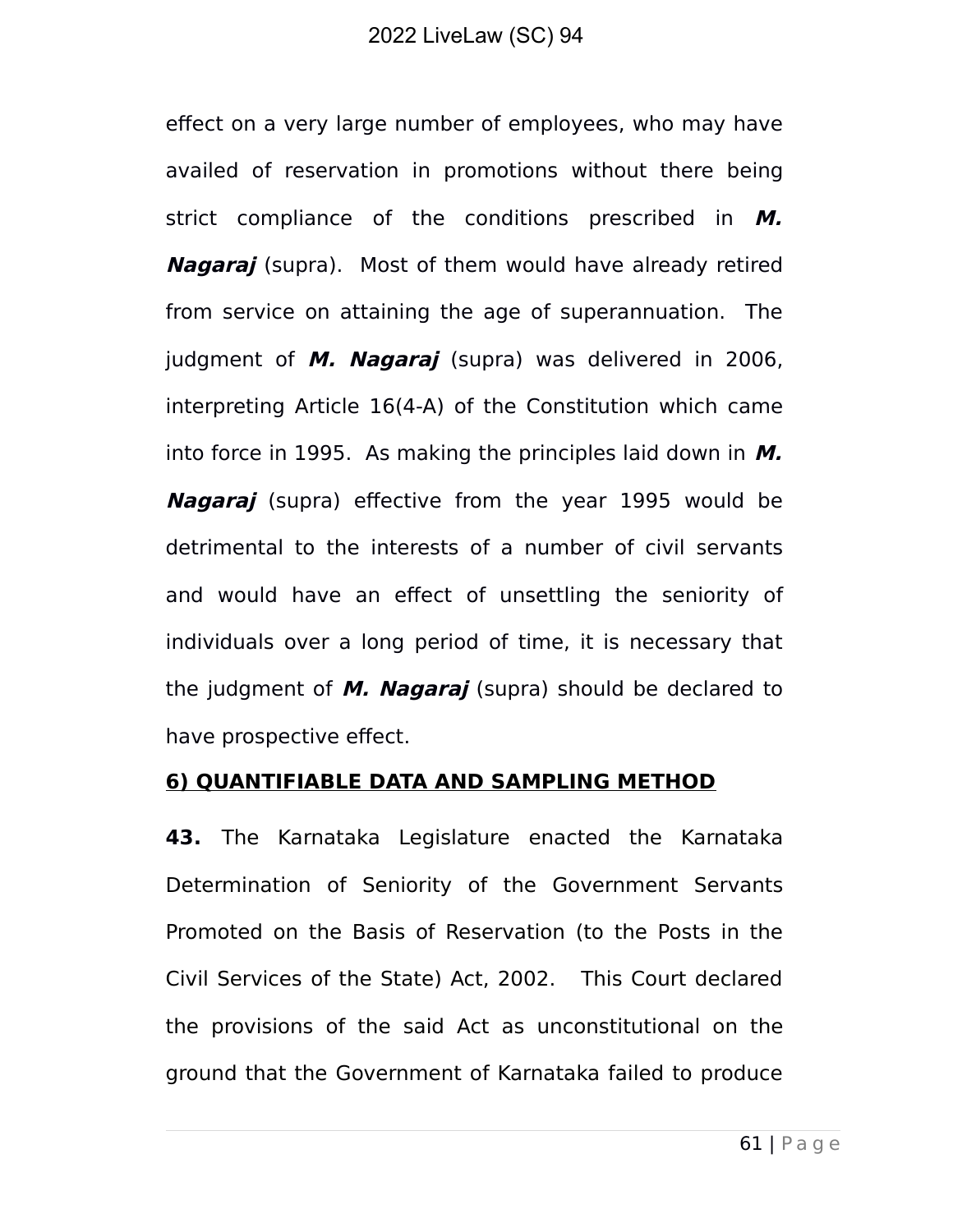quantifiable data to show any compelling necessity for exercising power under Article 16(4-A) and therefore, Sections 3 and 4 of the said Act were held to be unconstitutional. Thereafter, the Government of Karnataka constituted a committee, headed by the Additional Chief Secretary to the State of Karnataka, and entrusted the following tasks to the committee:-

"(1) Collect information in cadre-wise representation of SCs and STs in all the Government departments.

(2) Collect information regarding backwardness of SCs and STs. (3) Study the effect on the administration due to the provision of reservation in promotion to SCs and STs."

**44.** On 05.05.2017, the 'Report on Backwardness, Inadequacy of Representation and Administrative Efficiency in Karnataka' was submitted by the Ratna Prabha Committee. The Government of Karnataka accepted the Report and the Karnataka Extension of Consequential Seniority to Government Servants Promoted on the Basis of Reservation (to the Posts in the Civil Services of the State) Bill 2017 was passed by the Legislative Assembly and the Legislative Council and thereafter, received Presidential assent on 14.06.2018. The grievance of the petitioners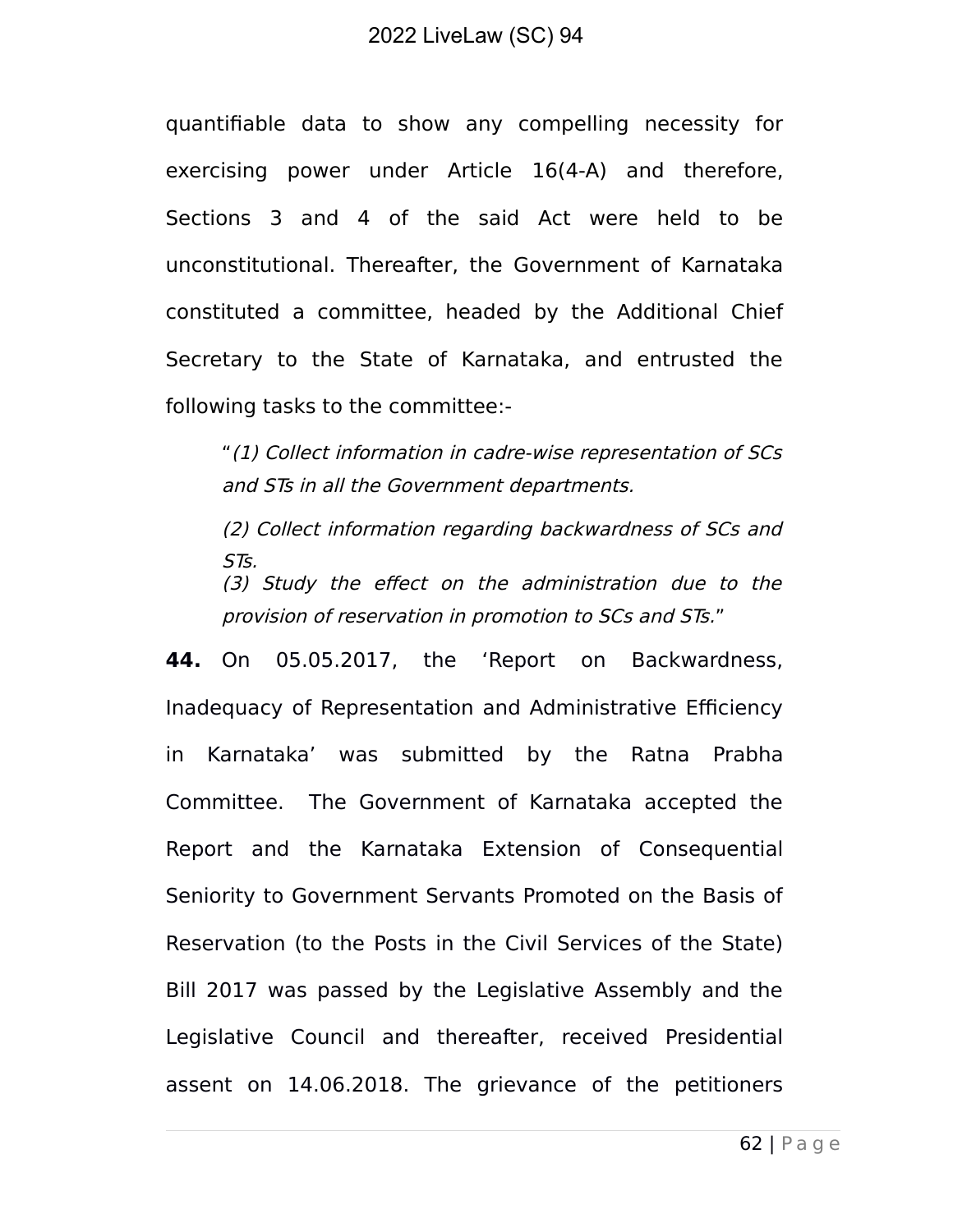therein was that the data was collected only from 31 departments out of a total of 62, based on Groups 'A', 'B', 'C' and 'D' and not on cadre. A further complaint was made that no data was collected with respect to public sector undertakings, boards, corporations, local bodies, grant-inaid institutions and autonomous bodies, and therefore, the data is only representative in nature. This Court reproduced a summary of the Ratna Prabha Committee Report, which is as follows:

"2.5. Summary:

(1) The analysis of time series data collected for the last 32 years (1984-2016 except for 1986) across 31 departments of the State Government provides the rich information on the inadequacy of representation of SC and ST employees in various cadres of Karnataka Civil Services.

(2) The total number of sanctioned posts as per the data of 2016 is 7,45,593 of which 70.22% or 5,23,574 are filled up across 31 departments.

(3) The vacancies or posts are filled up through Direct Recruitment (DR) and Promotions including consequential promotion.

(4) The overall representation of the SC and ST employees of all 31 departments in comparison with total sanctioned posts comprises of 10.65% and 2.92% respectively. This proves inadequacy of representation of SCs and Sts.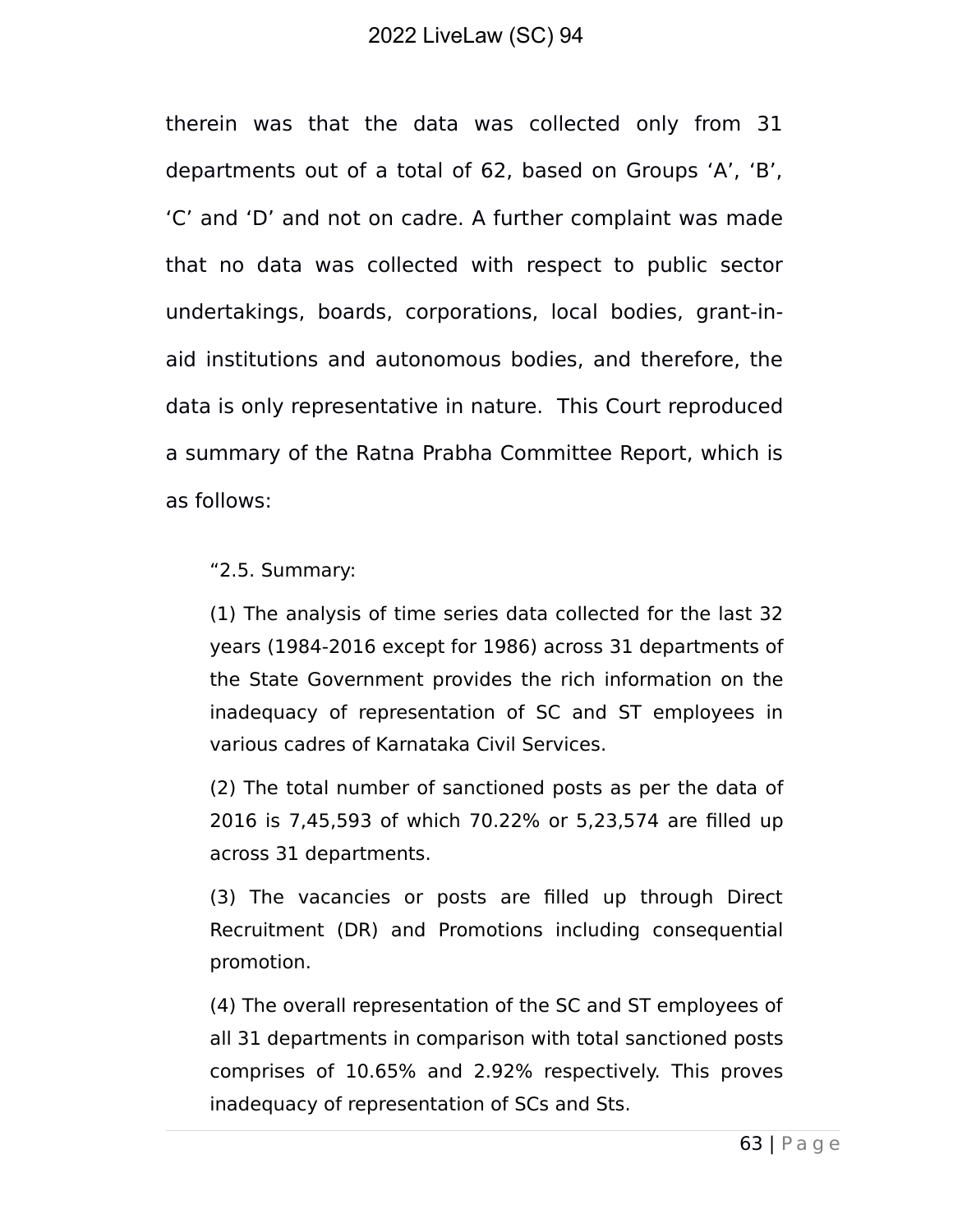(5) On an average the representation in Cadre A for SCs is at 12.07% and STs 2.70% which sufficiently proves the inadequacy of representation.

(6) The extent of representation in Cadre B is on an average of 9.79% and 2.34% for STs for all the years of the study period.

(7) It is observed that on an average 3.05% of SC representation is inadequate in the Cadre 'C' whereas, 0.05% excess representation is seen for Sts.

(8) On an average of 2% and 1% over-representation of employees of SCs and STs is found in Cadre D respectively. However, in the last 5 years, inadequacy of representation of SCs by 3% is found in this cadre.

(9) The representation of Scheduled Caste in Cadres A, B and C is on an average 12, 9.79 and 12.04% respectively whereas in Cadre D it is 16.91.

(10) In case of STs in the Cadres A and B the representation is 2.70 and 2.34%. However, excess representation of 0.04 and 0.93% is found in case of Group C and Group D respectively.

(11) Over-representation in some years and departments is attributed to either Direct Recruitment or retirement of employees or filling up of backlog vacancies as the latter does not fall under 50% limitation of reservation.

2.6: Conclusion: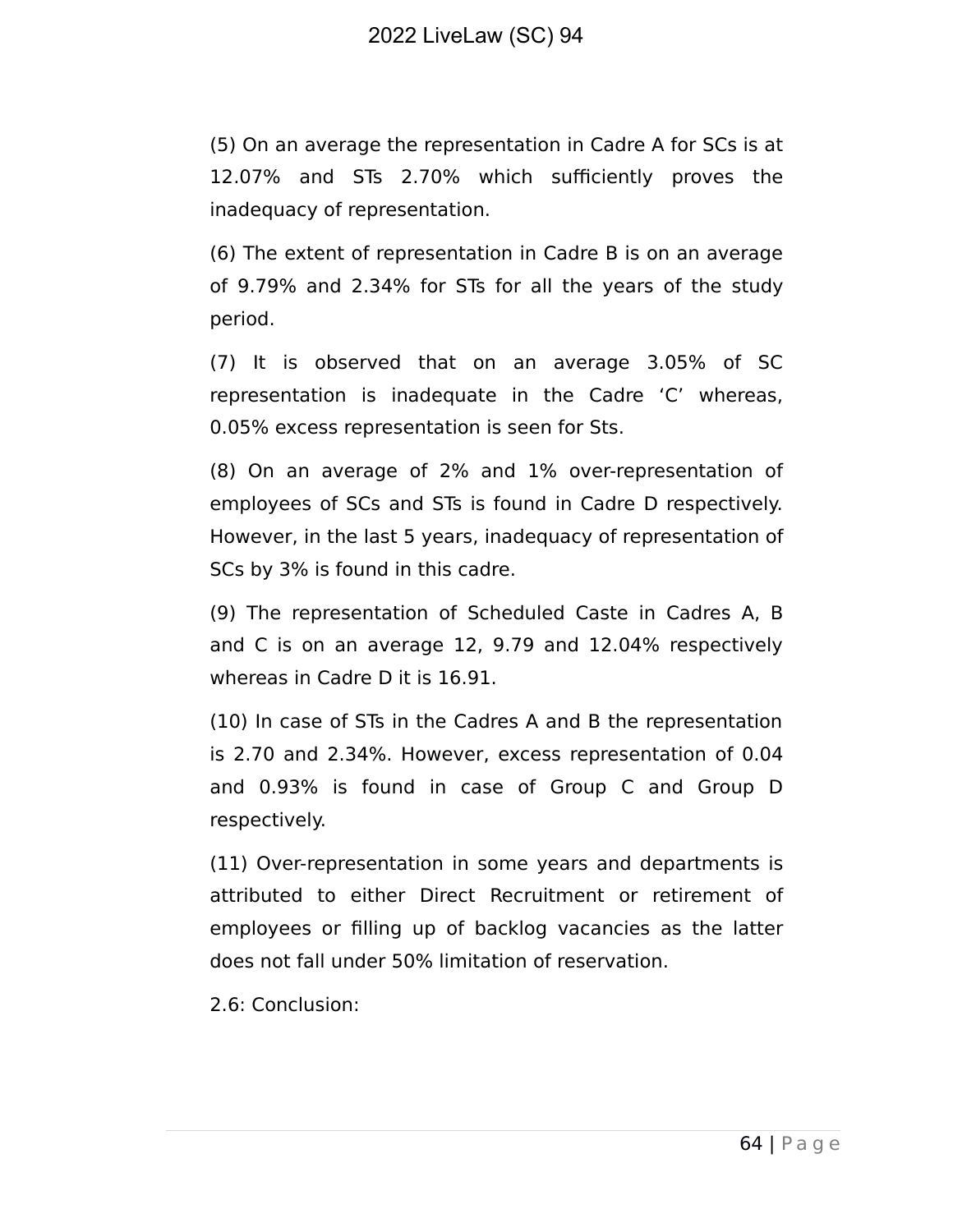The data clearly shows the inadequacy of representation of SCs and STs in the civil services in Groups A, B and C and adequate representation in Group D."

This Court found the challenge to the Report on the ground of data having been collected on the basis of Groups A, B, C and D as opposed to cadres, to be without merit. The basis of the said conclusion of the Court was that there is no fixed meaning ascribed to the term 'cadre' in service jurisprudence. Further, this Court held that collection of quantifiable data on the inadequacy of representation is in the services of the State, according to **M. Nagaraj** (supra). In addition, this Court was also of the view that Article 16(4- A) referred to inadequacy of representation in the *services* of the State. It was further declared that collection of data on the basis of groups does not exclude data pertaining to cadres, as a group includes posts in all the cadres in that group.

**45.** Collection of quantifiable data for determining the inadequacy of representation of SCs and STs is a basic requirement for providing reservation in promotions, as laid down by this court in **M. Nagaraj** (supra). The unit for the purpose of collection of data is a cadre, according to **M.**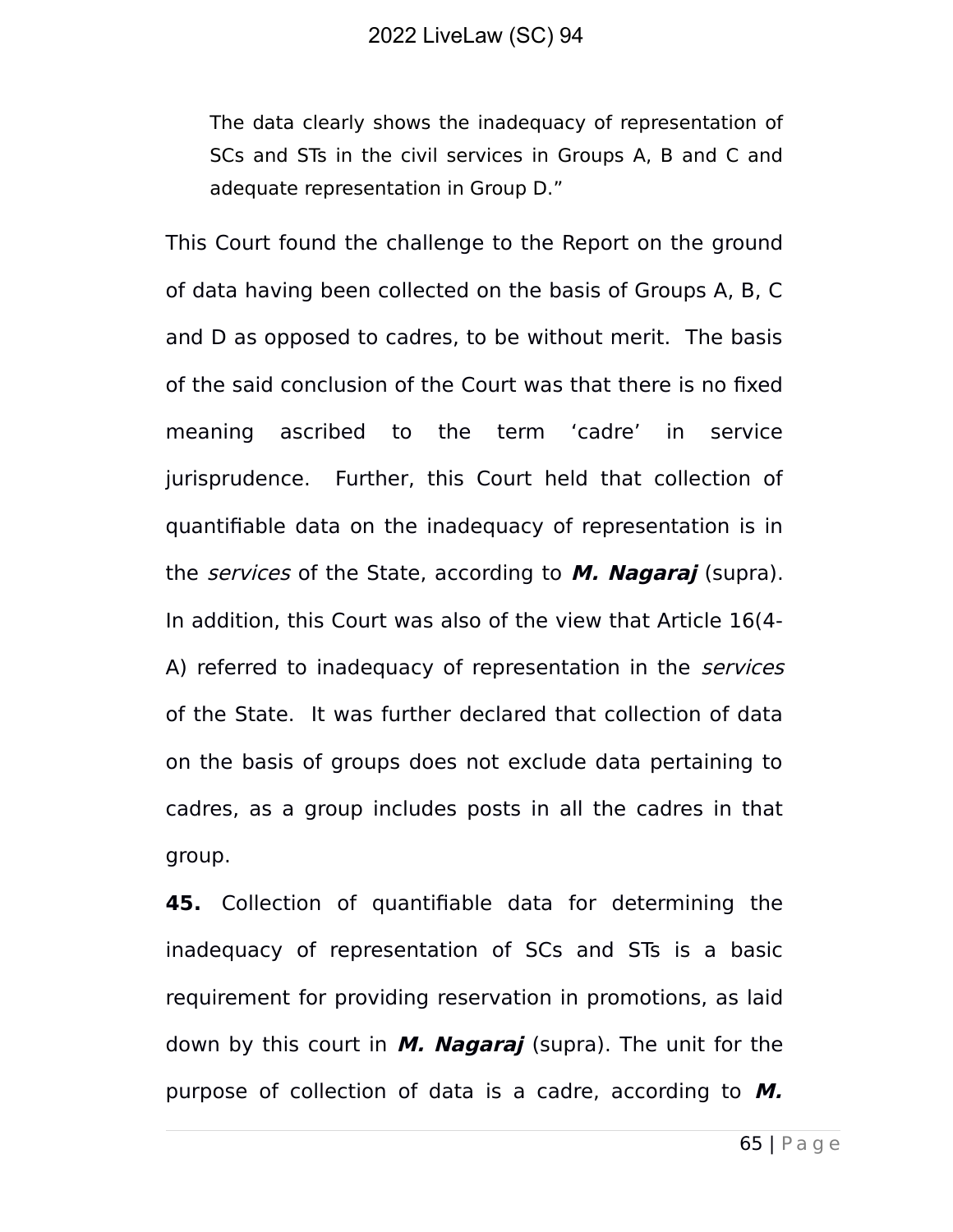**Nagaraj** (supra) and **Jarnail Singh** (supra). For the purpose of collection of quantifiable data for providing reservation in promotions, the entire service cannot be taken to be a unit and treated as a cadre, as already stated. The structure of services in the State of Karnataka is along the same lines as that of services in the Central Government. Services are divided into 'groups', which are further bifurcated into cadres. There is no confusion that a cadre is not synonymous with a 'group'.

**46.** The first term of reference for the Ratna Prabha Committee was to collect data cadre-wise. The conclusion of this Court in **B.K. Pavitra II** (supra) that the expression 'cadre' has no fixed meaning in service jurisprudence is contrary to the judgments of this Court, which have been referred to above while answering point 2. In clear terms, **M. Nagaraj** (supra) held that the unit for collection of quantifiable data is *cadre*, and not *services* as has been held in **B.K. Pavitra II** (supra). Article 16(4-A) of the Constitution enables the State to make reservation in promotions for SCs and STs, which are not adequately represented in the services of the State. However, the provision for reservation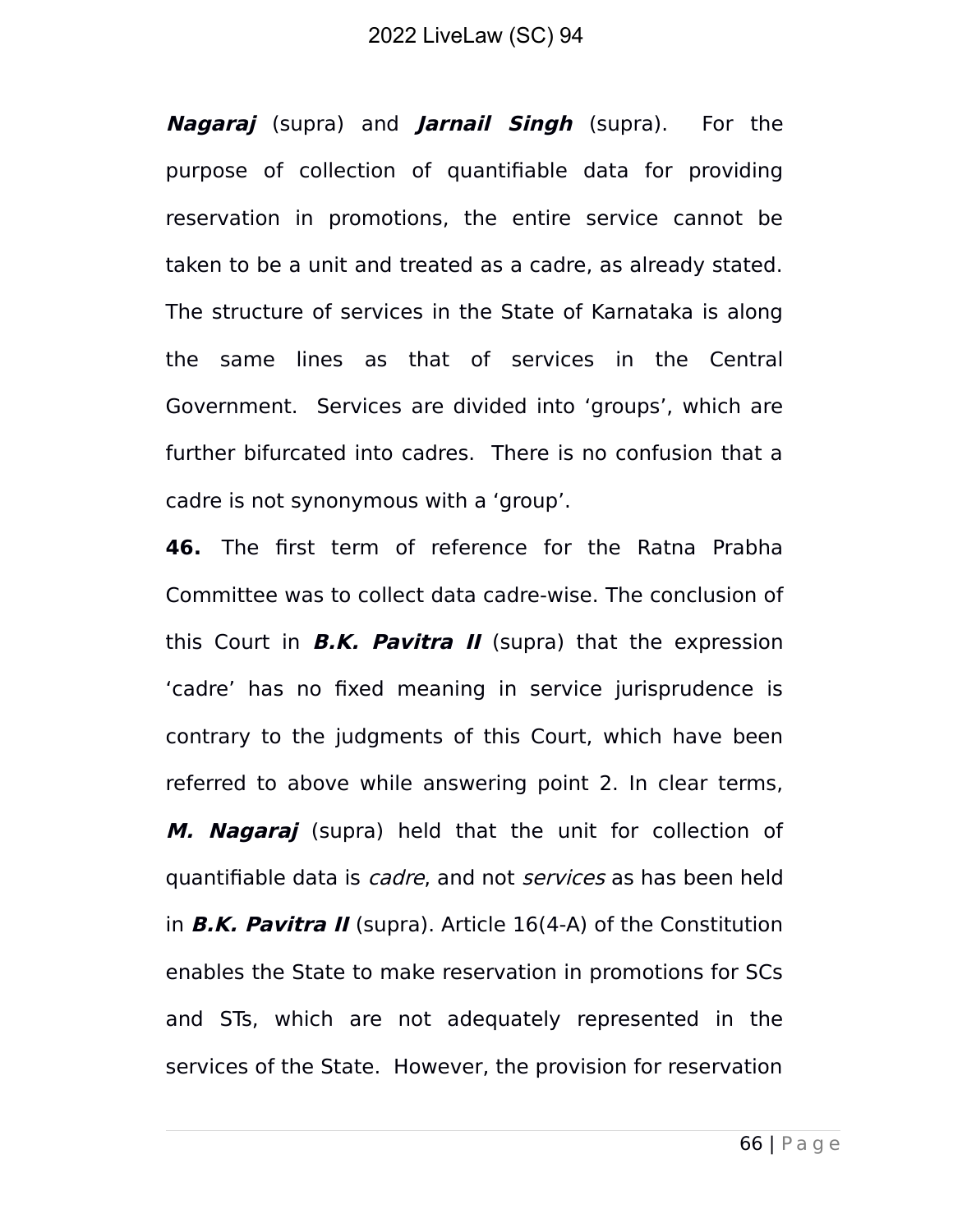in matters of promotion is with reference to *class or classes* of posts in the services under the State. That 'groups' consist of cadres is a fact which was taken into consideration by this Court in **B.K. Pavitra II** (supra). The conclusion that the collection of data on the basis of 'groups' is valid, is contrary to the decisions of this court in

#### **M. Nagaraj** (supra) and **Jarnail Singh** (supra).

**47.** The State should justify reservation in promotions with respect to the cadre to which promotion is made. Taking into account the data pertaining to a 'group', which would be an amalgamation of certain cadres in a service, would not give the correct picture of the inadequacy of representation of SCs and STs in the cadre in relation to which reservation in promotions is sought to be made. Rosters are prepared cadre-wise and not group-wise. Sampling method which was adopted by the Ratna Prabha Committee might be a statistical formula appropriate for collection of data. However, for the purpose of collection of quantifiable data to assess representation of SCs and STs for the purpose of providing reservation in promotions, cadre, which is a part of a 'group', is the unit and the data has to